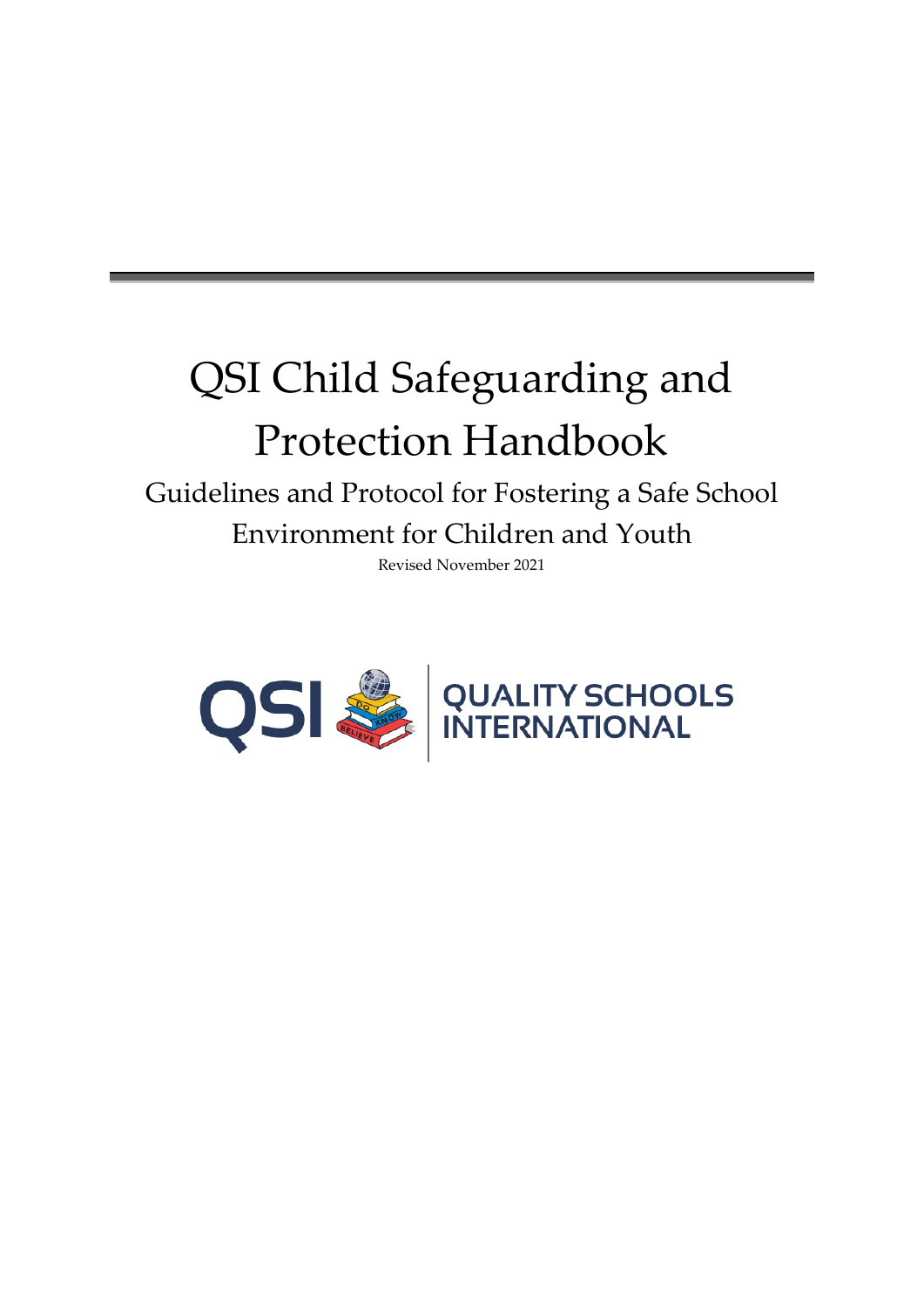## Table of Contents

| Chapter 1: Background Information for Child Safeguarding and<br>1  |
|--------------------------------------------------------------------|
| <b>Protection Procedures</b>                                       |
| Definitions of Abuse and Neglect<br>$\mathbf{1}$                   |
| Context of the School Community                                    |
| Myths and Facts about Child Abuse and Neglect                      |
| <b>Chapter 2: QSI Policies</b>                                     |
| QSI Policies Related to Child Safeguarding and Protection          |
| <b>Chapter 3: Prevention</b>                                       |
| Child Protection Team Roles and Responsibilities                   |
| Recruiting and Hiring                                              |
| <b>Reporting Requirements</b>                                      |
| Training                                                           |
| Avoiding Behaviors that Lead to Allegations                        |
| Excursions, School Events, and Student Travel                      |
| Child Safeguarding and Protection Curriculum                       |
| <b>Chapter 4: Disclosure and Follow-Up</b>                         |
| Principles and Guidelines for Disclosure, Reporting, and Follow-Up |
| Response to Disclosure or Report Flowchart                         |
| Guidelines for Disclosure or Report Follow-Up                      |
| Documentation of Disclosed or Reported Cases of Abuse              |
| Confidentiality in Communication in Case of Abuse or Emergency     |
| <b>Chapter 5: School-Specific Documents</b>                        |
| Child Safeguarding and Protection Statement                        |
| Local Laws Related to Child Safeguarding and Protection            |
| Local Authorities and Services Working on Child Safeguarding and   |
| Protection                                                         |
| Local Counseling and Treatment Resources                           |
| <b>Chapter 6: Document Examples and Templates</b>                  |
| Code of Conduct                                                    |
| Introductory Letter to School Community                            |
| <b>Child Protection Reporting Form</b>                             |
| CEESA Statement and Commitments for School Websites                |
| <b>Application for Local-Hire Positions</b>                        |
| <b>Chapter 7: New Policy Addendums</b>                             |
| Addendum 1: QSI Child Safeguarding and Protection for Online       |
| Learning                                                           |
| Addendum 2: Peer-on-Peer Abuse Policy                              |
| Addendum 3: Guidelines for Excursions, School Events, and Student  |
| Travel                                                             |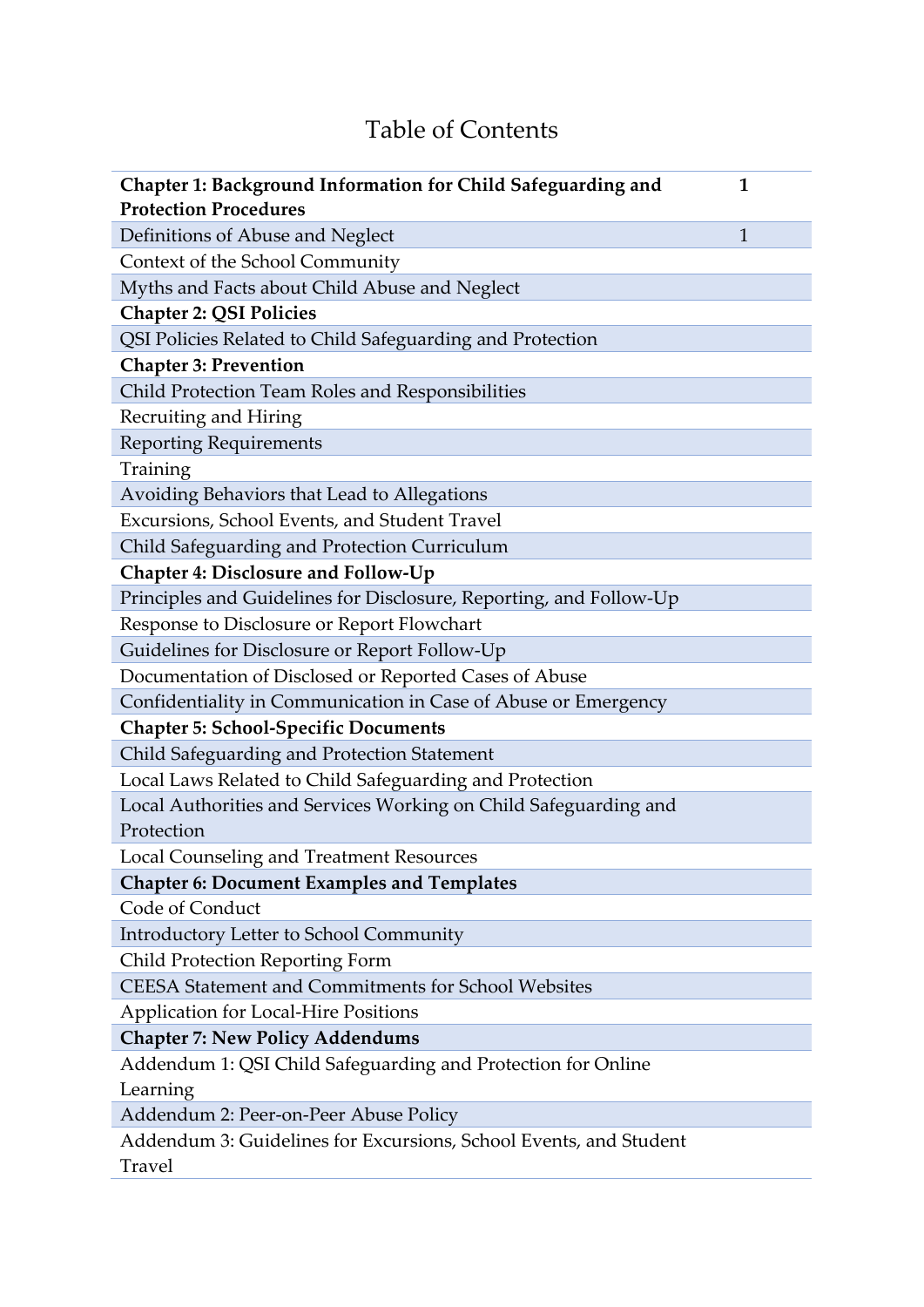Addendum 4: Intimate Care Guidelines

Addendum 5: Electronic Device Confiscation Guidelines

Addendum 6: Guidelines for QSI Students Living Separately from Parents

#### **Special thanks to our sources:**

- Association of International Schools in Africa (AISA) Child Protection Program Guide.
- International Schools Services (ISS).
- The work of International Task Force on Child Protection (ITFCP)\* and accreditation agencies in in the recommendation of child and youth protection standards.
- International Task Force on Child Protection (ITFCP) recruitment committee recommended screening practices & other recommendations.
- International Centre for Missing & Exploited Children (ICMEC) education portal's checklists and summary resources [\(http://www.icmec.org/education](http://www.icmec.org/education-portal/)[portal/\)](http://www.icmec.org/education-portal/).
- Central and Eastern European Schools Association (CEESA).
- Tirana International School.

*\*The work of the International Task Force on Child Protection (ITFCP) has been undertaken by a coalition of 90+ volunteers, leaders of international education organizations, school leaders, counsellors, business and security managers and teachers, school accreditation, inspection and recruitment professionals, working collaboratively across professions with dedicated law enforcement officials and the medical community. It is this broad collaboration and diverse perspective from a variety of roles which has enriched their discussion and results. From its origin in May of 2014, its charter has been to apply its collective resources, expertise, and partnerships to help international school communities address child and youth protection challenges.*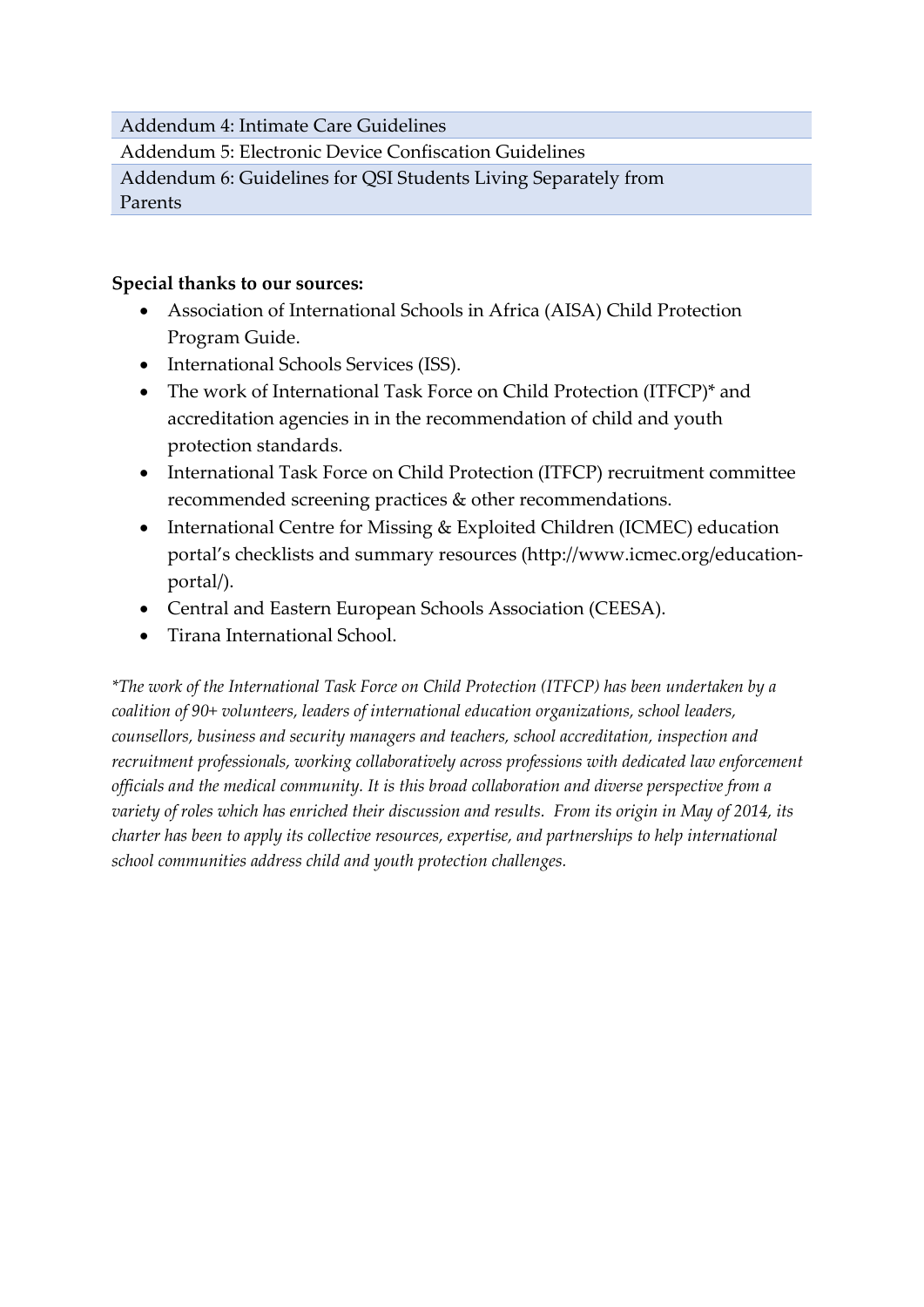## **Chapter 1 Background Information for Child Safeguarding and Protection Procedures**

### **Definitions of Abuse and Neglect**

Definitions of abuse are complex and based in various cultures, child-rearing behaviors, and gender role expectations. The primary determination of **abuse** is that it is dependent on some form of a relationship that is used to meet the need of the more powerful person, either a member of the family, a teacher, or a friend. Research guides the definitions, and the understanding of the impact of certain behaviors.

#### **Important Notes:**

- Behavioral indicators in and of themselves do not constitute abuse or neglect; the presence of indicators does not necessarily mean that abuse or neglect is present.
	- o The behavioral indicators could be rooted in other issues or may represent normal developmental phases experienced by a child.
	- o Troubling student behavior should be addressed in a constructive way, regardless of the cause.
	- o Use common sense and consider other indicators, such as culture and family dynamics, when deciding if a referral is warranted.
	- o If in doubt, ask for help from the school Counselor or Director.
- Possible indicators of abuse or neglect may be the same across multiple types of abuse.
- Indicators may be entirely absent in a child who is a victim of abuse.
- The most powerful evidence of abuse is self-reporting. If a child reports abuse, a referral must be made, whether indicators are present or not.

#### **Physical Abuse**

Physical abuse is defined as deliberately inflicting pain or injuries to a child or allowing another person to inflict pain or injuries to the child.

#### **Possible indicators of physical abuse include:**

- Bruises, burns, sprains, dislocations, bites, cuts.
- Improbable excuses given to explain injuries.
- Injuries which have not received medical attention.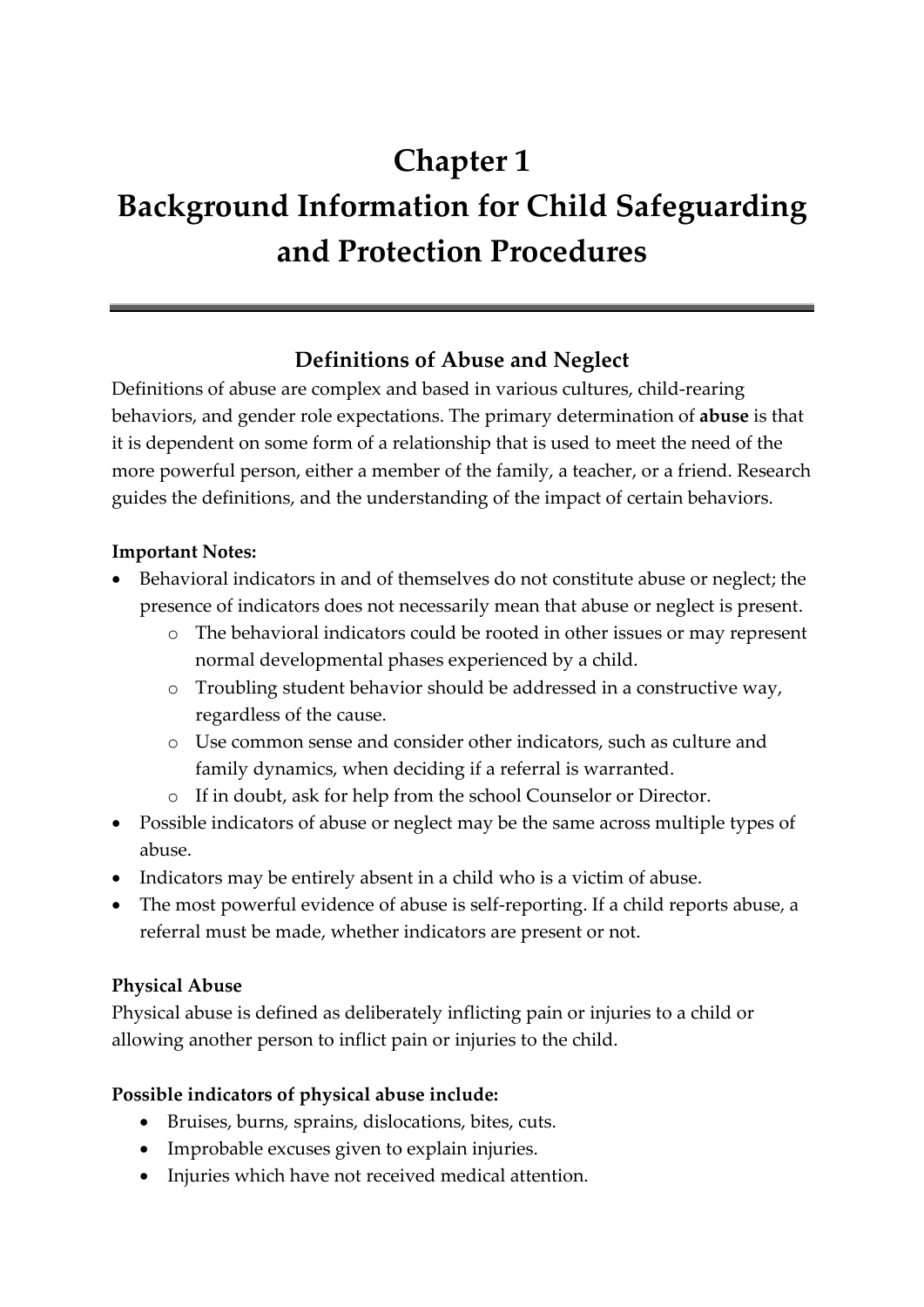- Injuries that occur to the body in places that are not normally exposed to falls, rough games, etc.
- Repeated urinary infections or unexplained stomach pains.
- Refusal to discuss injuries.
- Withdrawal from physical contact.
- Self-destructive tendencies, including cutting or suicidal ideation.
- Arms and legs kept covered in hot weather.
- Fear of returning home or of parents being contacted.
- Showing wariness or distrust of adults.
- Being aggressive toward others.
- Being very passive and compliant.
- Chronic running away.

#### **Neglect**

Neglect is defined as a parent or caregiver intentionally denying a child access to things that support healthy development, including adequate food, clothing, shelter, sleep, supervision, medical treatment and education.

#### **Possible Indicators of Neglect include:**

- Basic needs not met.
	- o Inadequate supervision, nutrition, hygiene, or clothing.
	- o Medical needs unattended.
- Fatigue or listlessness.
- Extreme loneliness.
- Hunger.
- Self-destructive tendencies, including cutting or suicidal ideation.
- Reluctance to go home.
- Low self-esteem.
- Poor social relationships.
- Compulsive stealing.
- Alcohol or drug abuse.
- Frequent lateness or low attendance.
- Child is left for extended periods of time without parents or a guardian.
- Parents cannot be reached in case of emergency.

#### **Emotional Abuse**

Emotional abuse is defined as persistently mistreating a child emotionally, often causing severe and adverse effects on a child's emotional well-being or development. Some level of emotional abuse is involved in all types of ill treatment of a child, but it may also occur alone. It includes: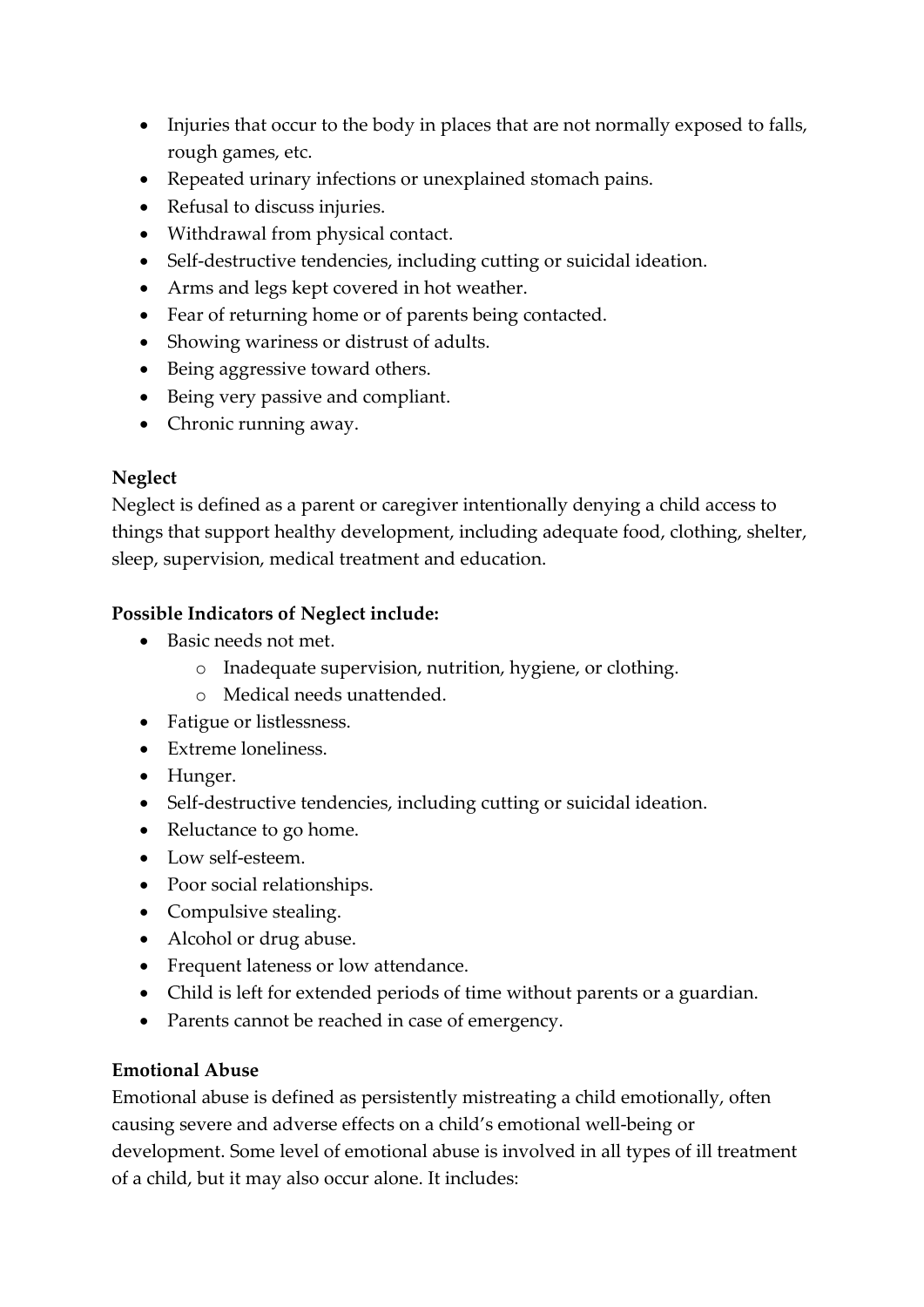- Conveying to children that they are worthless or unloved.
- Conveying to children that they are inadequate or valued only insofar as they meet the needs of another person.
- Imposing inappropriate age or developmental expectations on children.
- Exposing children to domestic violence.
- Causing children frequently to feel frightened.
- Exploiting or corrupting children.

#### **Possible indicators of emotional abuse include:**

- Delayed physical, mental, or emotional development.
- High anxiety.
- Delayed speech or sudden appearance of a speech disorder.
- Fear of new situations.
- Low self-esteem.
- Inappropriate emotional responses to painful situations.
- Extremes of passivity or aggression.
- Alcohol or drug abuse.
- Chronic running away.
- Compulsive stealing.
- Obsessions or phobias.
- Sudden under-achievement or lack of concentration.
- Attention-seeking behavior.
- Persistent tiredness.
- Lying.

#### **Sexual Abuse**

Sexual abuse is committing, or allowing others to commit, any sexual offense against a child, regardless of whether the child is aware of what is happening. Sexual abuse has some unique characteristics that warrant special attention. While physical abuse may be the unplanned result of immediate stress, sexual abuse requires planning with results that are more insidious. The planning, referred to as "grooming," often results in victims accepting the blame, responsibility, guilt, and shame for the sexual behavior of the offender.

Sexual abuse requires more secrecy than other forms of child abuse, so it is more difficult to report. Some victims, through the process of grooming, are taught that sexual activity is a form of love, so may be protective of their abusers because of their perception of being loved. Any disclosure of sexual abuse must be taken seriously, regardless of the signs that are present or absent. The offender must be removed from the school setting as quickly as possible. School counselors can't work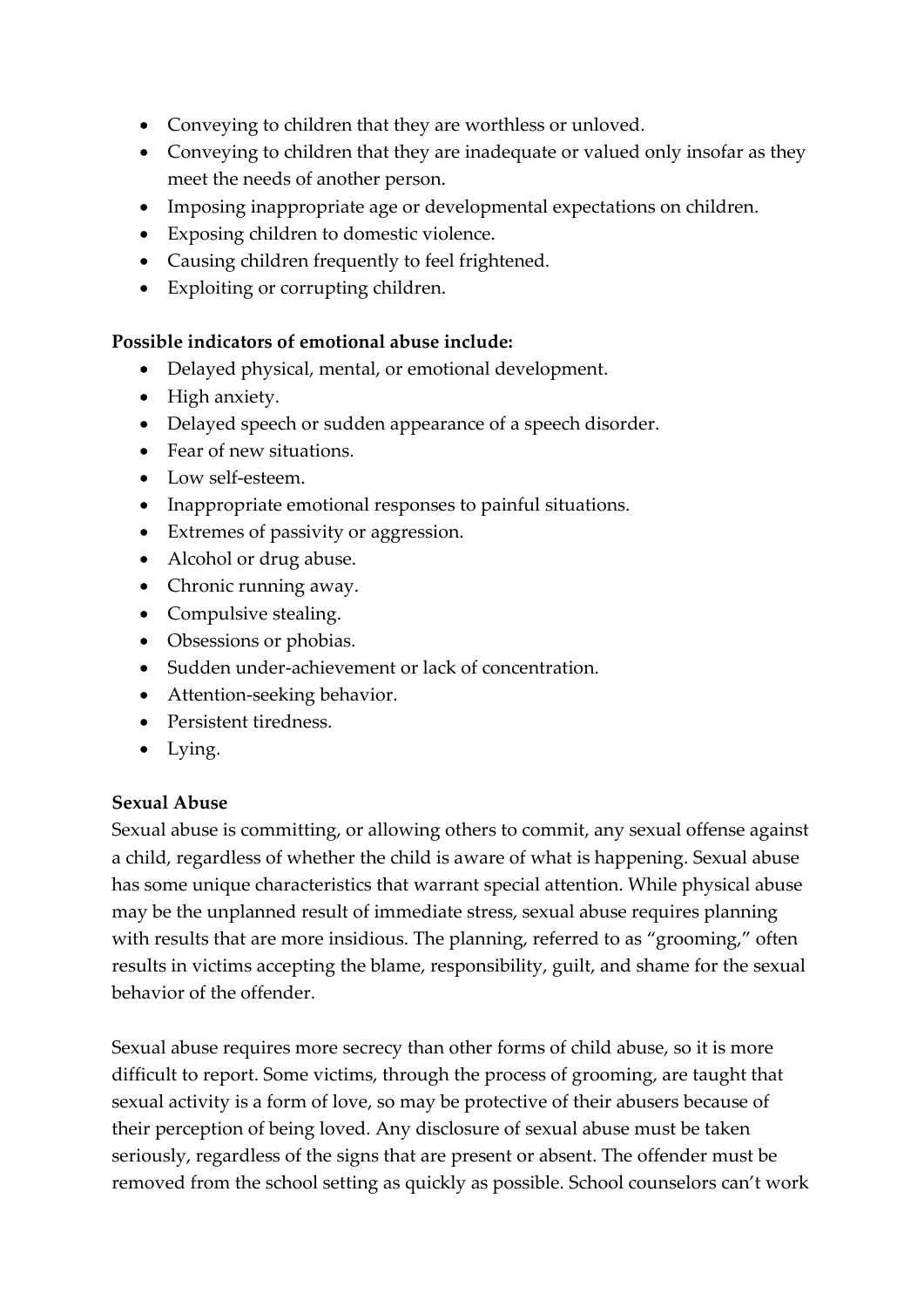to treat sexual offenders; out-sourced professional assistance should be consulted as necessary.

Sexual abuse may include:

- Intentionally touching, either directly or through clothing, the genitals, anus, or chest area/breasts of a child for other than hygiene or child care purposes.
- Engaging in sexualized non-contact activities, such as involving children in the production or viewing of pornographic material or encouraging children to behave in sexually inappropriate ways.
- Involving children in commercial sex work. These children are victims of sexual abuse, whether they perceive themselves as victims or not.

#### **Possible Indicators of Sexual Abuse:**

- Age-inappropriate sexual knowledge, language, or provocative behavior.
- Withdrawn or aggressive behavior.
- Unusual interpersonal relationship patterns.
- Mention of special treatment from an adult, or a new "secret" friendship with an adult or younger person.
- Venereal disease, unusual vaginal or penile discharge, or difficulty urinating.
- Physical trauma or bleeding to the oral, genital, or anal areas.
- Difficulty in walking or sitting.
- Regressive behavior, like bedwetting or stranger anxiety.
- Refusal to change into PE clothes.
- Fear of people or places.
- Running away from home without a specific complaint.
- Pregnancy, especially at a young age.
- Unusually protective parents.

#### **Possible signs of sexual offenders:**

In addition to knowing the signs of victimization, below are some early warning signs to look out for in potential sexual offenders.

#### **Signs of student offenders:**

- Unusual interest in sex, sexualizing inanimate objects and activities.
- Continuation of sexual misbehavior when told to stop.
- Use of force and coercion in social situations.
- Unusual intensity when discussing sex and sexuality.
- Socialization with much younger children.
- Gifts.
- Requiring secrecy in relationships.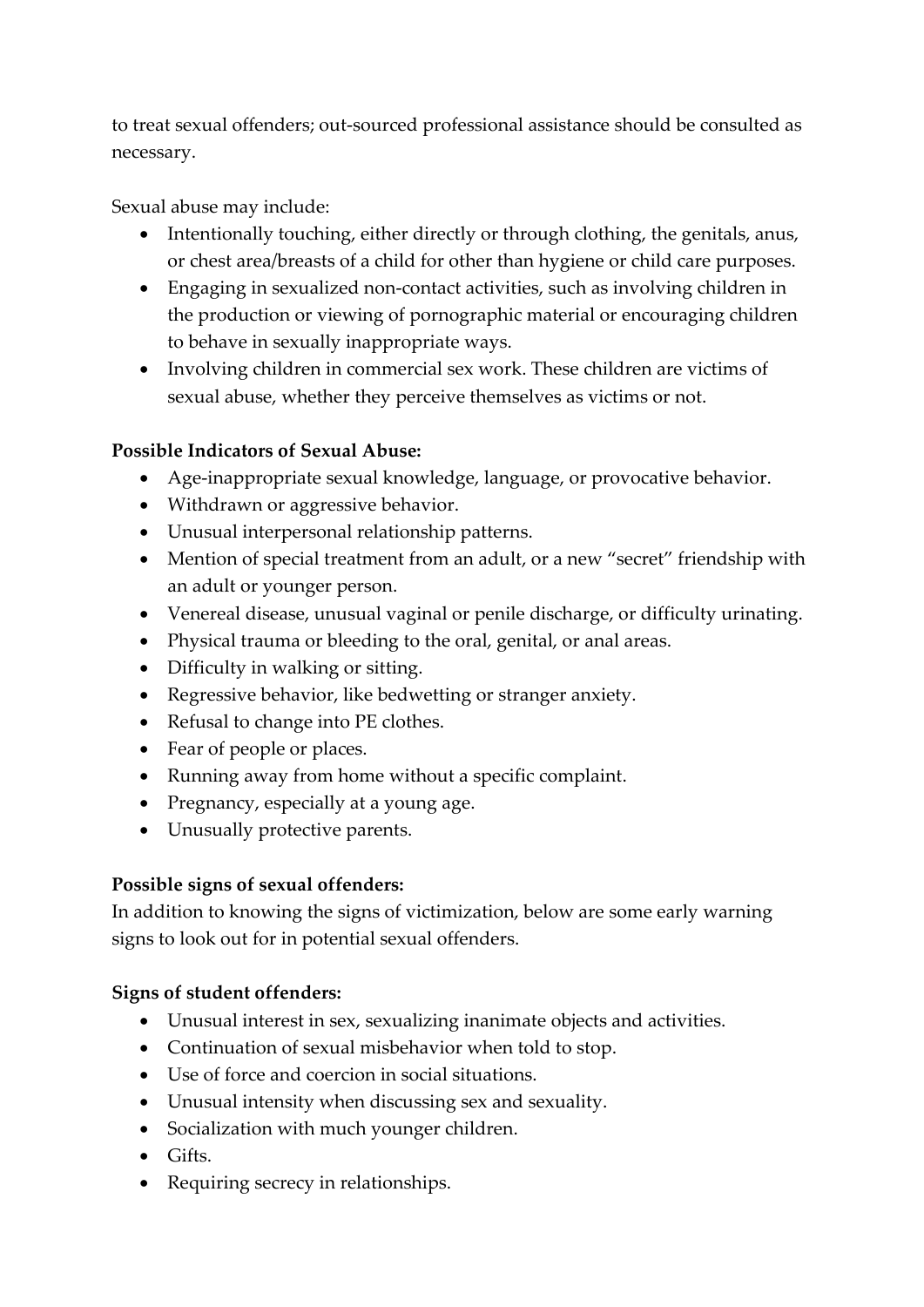#### **Signs of adult offenders:**

- Identification of "favorite" student or child.
- Attempts to find ways to be alone with children.
- Inappropriate language, jokes and discussions about students/children.
- Sexualized talk in the presence of students/children.
- Private gifts or private chats, in person or online.

#### **Child Exploitation**

(The following is taken entirely from Save the Children's Resource Center, https://resourcecentre.savethechildren.net/keyword/commercial-exploitation) Child exploitation refers to the use of children for someone else's advantage, gratification or profit often resulting in unjust, cruel and harmful treatment of the child. These activities are to the detriment of the child's physical or mental health, education, moral or social-emotional development. It covers situations of manipulation, misuse, abuse, victimization, oppression or ill-treatment.

There are two main forms of child exploitation that are recognized:

• Sexual exploitation: the abuse of a position of vulnerability, differential power, or trust for sexual purposes; this includes profiting monetarily, socially or politically from the exploitation of another as well as personal sexual gratification.

Examples: Child prostitution, trafficking of children for sexual abuse and exploitation, child pornography, sexual slavery.

• Economic exploitation of a child: the use of the child in work or other activities for the benefit of others. This includes, but is not limited to, child labor. Economic exploitation implies the idea of a certain gain or profit through the production, distribution and consumption of goods and services. This material interest has an impact on the economy of a certain unit, be it the State, the community or the family.

Examples: Child domestic work, child soldiers and the recruitment and involvement of children in armed conflict, child bondage, the use of children from criminal activities including the sale and distribution of narcotics, the involvement of children in any harmful or hazardous work.

#### **Bullying**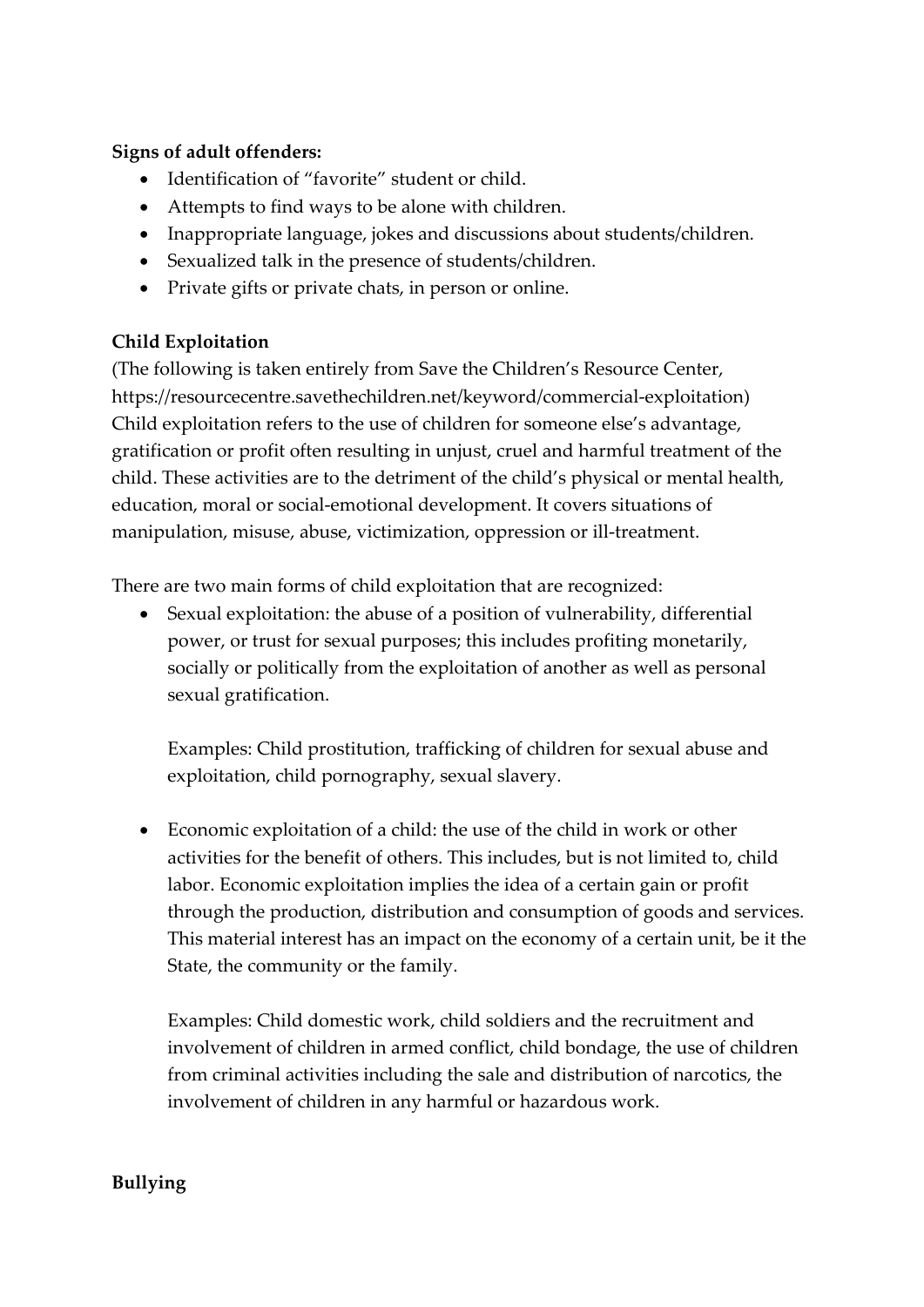The following definition of bullying was taken directly from [https://www.stopbullying.gov/what-is-bullying/definition/index.html:](https://www.stopbullying.gov/what-is-bullying/definition/index.html)

Bullying is unwanted, aggressive behavior among school-aged children that involves a real or perceived power imbalance. The behavior is repeated, or has the potential to be repeated, over time. Both children who are bullied and who bully others may have serious, lasting problems. Bullying includes actions such as making threats, spreading rumors, attacking someone physically or verbally, and excluding someone from a group on purpose. In order to be considered bullying, the behavior must be aggressive and include:

- An Imbalance of Power: Children who bully use their power—such as physical strength, access to embarrassing information, or popularity—to control or harm others. Power imbalances can change over time and in different situations, even if they involve the same people.
- Repetition: Bullying behaviors happen more than once or have the potential to happen more than once.

There are three types of bullying. Verbal and social bullying may be carried out in person, on paper, or through cyber-bullying (via phone, text, video, online, or other electronic means).

- Verbal bullying is saying or writing mean things. Verbal bullying includes:
	- o Teasing.
	- o Name-calling.
	- o Inappropriate sexual comments.
	- o Taunting.
	- o Threatening to cause harm.
- Social bullying, sometimes referred to as relational bullying, involves hurting someone's reputation or relationships. Social bullying includes:
	- o Excluding someone on purpose.
	- o Telling other children not to be friends with someone.
	- o Spreading rumors about someone.
	- o Embarrassing someone in public.
- Physical bullying involves hurting or threatening a person's body or possessions. Physical bullying includes:
	- o Hitting/kicking/pinching.
	- o Spitting.
	- o Tripping/pushing.
	- o Taking or breaking someone's things.
	- o Making mean or rude hand gestures.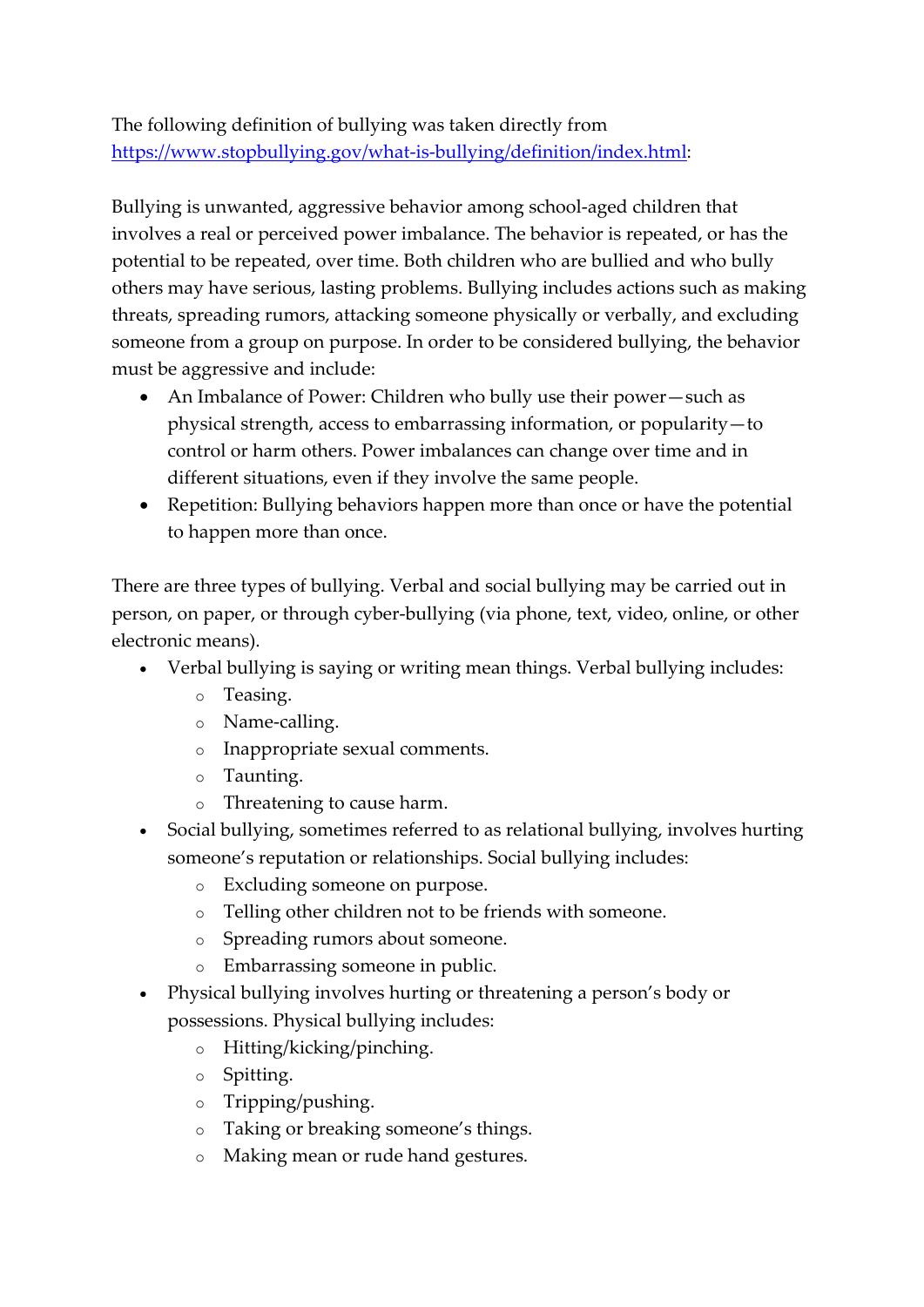### **Context of the School Community**

One of the essential roles and characteristics of the international school is that the school becomes the conduit for the social life in which expatriate families engage. Thus, international schools have a responsibility to literally fill the child safeguarding and protection gap in helping to connect these families to the necessary services. When the family reports that this is a safe and nurturing environment, the school can rest assured that it has fulfilled a critical service.

To clarify our task and its context within the community, it is important for school personnel to understand and be cognizant of the experience of the students we serve. Following are some of the characteristics and attributes of international school communities that should be taken in account when considering the context of our child safeguarding and protection guidelines.

#### **Characteristics and attributes of international school children:**

- Transience and mobility impact development of identity and relationships, especially for support in times of need.
- Children may demonstrate early maturity and sophistication in some areas, but naivety and immaturity in other areas.
- Separation from extended families, working and traveling parents, and interrupted long-term friendships and relationships may contribute to attachment issues, and support during times of crisis or need may be minimal or non-existent.
- Being lost between multiple and sometimes conflicting cultures and value systems results in confusion of behavioral expectations.
- High expectations are placed on students to achieve academically.
- Children have access to paid help in the home.
- Children may attend private international schools abroad and public schools in their home countries.

#### **Characteristics of international school families:**

- Isolation from extended family, previous community creates a lack of support.
- Power differential in marriage (who has the work permit) creates vulnerability.
- Absentee parents impact family functioning.
- Expatriates may have a challenging or superficial relationship with the host country.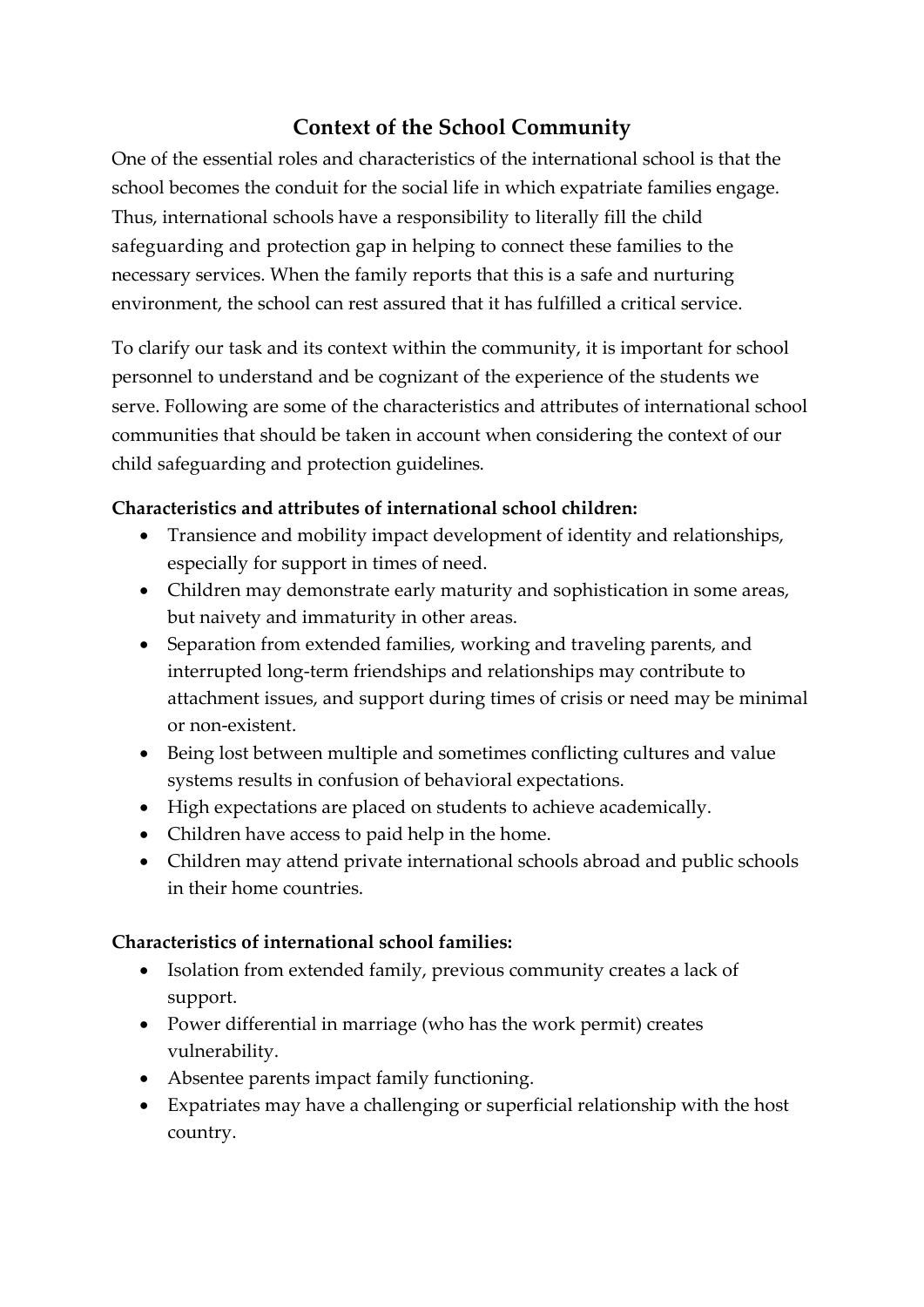• Expatriates may experience a lack of control over critical life decisions; the employer may decide where, when, and how the family moves, creating a lack of stability.

#### **Characteristics of international school communities:**

- School takes on sole role as center of family life and often provides superficial relationships that cannot meet mental health needs.
- Power influence: A family's political position in the community can inhibit a school from taking action.
- Sense of being lost in diversity of community can cause further isolation.

#### **Cultural dynamics of international school communities:**

- Multiple norms rooted in different cultural traditions can cause confusion involving religious values, values of parenting, discipline, care-giving, sexuality, gender roles and responsibilities.
- Impact of rapidly changing "pop culture" from developed nations affects student behavior.
- Varying degrees of openness rooted in cultural traditions affects students' relationships with their families and peers.
- Varying cultural attitudes toward gender issues and child development, including different concepts of developmental needs through childhood, affect the families' views of different situations.

International school communities are vulnerable to abuse because abusers capitalize on secrecy, insularity, isolation, and limited access to support resources. International schools must respond to the reality that these characteristics are exactly the characteristics that perpetrators will use to their advantage in abusing children.

#### **Myths and Facts about Child Abuse and Neglect**

Myth: Child abuse is carried out by strangers.

Fact: Research indicates that 90% of abuse is domestic and committed by individuals known to the child. International school communities tend to have families that move often and are separated from their extended families. When abuse is within the family, the transient lifestyle increases the risk to international school students who tend not to have access to outside resources and therefore can't get help.

Myth: Abuse is a matter of culture; physical or sexual abuse falls within the norms of some cultures and is acceptable.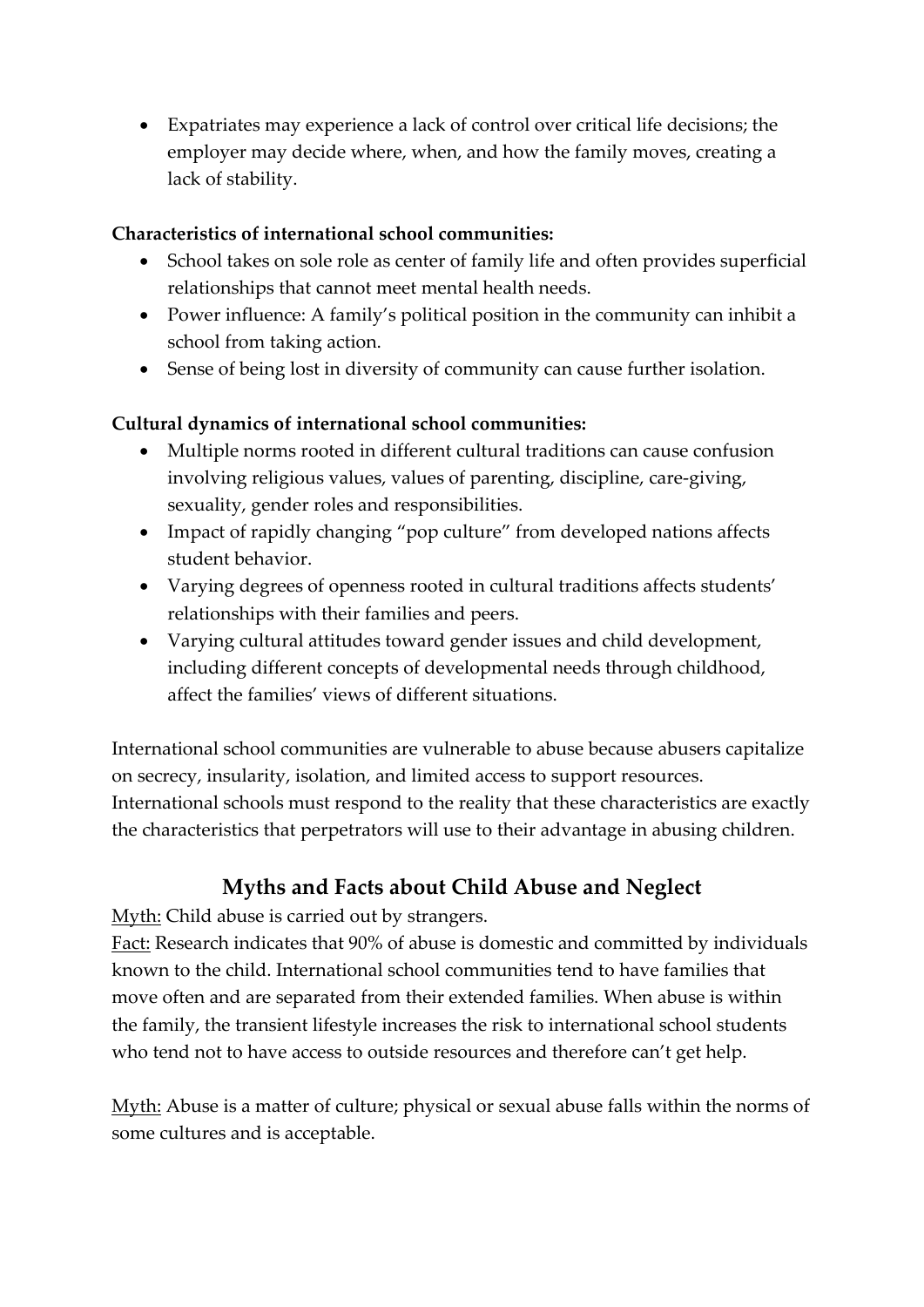Fact: The reality is that there is no excuse for child abuse. No culture supports harming children.

Myth: Child abuse is a result of poverty and happens in low socioeconomic circumstances.

Fact: Research indicates that child abuse occurs in all racial, ethnic, socioeconomic, and cultural sectors of society. A common characteristic of an abusive family is isolation, such as that commonly found in international families who move often and are separated from their extended families.

Myth: International schools do not have to report abuse to local authorities. Fact: International schools are bound by the laws of their host countries and must be knowledgeable and compliant with the child protection laws of their location. Furthermore, international schools are legally and ethically liable for any violation of existing laws related to reporting of cases of abuse or neglect; there are cases now pending in which schools are facing legal action regarding non-compliance.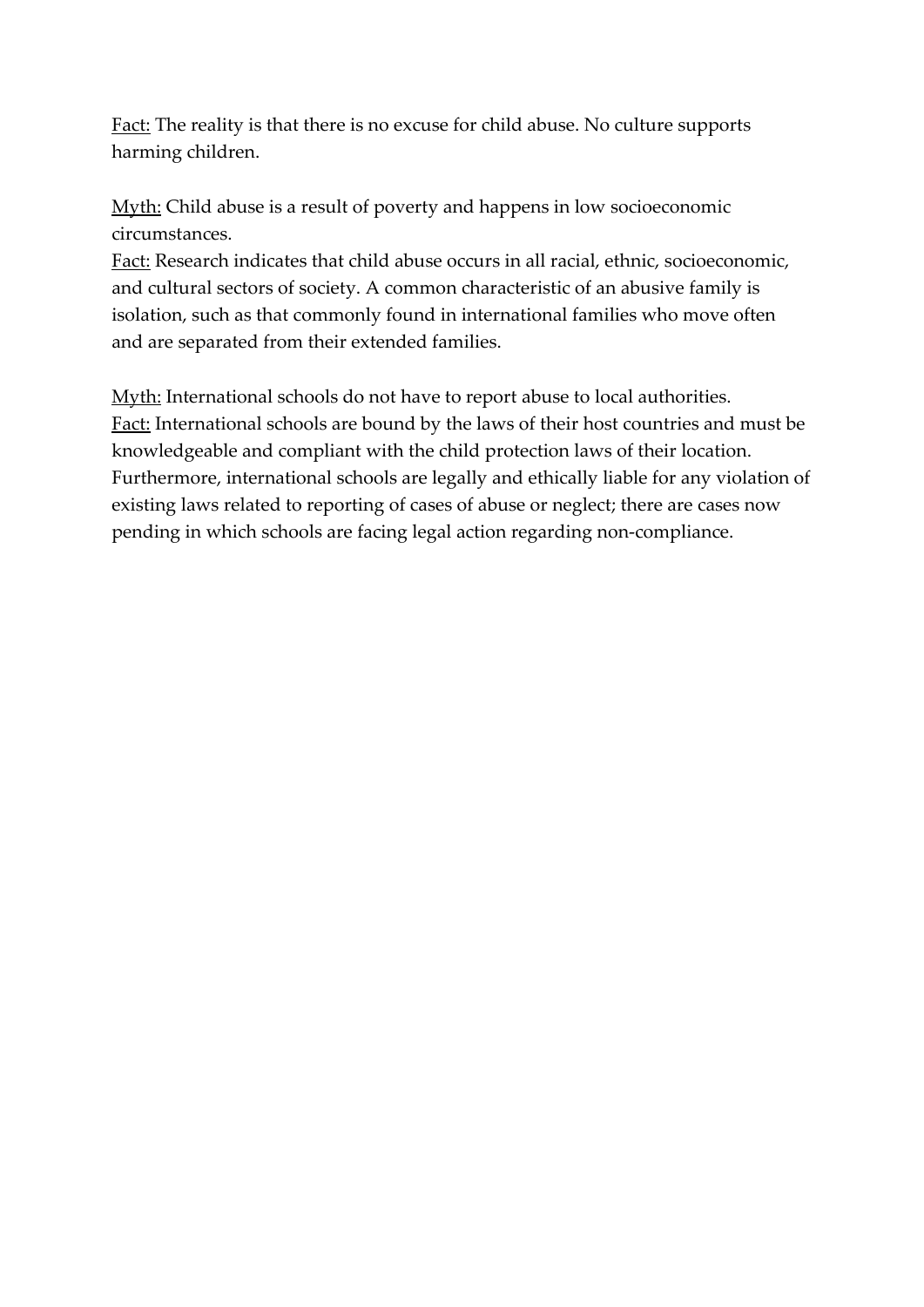## **Chapter 2 QSI Policies**

## **QSI Policies Related to Child Safeguarding and Protection**

The following components of QSI policies are in place to support child safeguarding and protection, as well as the well-being, health, and safety of students, families, and staff.

#### **I.A.2.a Core Beliefs of the QSI Educational Model**

It is the responsibility of the school to provide the conditions for success.

• QSI believes that more learning will occur if students have a desire to learn, have positive feelings concerning the school environment, and have success in their work. A comfortable atmosphere of caring and acceptance is considered important to QSI. Possibility for success increases when students work at the appropriate level of difficulty and sense positive expectations from wellqualified, experienced, and caring educators.

To achieve these Core Beliefs, QSI takes on the responsibilities:

- To provide educators who have a love for children, who have positive expectations of children, and who are willing to expend the time and energy necessary to meet the success of individual students.
- To employ educators who maintain core values and who believe their lifestyle should be a positive influence on their students.

#### **I.A.2.c Philosophy**

Social Behavior

• For a useful and meaningful life, we encourage the development of personal qualities leading to acceptable values and harmonious relationships.

#### **I.A.2.d Objectives**

Functions of the Administration:

- To recruit teachers who have a love for children, who have positive expectations of children, and who are willing to give the time and energy necessary to meet the needs of individual students.
- To employ teachers who have acceptable values and who believe that their lifestyle should be a positive influence on their students.

Functions of teaching staff:

• To inspire students to help them see what they can be and what they can accomplish with a view to excellence and creativity.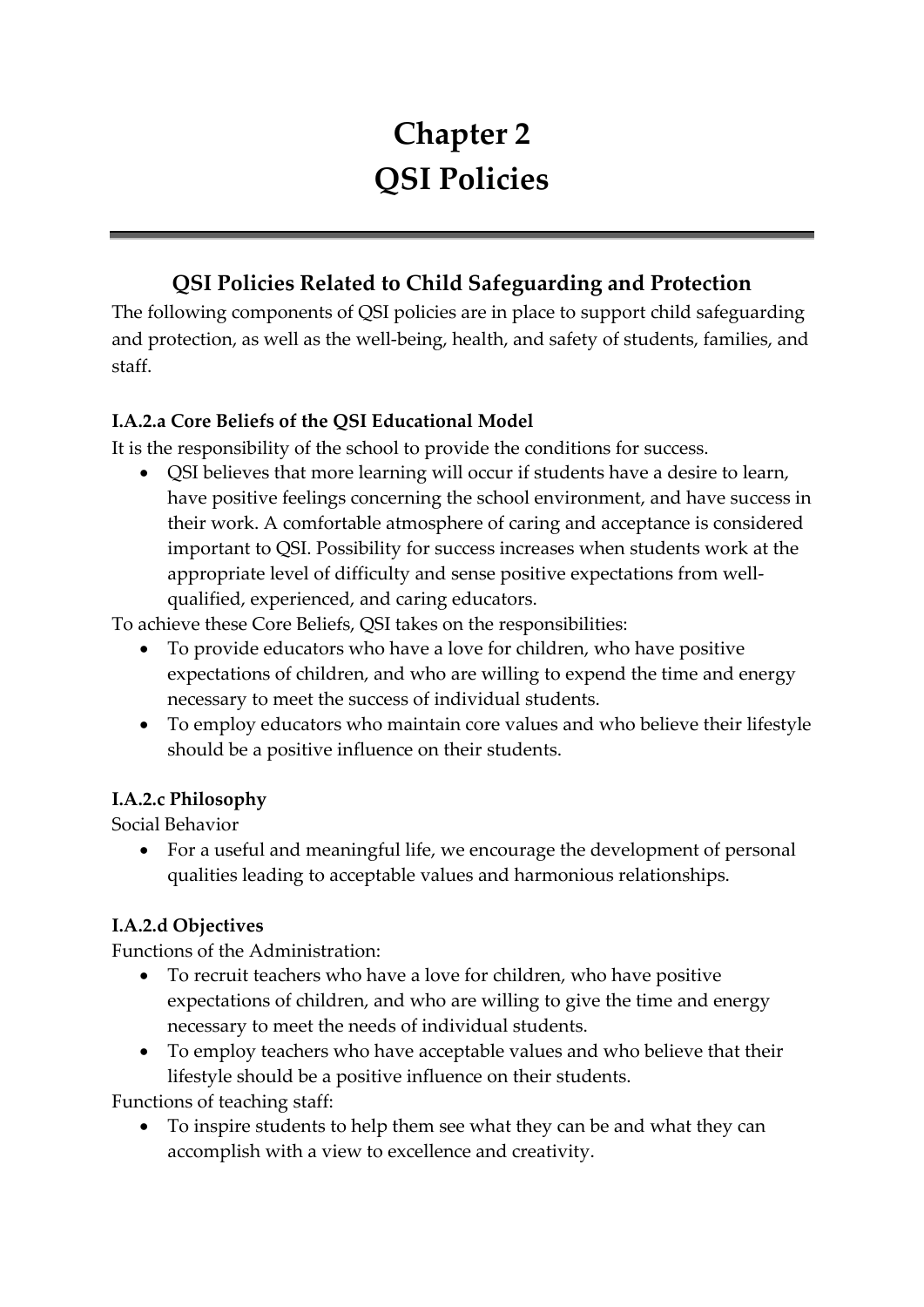• To provide a positive school atmosphere by working with a cooperative spirit, giving support to one another, and encouraging a high morale and efficiency within the staff.

Social Behavior

- To encourage an understanding of one's self with a view to developing acceptable values such as patience, kindness, unselfishness, honesty, and consideration for others.
- To provide a positive and secure atmosphere, treating the students honestly and fairly.
- To encourage each student to feel good about himself and to help him promote similar feelings in fellow students.
- To provide guidance in problem-solving and decision-making situations.
- To develop a sense of responsibility and to encourage leadership.

#### **I.C.2.a.i Success Orientations**

#### Trustworthiness

The Student Will demonstrate honesty by:

- habitually telling the truth and avoiding deception.
- telling the truth when negative consequences may follow.
- bringing lost items or money to the teacher or the office.
- being a person who does not cheat on tests.
- being a person who is not involved in theft.

TSW demonstrate trustworthiness by:

- following a commitment with the appropriate action.
- promptly accomplishing an errand when requested by a teacher.
- displaying acceptable behavior when not under teacher supervision.
- being a person who is not involved in vandalism.

#### Concern for Others

TSW demonstrate tolerance for those of other nationalities, races, religions, cultures, ages, and mental and physical abilities by:

- being a person who does not make disparaging remarks concerning those different from themselves.
- joining in group activities with those different from themselves.
- having friendly associations with those different from themselves.

TSW demonstrate acceptance of others, particularly newcomers, by:

- including them in informal social groups.
- being a person who does not actively exclude individuals from group activities.
- approaching newcomers with a view to making them feel welcome.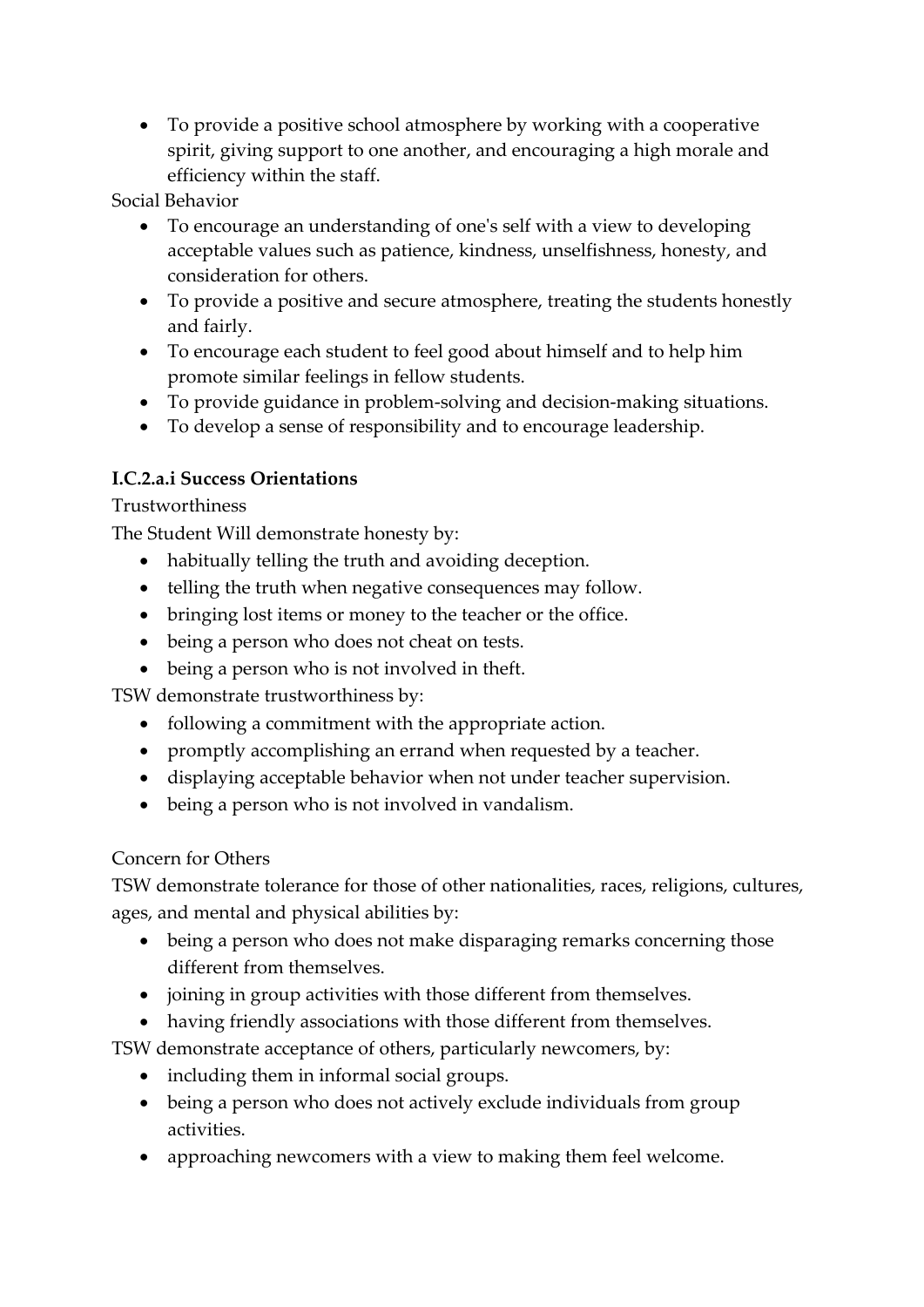TSW demonstrate concern for others by:

- avoiding actions or words which hurt another person.
- actions and/or words of support and/or sympathy for those who are unhappy or sad.
- helping others to be successful in their schoolwork, activities, and play.
- displaying unselfish behavior.

#### Kindness/Politeness

TSW demonstrate kindness by:

- being a person who does not make remarks which put down another.
- being a person who does not physically abuse others.
- displaying acts of kindness (sympathy, encouragement, helpfulness, patience, etc.) toward others, particularly fellow students.
- giving time and resources to help another in need.

TSW demonstrate politeness by:

- being a person who does not exhibit rudeness.
- using socially acceptable language.
- displaying acts of courtesy toward others.

#### Group Interaction

TSW demonstrate group involvement by actively participating in activities.

TSW demonstrate support of leadership by:

- displaying words and actions which encourage responsible behavior by others.
- displaying words and actions which promote learning in a classroom by others.
- being a person who does not discourage responsible behavior or learning by others.
- assisting the leadership of others by cooperating and being good followers.

TSW demonstrate support of group activities by:

- contributing ideas which are related to the goals of the group.
- being a person who does not make negative comments which are not constructive.
- controlling emotions when discussing different points of view.
- displaying kindness when expressing an opinion.
- displaying a cooperative attitude.

#### **II.G.2.a General School Safety**

Stranger Safety Teachers should instruct students to: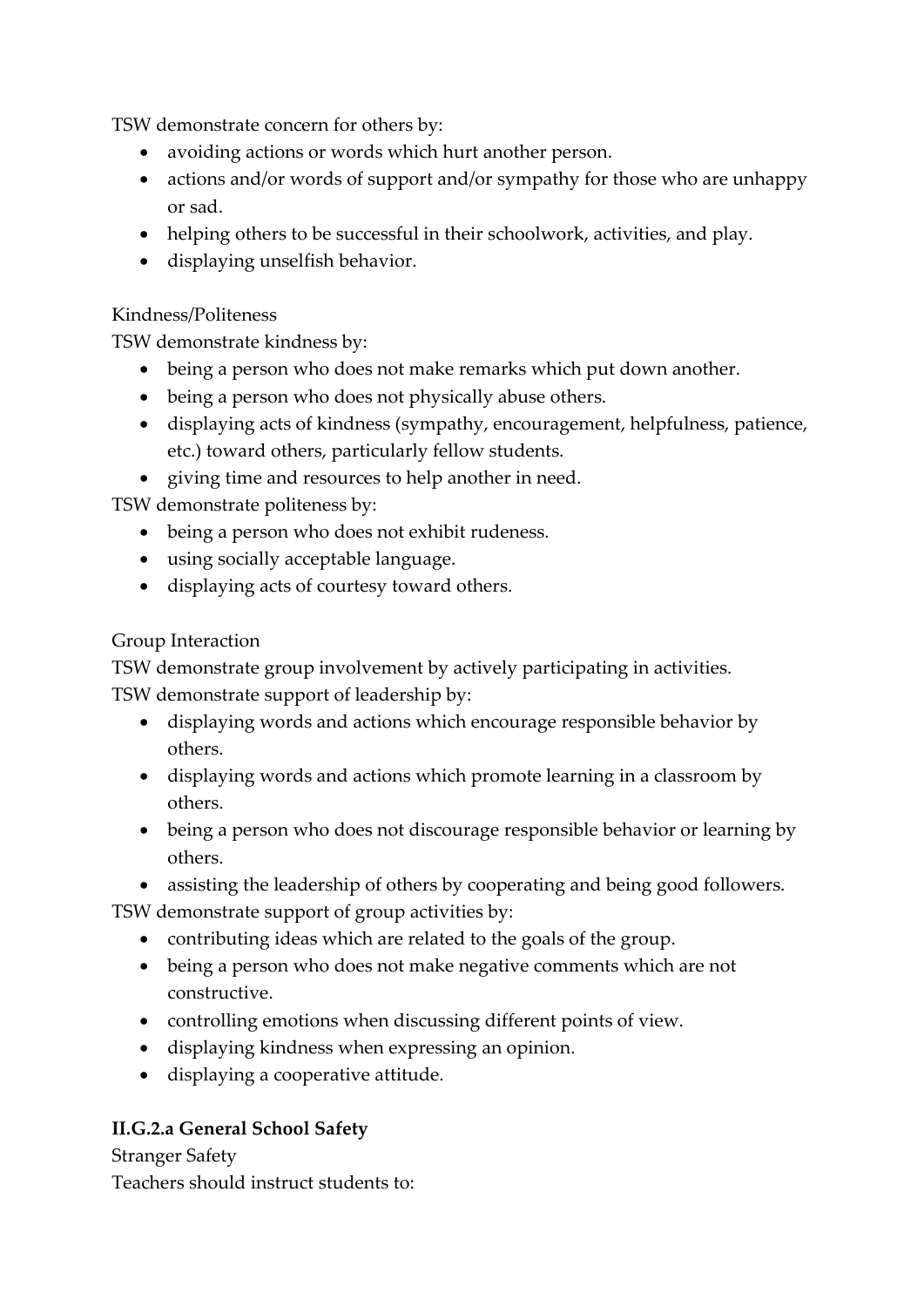- Look for identification Tags/Badges, or Police or Fire personnel identification.
- Speak only to those wearing identification.
- Go directly to the classroom or teacher from your location.
- Move quickly between locations, but do NOT RUN.
- INFORM A STAFF MEMBER OR PARENT OF ANY UNSAFE SITUATION IMMEDIATELY!

*Teachers should frequently remind, monitor, and reinforce/recognize the above behaviors to their students.*

#### **I.C.4 Standards of Behavior**

The primary goal relating to student behavior is to develop a sense of responsibility such that the student develops an internal desire to observe acceptable behavior patterns. The responsibility of obtaining this objective rests first and foremost at home. The school also has a responsibility to work in every possible way toward this goal. The home and school, working as a team, should coordinate efforts. We hope this results in positive attitudes toward the school and country.

#### **Standards of Behavior:**

Students are expected to be kind to others and should consider the feelings of others. Verbal unkindness and physical abuse are not accepted.

#### **II.D.3 Guidelines for Teachers**

Teacher expectations for students:

- Expecting children to be kind to others and to respect the rights of others.
- Expecting children to respect authority and to feel that teachers' actions and decisions are intended to make the school a better place and therefore a more enjoyable place for all concerned.
- By teacher actions, make the children to feel that the teachers have a positive attitude toward them. This includes praise of children when an opportunity arises and general comments which lead the children to believe that they are important and liked by the teacher.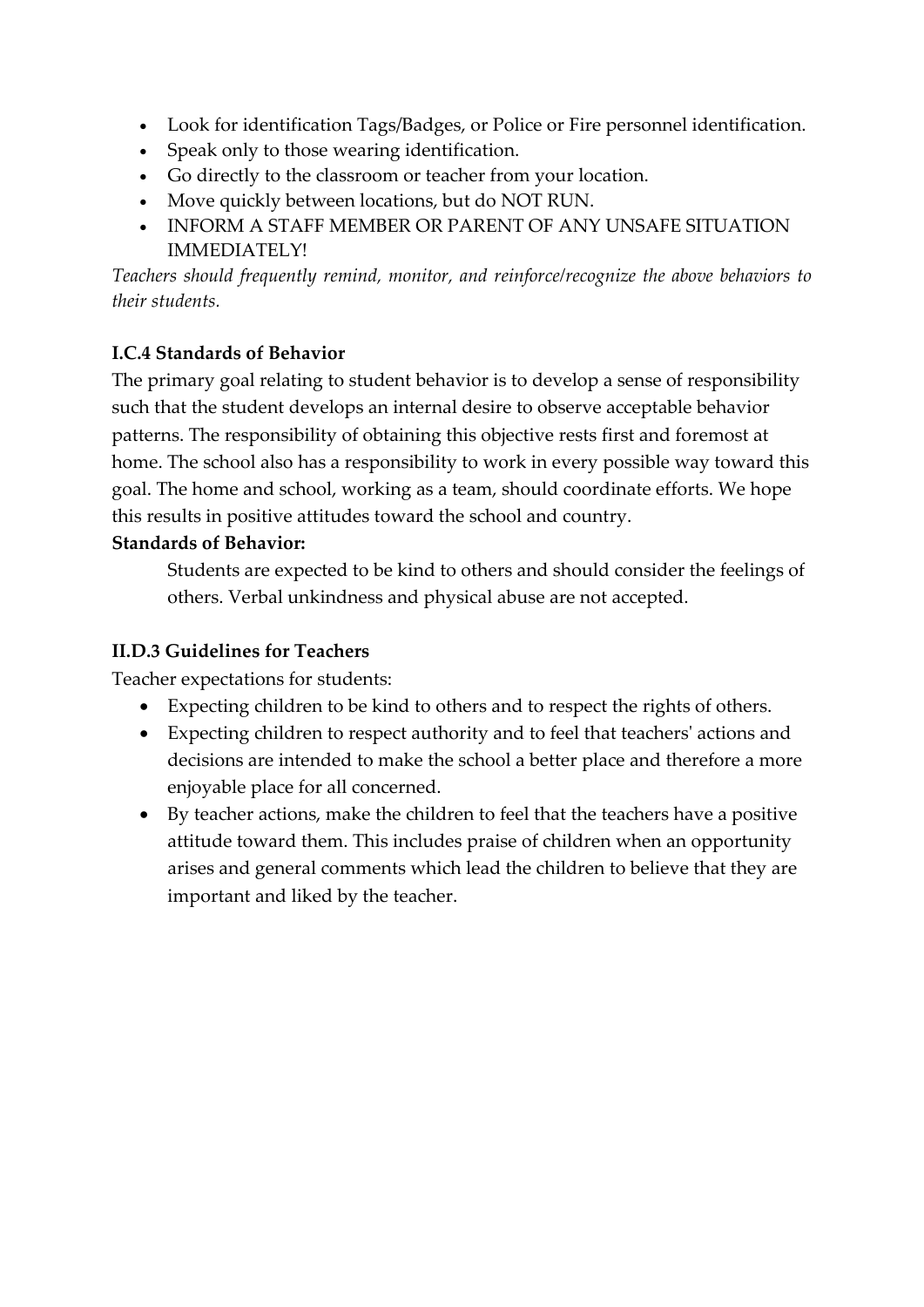## **Chapter 3**

## **Prevention**

## **Child Protection Team Roles and Responsibilities**

The school's Child Safeguarding and Protection Plan includes the operation of the Child Protection Team. This team will plan and implement protocols, monitor interventions, and carry out follow-up activities.

The Child Protection Team consists of:

- School Director.
- Director of Instruction.
- School Counselor.
- Nurse/Doctor.
- Teacher representatives from each level in the school (preschool, lower elementary, upper elementary, secondary).
- External resource (e.g. community child protection worker, U.S. Embassy RSO, Advisory Board Member, etc.).

The role of a school-based Child Protection Team is to ensure that there is a comprehensive Child Safeguarding and Protection program in place at the school and to annually monitor the effectiveness of the program. Specific tasks include:

- Develop and monitor the guidelines and protocol from the Child Safeguarding and Protection Handbook.
- Research local laws related to child safeguarding and protection.
- Create a directory of local resources related to child safeguarding and protection.
- Finalize, translate, and distribute the Introductory Letter to School Community.
- Personalize and make a plan for distributing and collecting signed copies of the Code of Conduct.
- Ensure that school-based hiring practices are aligned with those outlined in the "Recruiting and Hiring" section of this handbook.
- Organize child safeguarding and protection training for all staff and community members.
- Create a plan for documenting, storing, and sharing any disclosures of abuse.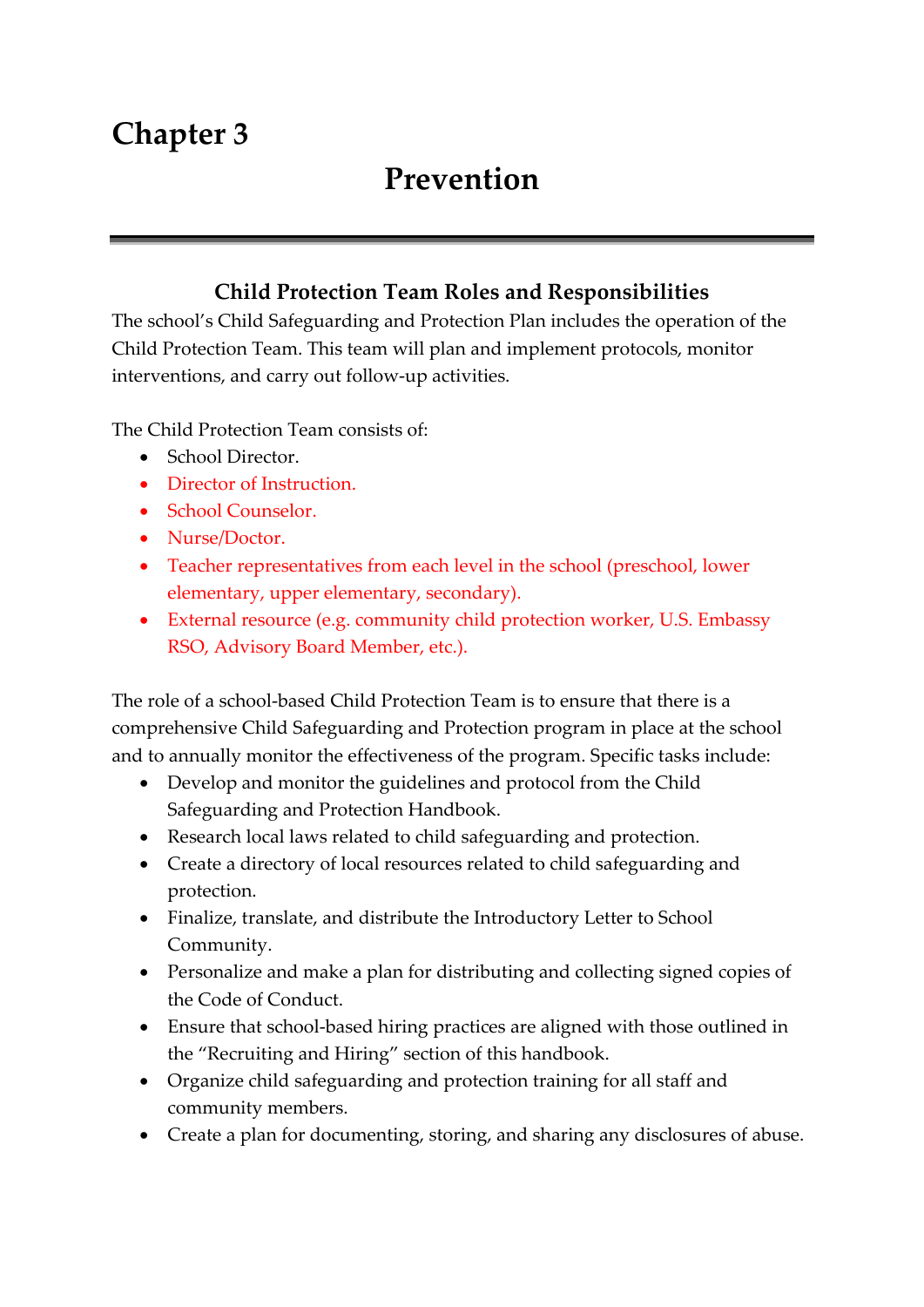- Create guidelines for field trips, events, off-campus events, and student travel that are aligned with the Code of Conduct.
- Ensure the implementation of child safeguarding and protection curriculum in all homerooms.
- Respond to any reports of abuse.
- Appoint a spokesperson to communicate with members of the school community in the case that an allegation is made.
- Create a plan for updating this handbook annually.

The Child Protection Team will meet at least three times annually. A general schedule of activities is below.

| <b>Timeline</b> | <b>Activity</b>                                                                                                                                                                                                                                                                                                                                         | Responsibility                  |
|-----------------|---------------------------------------------------------------------------------------------------------------------------------------------------------------------------------------------------------------------------------------------------------------------------------------------------------------------------------------------------------|---------------------------------|
| August          | Inform Advisory Board, staff, students, and<br>parents about the school Child Safeguarding<br>and Protection Handbook and associated<br>protocols.                                                                                                                                                                                                      | Director                        |
|                 | Inform new families of school Child<br>Safeguarding and Protection Handbook and<br>associated protocols.<br>Update, translate as necessary, and share<br>the Introductory Letter to School<br>Community in this handbook.<br>Make a plan for distributing the letter<br>$\bullet$<br>and communicating policies to new<br>families throughout the year. | Director                        |
|                 | Convene Child Protection Team, appoint chair,<br>orient new members.                                                                                                                                                                                                                                                                                    | <b>Director</b>                 |
|                 | Review data from previous school year, revise<br>and update the Child Safeguarding and<br>Protection Handbook accordingly, and develop<br>implementation plans for current year.                                                                                                                                                                        | <b>Child Protection</b><br>Team |
| September       | Implement annual plan.                                                                                                                                                                                                                                                                                                                                  | <b>Child Protection</b><br>Team |
|                 | Train all staff on child safeguarding and<br>protection.                                                                                                                                                                                                                                                                                                | <b>Director</b>                 |
|                 | Organize parent training(s) on child<br>safeguarding and protection.                                                                                                                                                                                                                                                                                    | <b>Director</b>                 |
|                 | Ensure all staff, parents, volunteers, contracted<br>service providers, coaches, after-school activity<br>helpers, and everyone else who interacts with                                                                                                                                                                                                 | <b>Director</b>                 |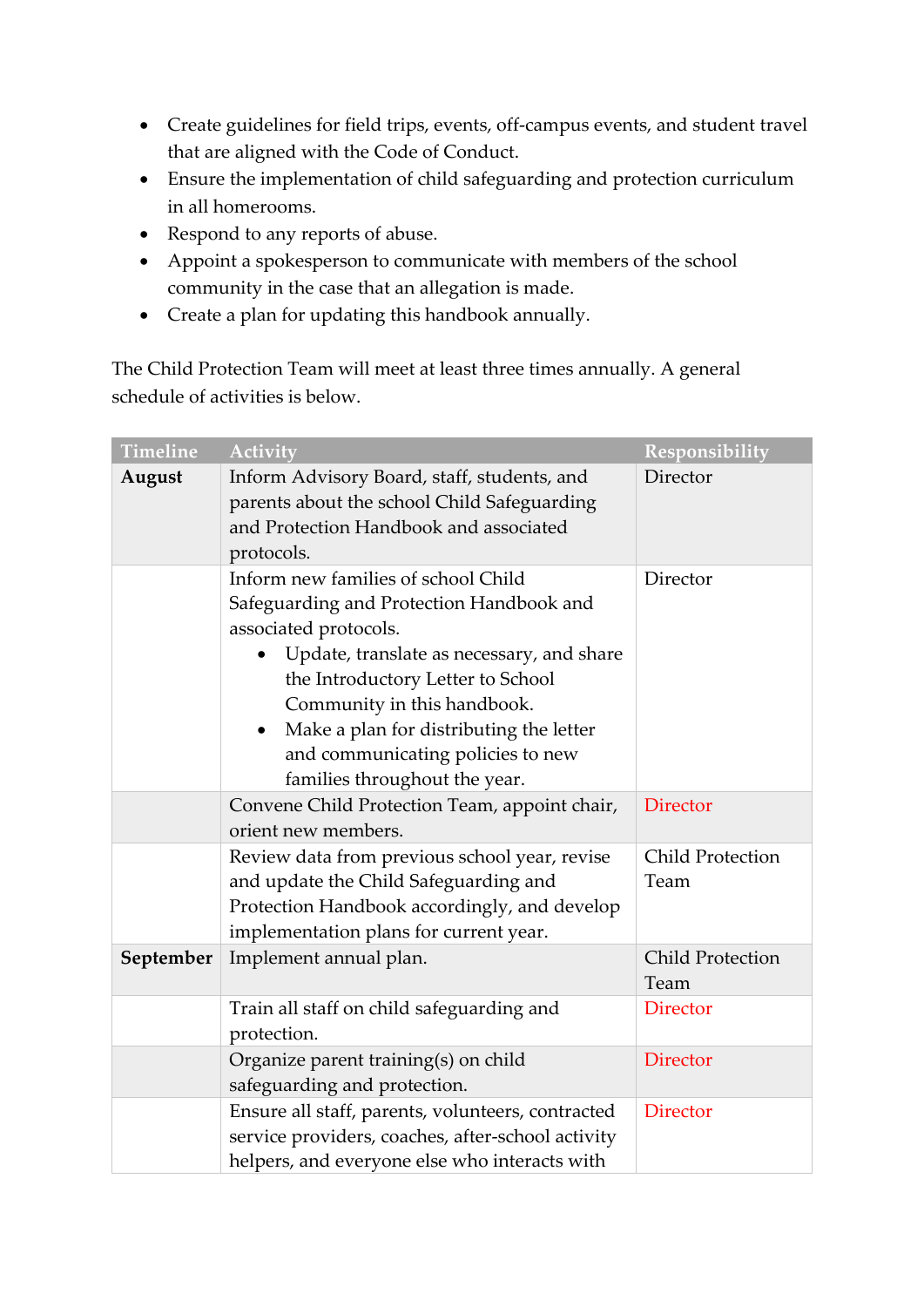|           | students through the school signs the Code of    |                 |
|-----------|--------------------------------------------------|-----------------|
|           | Conduct.                                         |                 |
| October   | Complete trainings for parents and staff, if     | <b>Director</b> |
|           | necessary.                                       |                 |
| November  | Convene Child Protection Team to review          | <b>Director</b> |
|           | implementation and progress of plans.            |                 |
|           | Review local hiring practices to ensure:         | <b>Director</b> |
|           | Background screening.                            |                 |
|           | Criminal history check.                          |                 |
|           | Reference check includes discussion of           |                 |
|           | child protection history.                        |                 |
|           | Code of Conduct signed upon hiring.<br>$\bullet$ |                 |
| January   | Inform new families of Child Safeguarding and    | <b>Director</b> |
|           | Protection Handbook and associated protocols     |                 |
|           | Convene Child Protection Team to update and      | <b>Director</b> |
|           | review activities of first term and recommend    |                 |
|           | areas of further action.                         |                 |
| As needed | Convene Child Protection Team.                   | <b>Director</b> |
|           | Revise and Update Child Safeguarding and         | <b>Director</b> |
|           | Protection Handbook as necessary, at least       |                 |
|           | annually.                                        |                 |

## **Recruiting and Hiring**

QSI strives for certainty in hiring people who are well-suited to work with children. The following recruiting and hiring protocols are in place to ensure:

- Candidates with a tendency toward child abuse are deterred from applying to QSI.
- Candidates who have a criminal record, or about whom concerns have been raised regarding their suitability to work with children, are not offered a position.
- Successful candidates fully understand their responsibilities in safeguarding children while employed by QSI.
- QSI maintains appropriate records that might be required in a possible future investigation or inquiry.
	- o QSI works with recruitment agencies such as ISS and Search to ensure that the reference checks and background screening undertaken by such agencies complements QSI's own recruitment protocols for QSIcontracted teachers.
	- o Government-issued background check certifications will be performed for all staff employed at each QSI school.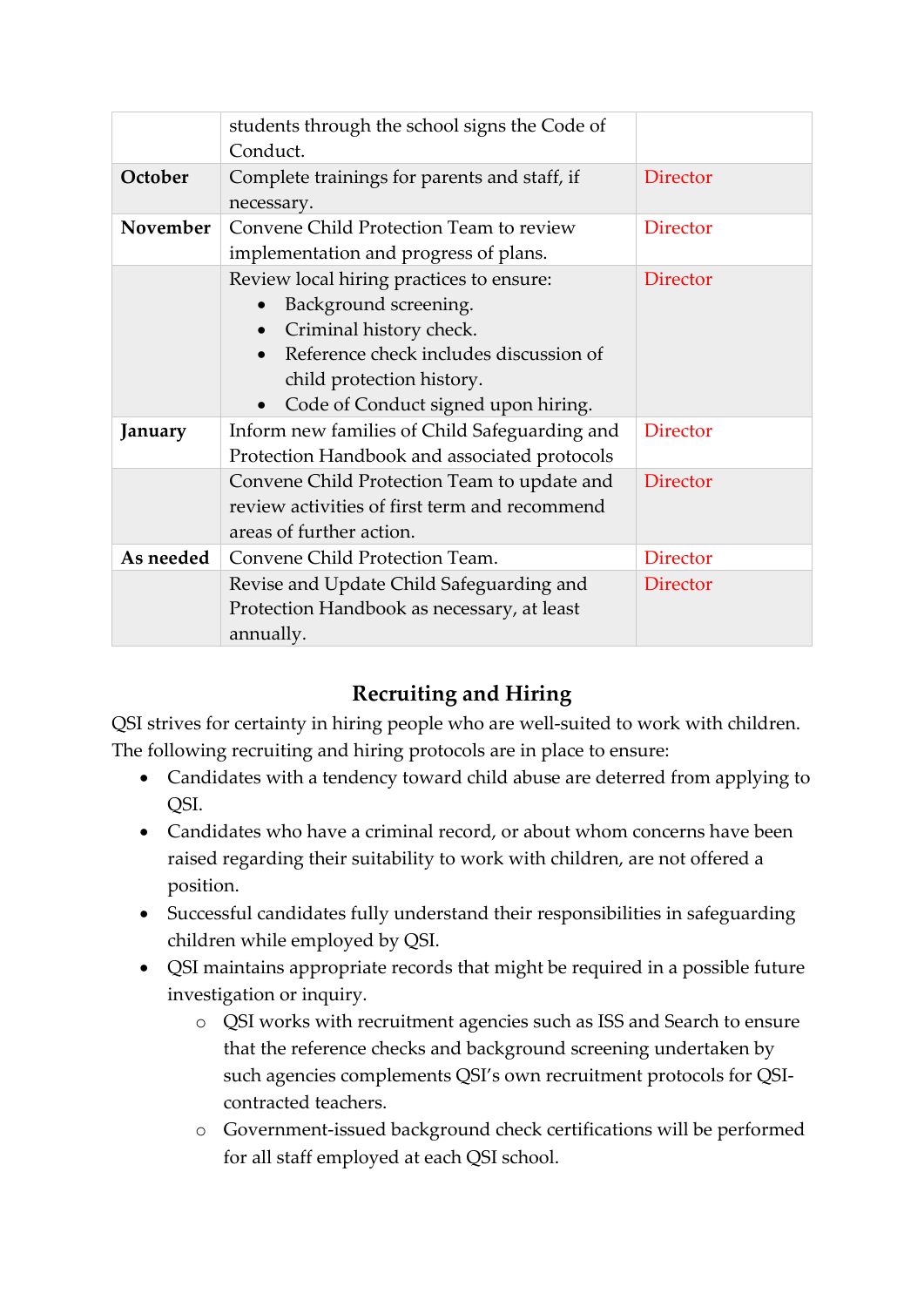#### **Employment Records**

The following records will be maintained for each employee:

- A QSI application or local application, whether electronic or hard-copy format.
- Government-issued background check certifications.
- Copies of educational certifications, university degrees, and other teacher certification documents.
- Signed Code of Conduct, stated in the QSI Employee Terms of Contract Booklet.
- Record of child safeguarding and protection training.

#### **Recruitment and Hiring Process**

Please note:

- QSI follows procedures and maintains records to ensure compliance with respect to the following for every QSI employee.
- QSI School Directors are responsible for following procedures and maintaining records to ensure compliance in respect to the following for every school-contracted employee.

Application:

- QSI candidates are required to complete a check-box indicating that the information in the application is accurate and true, and that QSI can contact references.
- QSI candidates respond "yes" or "no" to questions about their personal conduct regarding:
	- o Having an education license revoked.
	- o Having been convicted of a felony or misdemeanor.
	- o Having been discharged from a previous position.
	- o Having been denied professional credentials.
- The QSI Personnel Office screens applications prior to assigning a candidate to a recruiter.

Screening:

- o Satisfactory confidential QSI reference forms from at least two previous employers or teachers including most recent supervisor, and a mandatory phone, video call, or other personal contact reference from the most recent supervisor.
- o Public records screening.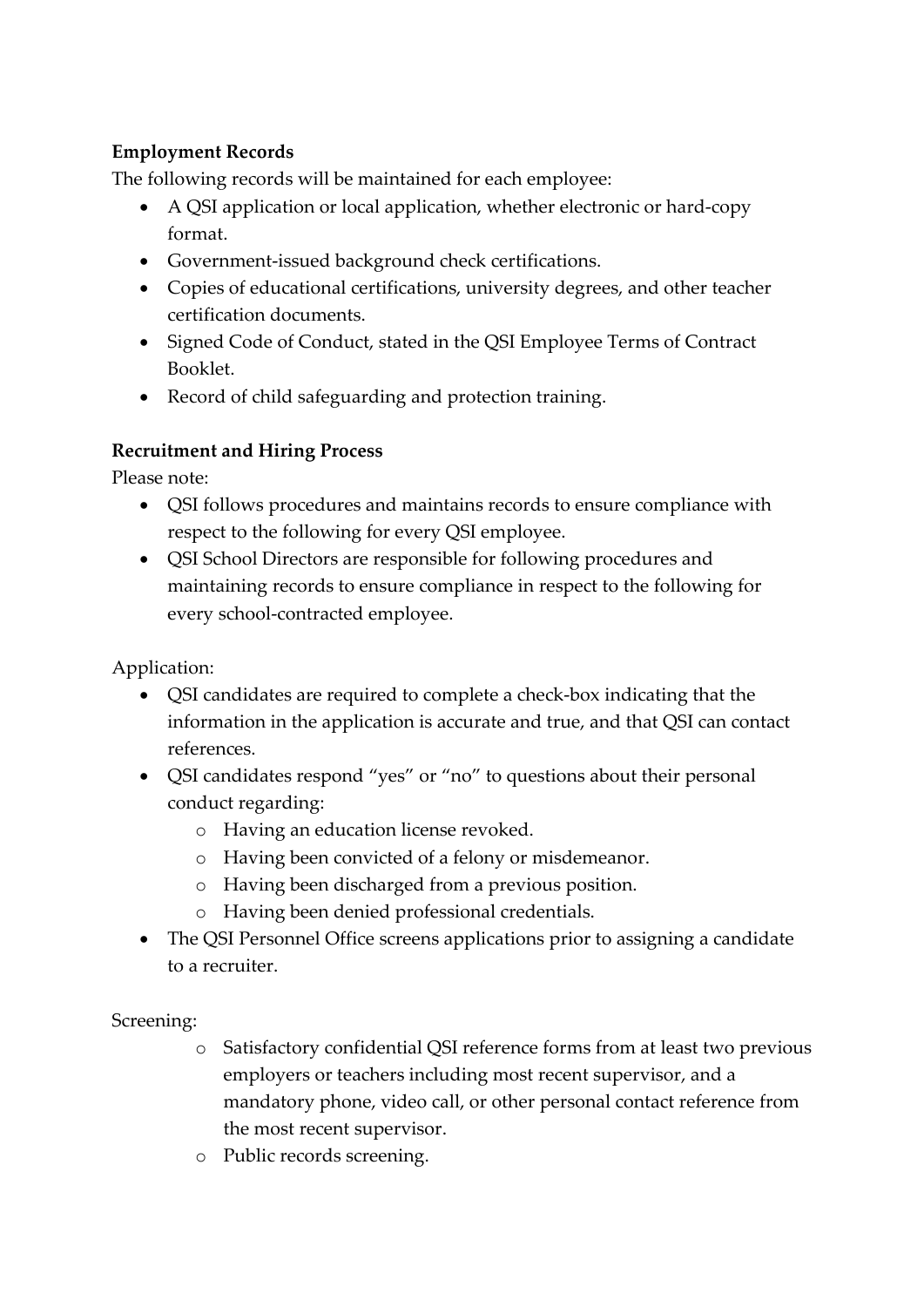- o Government-issued background check certificate from candidate's passport country.
- o An internet search including the teachers full name(s), plus the search terms: teacher; child protection; and safeguarding.

Interview:

- A QSI recruiter holds a personal interview with each QSI candidate.
- QSI recruiters are aware of the QSI child safeguarding and protection protocols.
- QSI recruiters are tasked with asking candidates about child safeguarding and protection experience.

Contract:

- Employees will be required to:
	- o Sign the Code of Conduct with each contract renewal.
	- o Undergo child safeguarding and protection training as part of their orientation, and any time the training is offered at the school.

### **Reporting Requirements**

School aims to ensure that all students are given a safe learning environment by maintaining appropriate practices and supervision in the school.

Reporting of suspected child abuse, whether it occurred in or out of school, is the responsibility of any employee who suspects that a student may have been abused. Self-reporting of abuse by students must always be reported to the Director and Counselor. The school will investigate all reports and will take appropriate action to ensure the safety of the student in accordance with host country law.

School endorses the Convention on the Rights of the Child\* of which the host country for the School, [name host country], is a signatory, and seeks to be a safe haven for students who may be experiencing abuse or neglect in any aspect of their lives. School will distribute this policy annually to all parents and applicants, will communicate this policy annually to students, will provide annual training for all staff, and will make every effort to implement hiring practices to ensure the safety of children. In the case of a staff member reported as an alleged offender, School will conduct a full investigation following the course of due process.

This requirement is endorsed by Quality Schools International.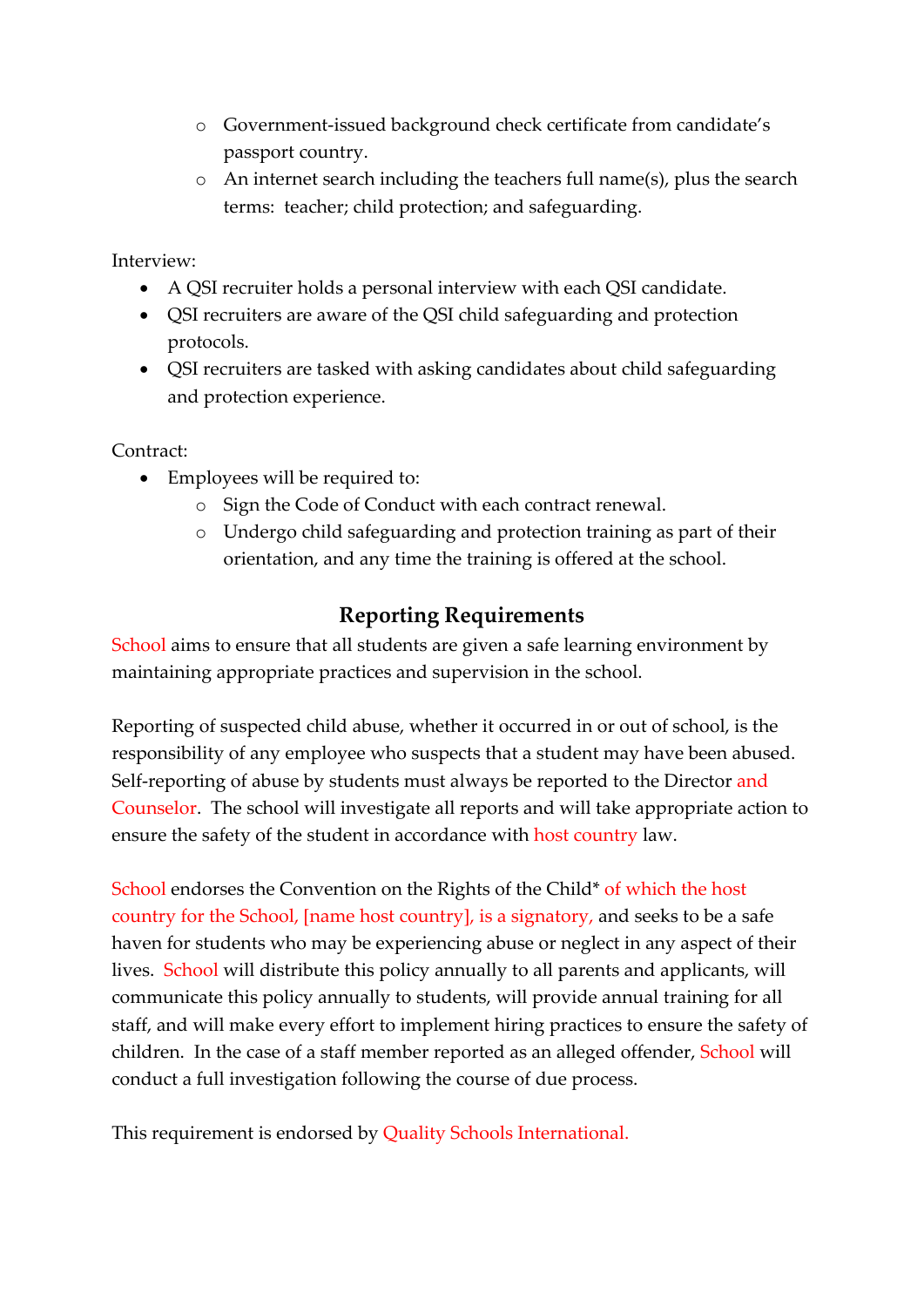*(\*Sources: Amnesty International Unofficial Summary of the UN Rights of the Child: [http://www.amnestyusa.org/our-work/issues/children-s-rights/convention-on-the-rights-of-the-child;](http://www.amnestyusa.org/our-work/issues/children-s-rights/convention-on-the-rights-of-the-child) and Convention on the Rights of the Child:* <http://www.crin.org/docs/resources/treaties/uncrc.asp#Nineteen>*).*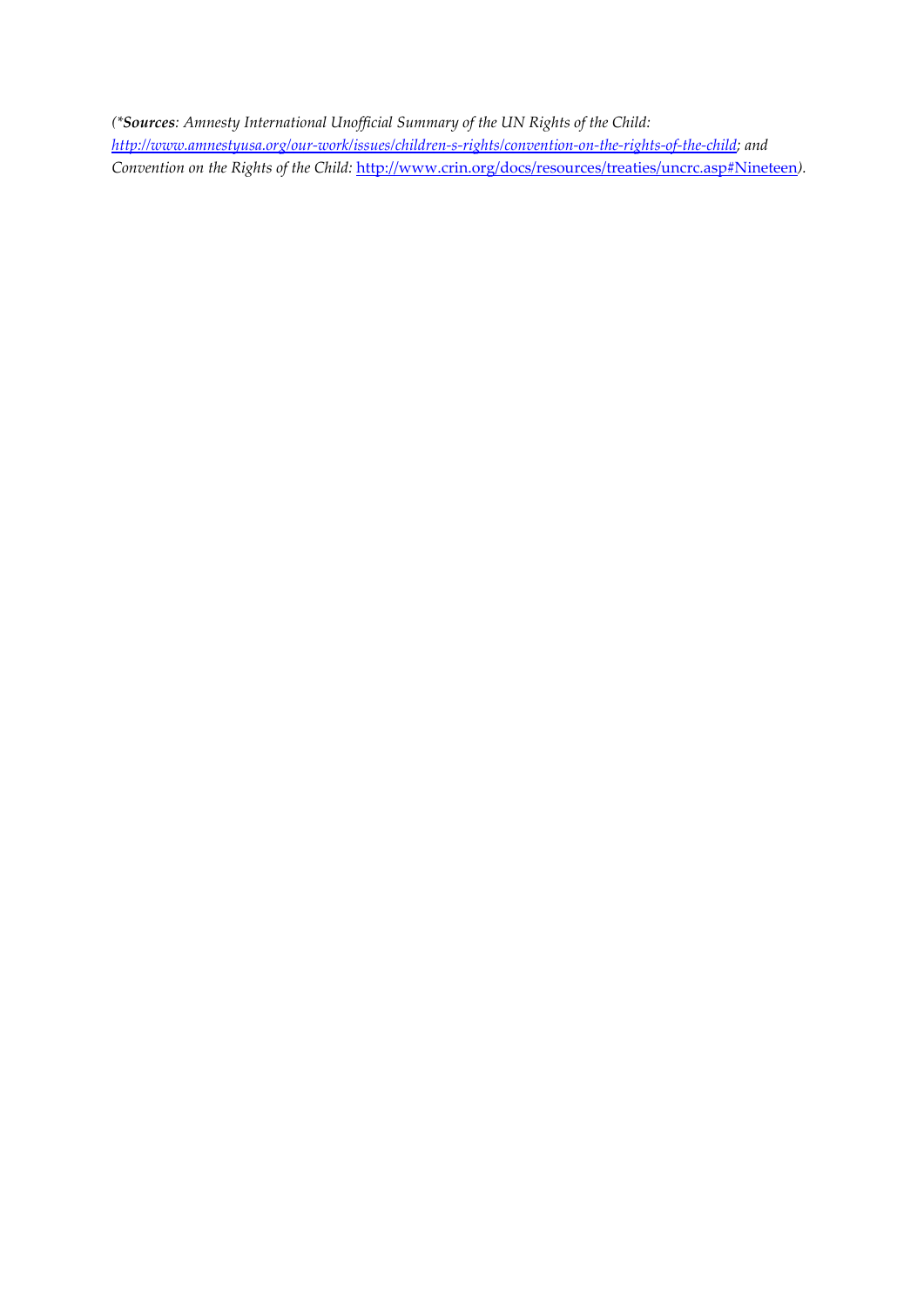## **Training**

Training on child safeguarding and protection is required annually for all school staff (instructional and support), volunteers, coaches, and anyone else who works with students. A good time for the initial training is the teacher orientation days before school starts. Follow-up trainings may be part of staff meetings or held in other settings throughout the year.

Training topics for all staff must include:

- Definitions of abuse, neglect, and bullying.
- Possible indicators of abuse, neglect, and bullying.
- Statistics of prevalence of abuse and neglect, as closely related to the school's population and location as possible.
- Myths and facts about child abuse and neglect, especially as related to international school communities (see "Myths and Facts about Child Abuse and Neglect" in this handbook).
- Vulnerabilities of international school children (see "Context of the School Community" in this handbook).
- Preventative measures to safeguard children.
- Measures to avoid allegations against school community members.
- Procedures for handling disclosure.
- The roles and responsibilities of the administration, faculty, and staff to report and react to suspected, observed, or disclosed abuse.
- A timeline for response.
- Procedures for investigating the suspected, observed, or disclosed abuse.
- Possible actions that will address confirmed cases of abuse.
- A flow chart for steps to be followed after disclosure.
	- o Communication with children, families, staff, authorities and the media regarding child safeguarding and protection and related issues. Generally, this involves complete confidentiality, except in communicating the report to the Director/Counselor and, if necessary, involved legal authorities. Only the Director or appointed spokesperson speaks with the community and media.
- Identification and functions of Child Protection Team members.
- Code of Conduct.

#### **Differentiated Training for Different Staff Members**

Advisory Board Members:

- School guidelines and procedures.
- Implementation of Child Safeguarding and Protection Plan.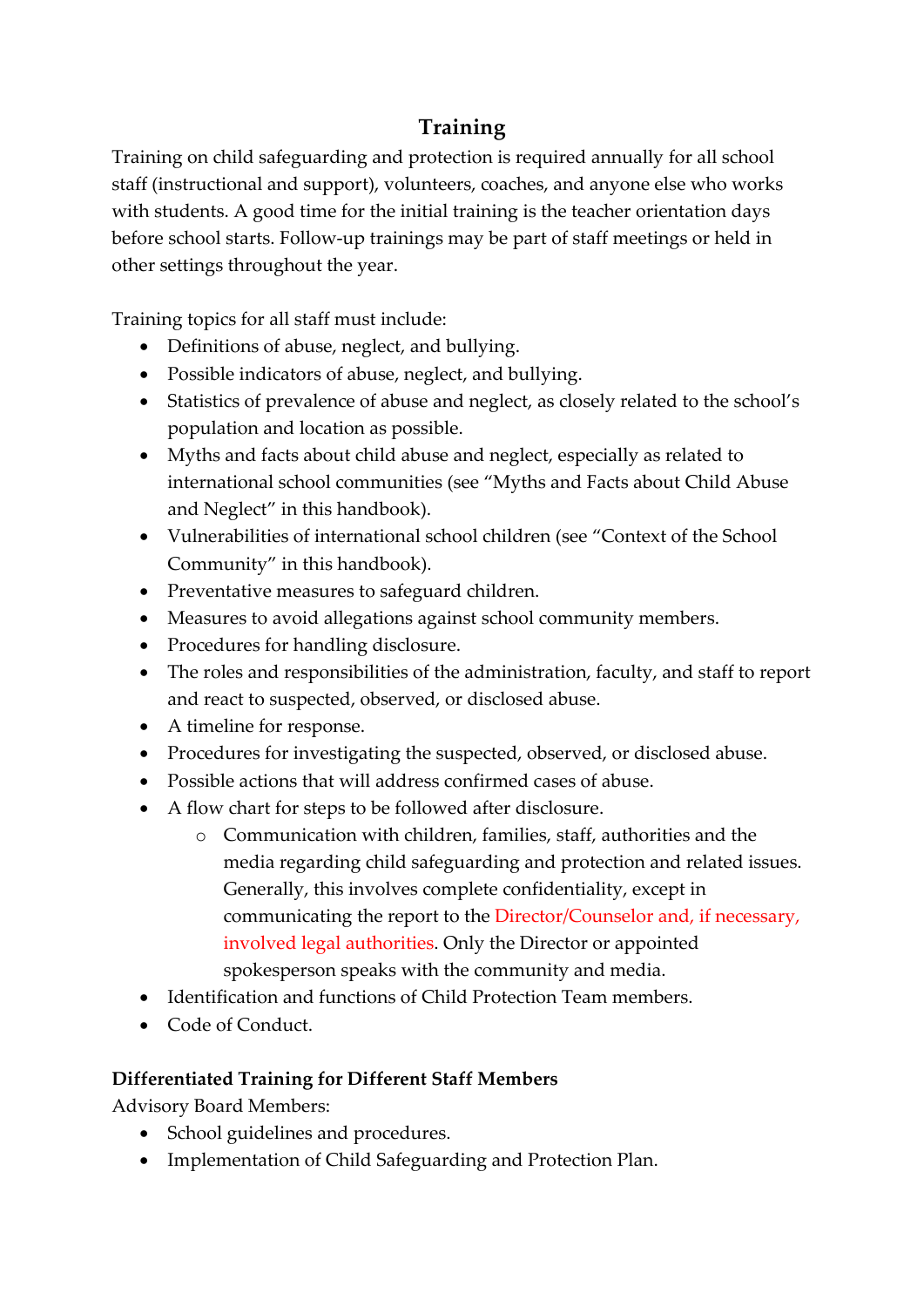• Content of parent trainings.

Administrators:

- Administrative responsibilities in implementation of guidelines, procedures, and Child Safeguarding and Protection Plan.
- Code of Conduct development.
- Accountability.
- Case management. How to handle:
	- o Uncertainty of reporter.
	- o Direct disclosure.
	- o Working with personnel involved in the case.
	- o Any questions the administrators have about issues that may arise.
- Specific reporting of concerns.
- Case studies.
- Due diligence when a teacher is implicated.
- Hiring practices.

Support staff and After-School Activity coaches, volunteers, and helpers:

- Content of staff training.
- Code of Conduct.
- How to avoid allegations of abuse.
- How to access help.

#### **Parent Training**

Before beginning any information or training sessions, the school needs to work to promote parent support and buy-in. This can be achieved through several methods:

- Annually distributing a parent-student handbook that highlights child safeguarding and protection plans, and providing this handbook to all new families during the admissions process.
- Meeting with parents and encouraging them to participate in their children's education by reading school newsletters, classroom newsletters, emails, and other forms of written communication from the school. These meetings might take place during:
	- o Morning coffees.
	- o Formal parent education classes.
	- o Evening meetings with parents.
	- o All-school events, like assemblies.
- When speaking to parents about the child safeguarding and protection plan, emphasize that it is **preventative**.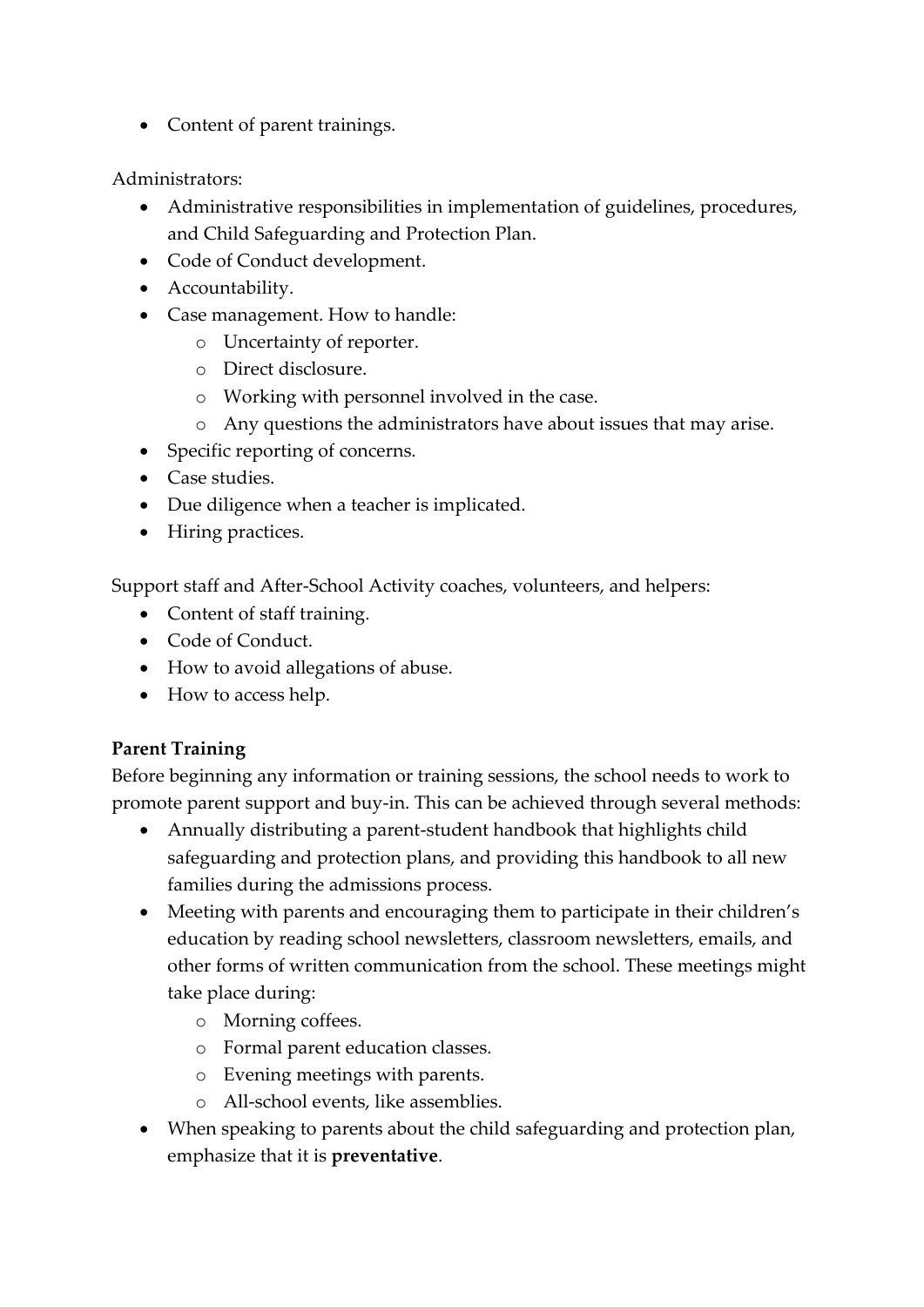In the fall, after preparing parents to learn more about the plans for child safeguarding and protection, schedule a training session (or multiple training sessions as needed) to reach the most parents possible. Provide translation as needed. The following concepts should be included in the training:

- Understanding of the specific guidelines, protocol, and regulations of the school, including the response of the school in the case of a report of abuse.
- Awareness of:
	- o Signs and symptoms of child abuse.
	- o Statistics of incidence and prevalence.
	- o Awareness of risks to which students are exposed, globally and locally.
	- o Vulnerabilities of international school students in international school communities.
	- o Talking with children; prevention and empowerment strategies.
	- o Handling disclosure and reporting as a parent.
- Community resources available, especially to help with domestic violence and child abuse.
- Pointers for keeping safe and keeping children safe.

#### **Responsibility for Trainings**

School Director:

- Ensures trainings take place and adequate resources are available to support them.
- Publicly advocates for the Child Safeguarding and Protection Plan and its implementation, and endorses personnel in their roles.
- Either leads trainings or supports Counselor, Director of Instruction, or school medical office staff in leading the trainings.
- Provides School Nurse or Doctor with the highest level of training so that person can help with all other trainings, and can be a first responder if an allegation is made.
- Brings in an outside consultant to facilitate trainings, if possible. Options include:
	- o A School Counselor from another QSI school.
	- o Online training or consulting.
	- o Consultants who are recommended by CEESA or AAIE.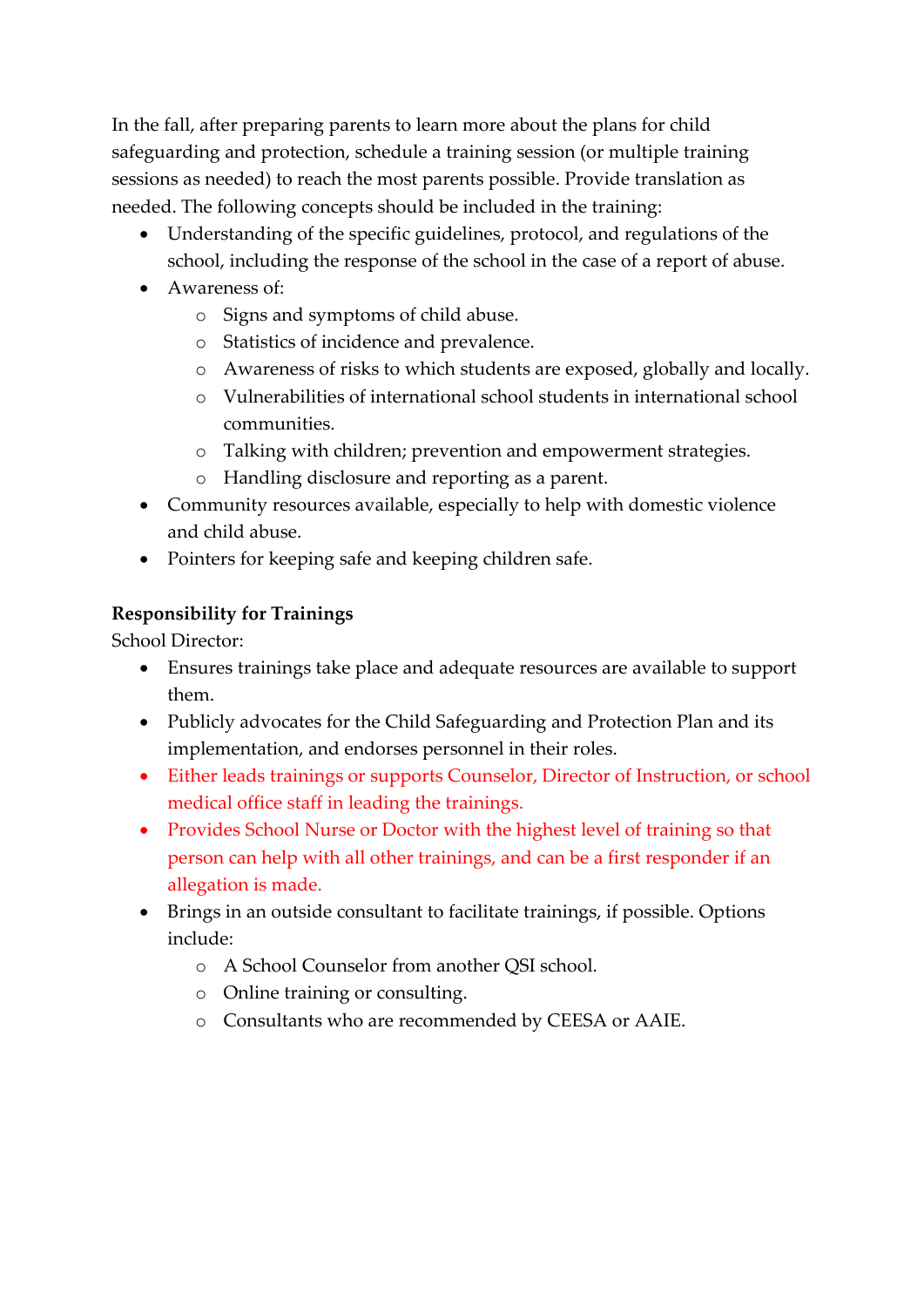## **Avoiding Behaviors that Lead to Allegations**

- Avoid situations in which you are alone with a child. This includes not transporting youngsters alone in your car. When it is necessary to speak privately with a child, find a space out of earshot, but within sight of others for your conference.
- The privacy of children in situations such as toileting, showering, and changing clothes should be respected. When it is necessary to supervise children in these situations, at least two adults should be present and intrude only to the extent that the health and safety of the children require. Adult volunteers should preserve their own privacy in these situations also.
- Avoid touching areas that are normally covered by swimming suits; breasts, buttocks, and groin. When hugging is appropriate, hug from the side over the shoulders, not from the front.
- Sexual jokes, comments of a sexual nature, kissing, sensual massages, or sexual gestures are not appropriate behavior for an adult staff member or volunteer at the school or in the presence of students.
- When volunteering to supervise overnight activities, adults should not share sleeping quarters with children other than their own.
- Revealing personal information about one's sex life by an adult volunteer or staff member is never appropriate.
- Do not use corporal punishment in any form.
- It is the adult's responsibility to set and respect boundaries. When a child attempts to involve an adult in inappropriate behavior, the adult must reject the overture and inform the director of the exchange.

### **Excursions, School Events, and Student Travel**

The school must have guidelines, to be agreed upon by all involved parties, that outline staff and chaperon responsibilities and expected student behavior for excursions, school events, and student travel. In creating such guidelines, make sure that they are:

- Aligned with the Code of Conduct.
- Aligned with reporting protocols in this handbook.

For help in creating the guidelines, please see the "Guidelines for Excursions, School Events, and Student Travel" section in the final chapter of this handbook.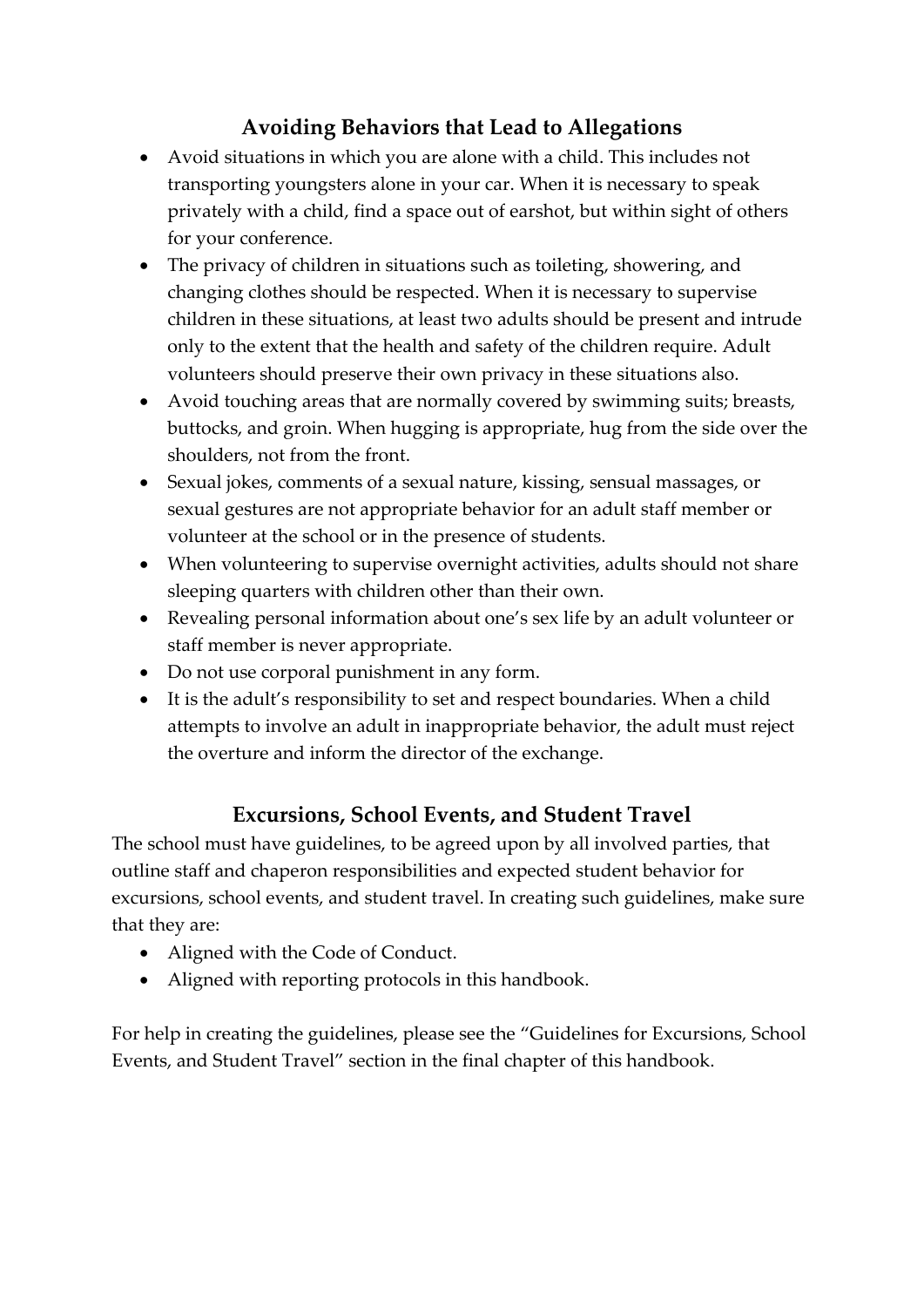## **Child Safeguarding and Protection Curriculum**

There are many opportunities for children to learn about safeguarding and protection throughout the school day, and any opportunities to further discussions about relevant topics should be taken. However, to best protect students, QSI has adopted the Keeping Safe: Child Protection Curriculum. All teachers must be trained to teach the curriculum. QSI will host a training-of-trainers every two years to ensure that each school has a KS:CPC trainer on staff. The school must provide a yearly opportunity for the trainer to train any teachers who are not yet certified to teach the curriculum. Additionally, the school must schedule weekly or bi-monthly time for lessons on child safeguarding and protection to each class in the school, throughout the school year.

The Keeping Safe: Child Protection Curriculum (KS:CPC) is clear and prescriptive. The website is [here,](https://www.education.sa.gov.au/teaching/curriculum-and-teaching/keeping-safe-child-protection-curriculum) and below is a brief overview.

#### **Themes for all ages:**

- Theme 1: We all have the right to be safe.
- Theme 2: We can help ourselves to be safe by talking to people we trust.

#### **Focus Areas:**

- The right to be safe
- Relationships
- Recognizing and reporting abuse
- Protective strategies

In addition to KS:CPC, the school may wish to develop other resources for working with children in the classroom on child safeguarding and protection issues. The Association of International Schools in Africa (AISA) developed a child protection curriculum guide, which outlines curriculum to be taught at each grade level. It should be used by teachers as a resource in lesson planning. The guide is available [here.](https://qsinet-my.sharepoint.com/:b:/g/personal/debbie-downes_qsi_org/Ea5lz7sttChGpYU61aekiY4BqyH7M44ryRAiR2ToJczoOQ?e=N4Ec5K) Also, the iSafe curriculum that is already in use by QSI schools covers cybersafety.

If the school has a counselor, the counselor may support teachers in implementing child protection lessons in their classrooms. However, the counselor should not be the sole person responsible for teaching the curriculum. Homeroom teachers must be involved. Required topics and teaching suggestions are in the table below.

| m | l'eaching Suggestions |
|---|-----------------------|
|   |                       |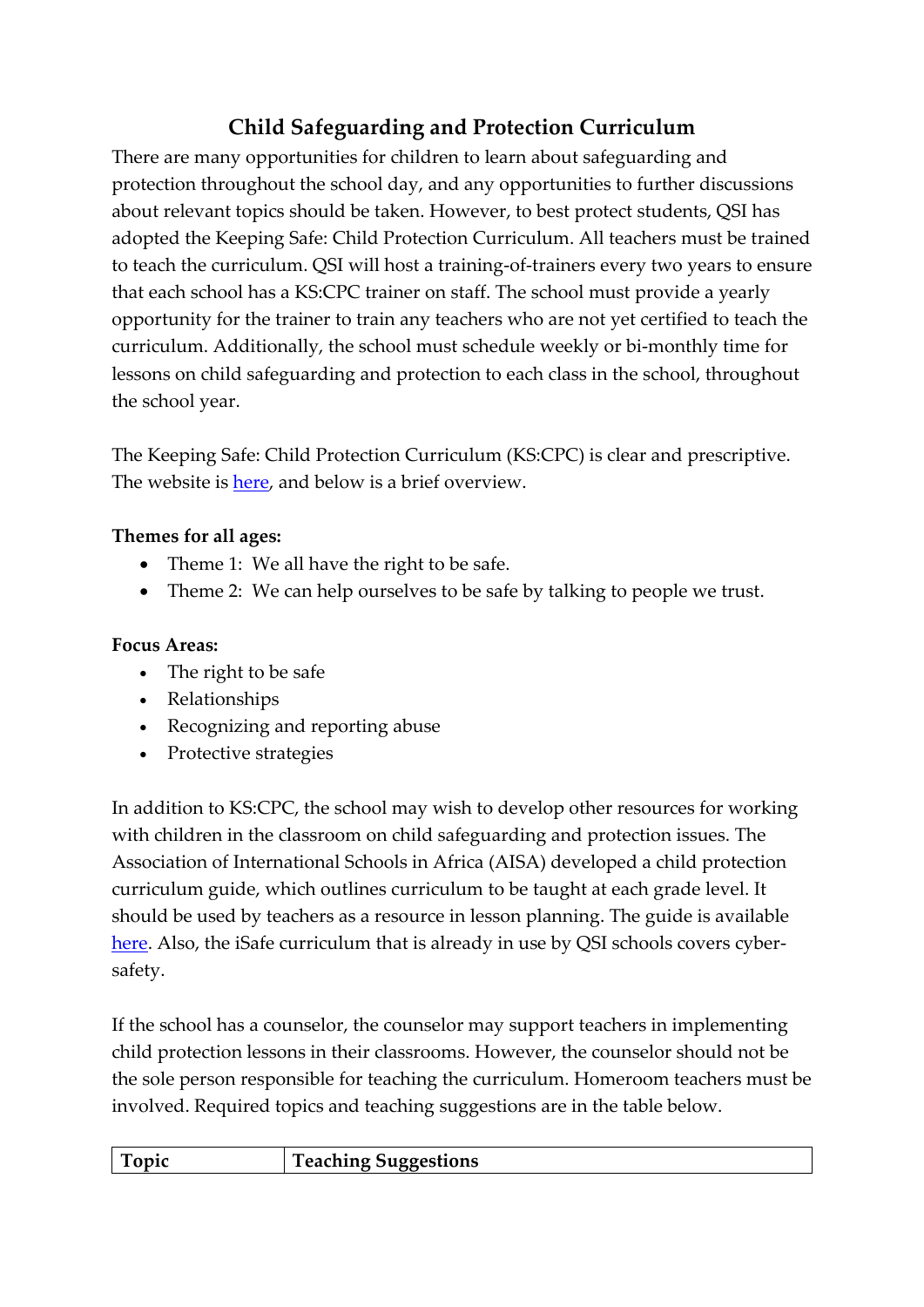| Anti-Bullying      | Anti-bullying can be taught in conjunction with the Success   |  |
|--------------------|---------------------------------------------------------------|--|
|                    | Orientations of Concern for Others and Kindness and           |  |
|                    | Politeness.                                                   |  |
| Abuse and Safety   | Lessons on abuse and safety can be linked to the Success      |  |
|                    | Orientations of Trustworthiness, Responsibility, and          |  |
|                    | Kindness and Politeness, and may also be covered in           |  |
|                    | conjunction with health topics.                               |  |
| Cyber-Safety       | Cyber-safety is covered in the QSI technology curriculum      |  |
|                    | through the iSafe program (www.isafe.org). Each QSI school    |  |
|                    | has a subscription to this program, and it is a required      |  |
|                    | component of the technology curriculum.                       |  |
| Rights of Children | Lessons on children's rights can be linked to Group           |  |
| and Youth          | Interaction, or taught as a separate topic during the         |  |
|                    | homeroom/advisory period.                                     |  |
| Identification of  | Lessons on identifying people to turn to for help and support |  |
| Protective         | may be linked to Group Interaction, or taught as a separate   |  |
| Supports           | topic during the homeroom/advisory period.                    |  |
| Consent            | The meaning and significance of consent may be linked to      |  |
|                    | Trustworthiness and Responsibility, or covered in             |  |
|                    | conjunction with health topics.                               |  |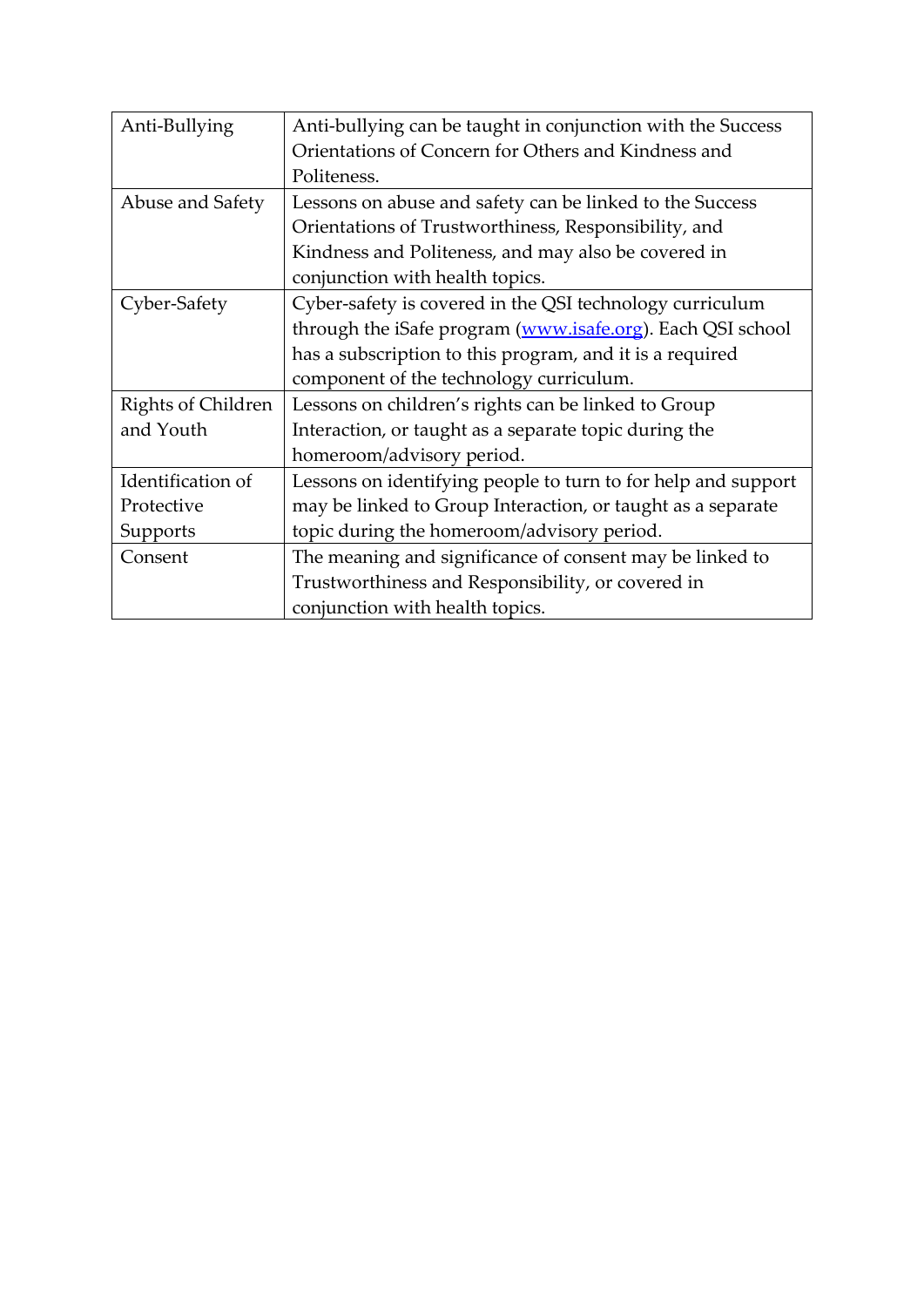## **Chapter 4 Disclosure and Follow-Up**

## **Principles and Guidelines for Disclosure, Reporting, and Follow-Up General Principles**

The following principles are considered when implementing procedures for disclosure, reporting, and further action:

- **The child's readiness and privacy must be respected. The child will disclose whenever they are ready. Therefore, do not push for any information other than that which the child volunteers.**
- We operate in a country that may offer limited internal and external support services.
- We should recognize the limitations of expertise in child safeguarding and protection. For example, teachers are not trained investigators or therapists. Therefore, our international school must make use of any local community partnerships, and engage consultants with particular expertise in child safeguarding and protection services, whenever needed.
- We must assess the skills of our staff in an environment that has relatively few professional mental health resources and determine boundaries for which cases the school can handle and which cases can be referred out.
- Laws vary from country to country, and we must act according to local regulations and international conventions to which the host country is a signatory.
- The cases of alleged abuse need to be considered both from the perspective of the alleged victim and the alleged child abuser, establishing the need for due process.
- It is important to minimize the number of times the child engages in disclosing.

#### **What to do if a Child Discloses Abuse**

Please note: Teachers and school staff are not investigators. Your role is to listen and respond to disclosures in order to determine the next step for students to get the help they need. When appropriate, a request for an investigation must be completed.

• Do not let a child swear you to secrecy before telling you something. You may need to report, which the child will view as breaking your trust with them.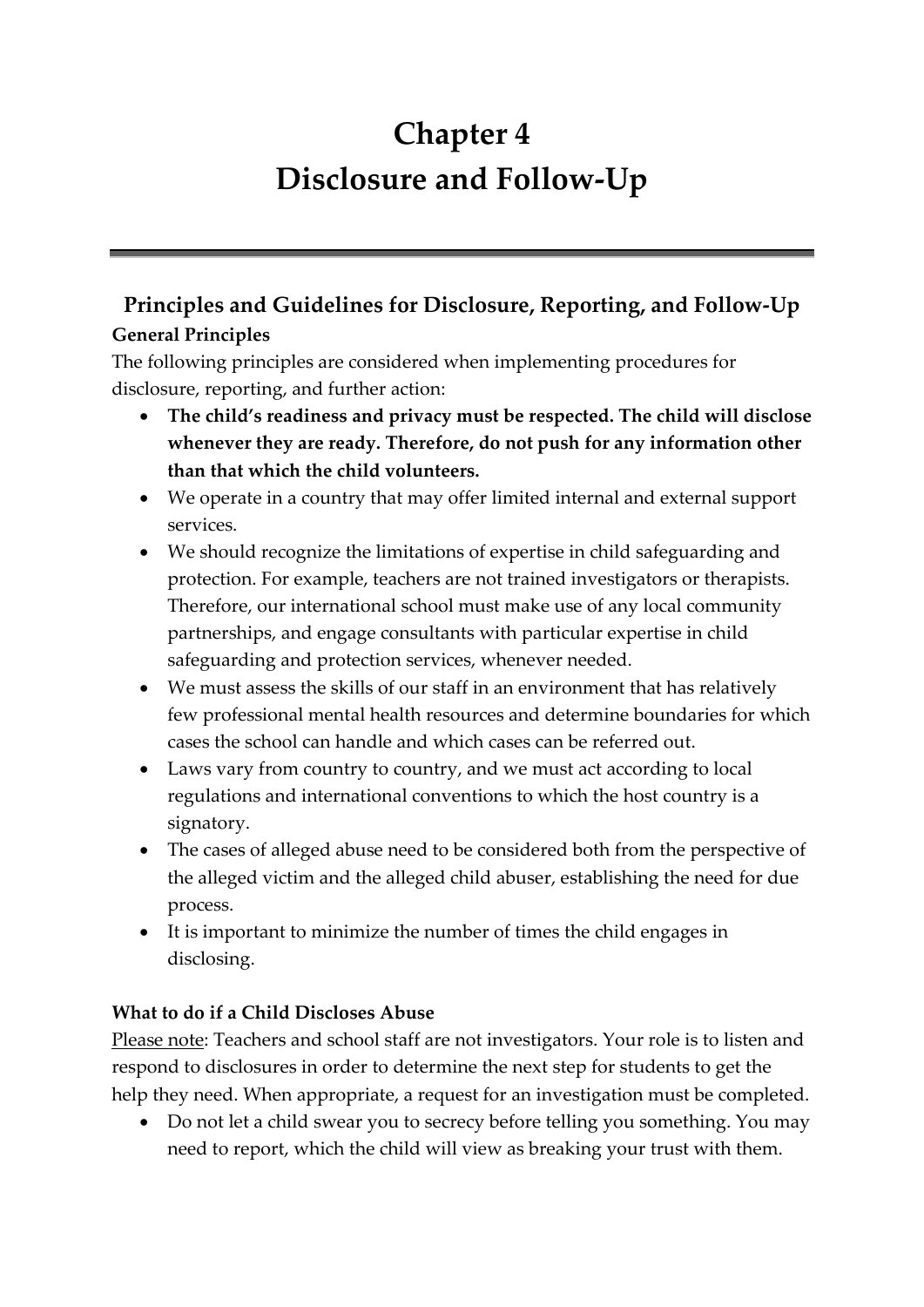- Listen without judgment, and without asking leading questions. Do not ask for a great amount of detail.
- Respond calmly and matter-of-factly. Even if the story the child tells is difficult to hear, it is important not to register disgust or alarm. Do not make judgmental or disparaging comments about the abuser; it is often someone whom the child loves or with whom the child has a close relationship.
- Do not confront the abuser.
- Reassure the student that:
	- o You believe the student, and the student did the right thing by telling you.
	- o You are sorry that someone hurt the student.
	- o No one deserves to be abused.
	- o It was not the student's fault, no matter what the student did or did not do.
	- o You will do everything you can to help to make the abuse stop, which may involve getting the help of someone the student trusts at school.
- Concentrate on the immediate needs of the student; ask what the student needs or wants right now.
- If the child does not want to go home, this should be considered an emergency. Report it and handle it immediately by contacting the school's Child Protection Team. The team should decide on an appropriate plan for the child. DO NOT take the child home with you.
- In other cases, empower the student by asking if he or she feels comfortable reporting the abuse to the Director or Counselor, and if it would help if you were present.
	- o If the student agrees, accompany the student to the Director's or Counselor's office.
- If the student does not want to report to anyone other than you, inform the student that you must inform the Director and Counselor.
- Be honest with the student, and don't make promises you can't keep.
- Document the disclosure in writing, with date, time, and your signature.
- Keep the disclosure confidential, other than reporting to school administration and, if appropriate, to local authorities.
- Work with the school administration and the student to create a safety plan for the student.

#### **Guidelines for Reporting and Action**

It is obligatory for faculty, staff, and administrators to report incidents, or suspected incidents, of physical or psychological violence, aggression, harassment, neglect, and physical or sexual abuse to the Director or Counselor immediately. If there is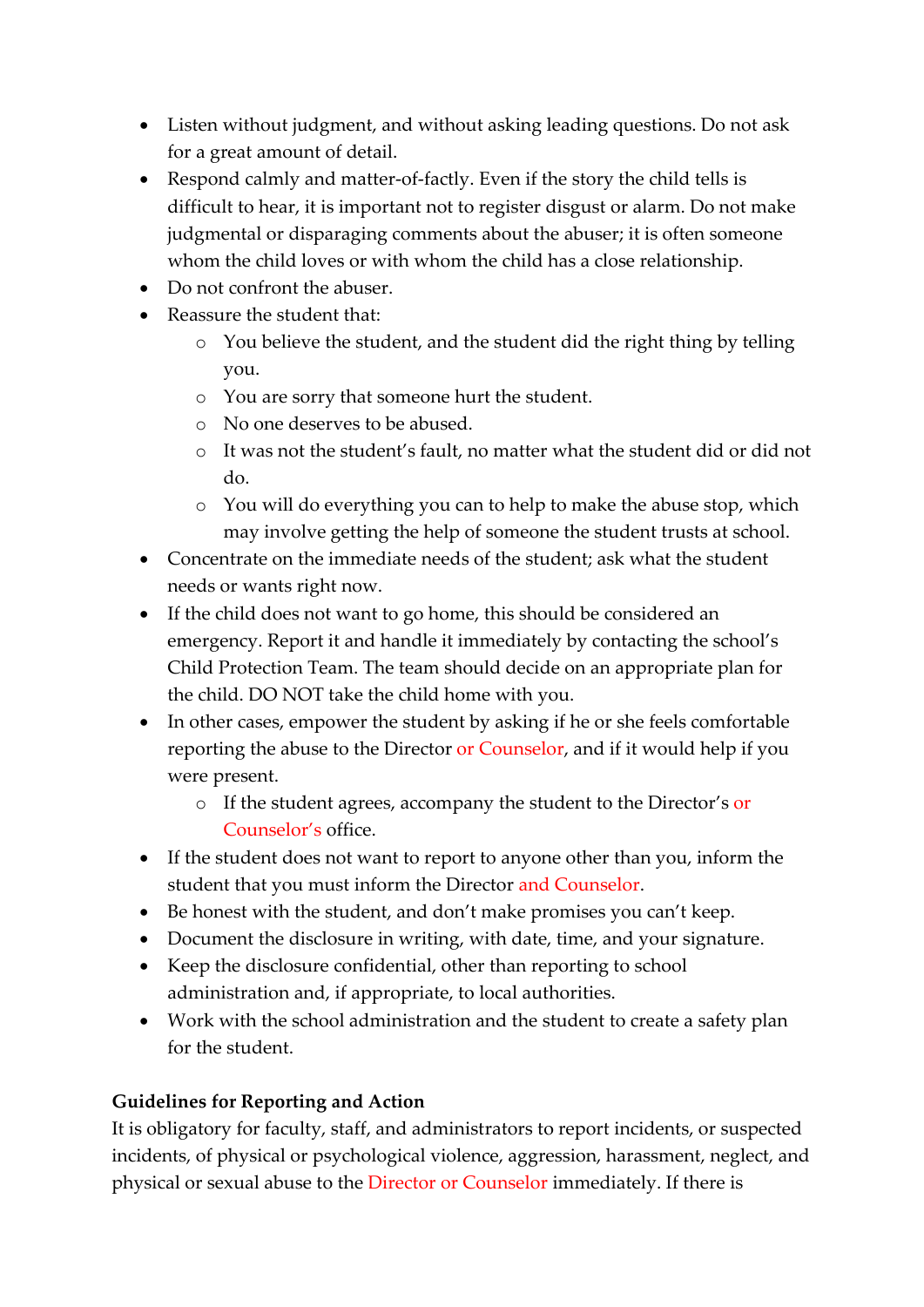reasonable cause to believe that child abuse occurred, the Director or Counselor must document all aspects of the investigation and resulting actions. Actions must be considered for appropriateness based on specific details of each situation. After consultation with the QSI legal team, and according to the "Response to Disclosure or Report Flowchart", the following actions may be taken:

- Conference with involved students.
- Meet with parents.
- Meet with others pertinent to the case, including alleged perpetrator(s).
- Contact the school nurse.
- Refer the child for a psychological assessment.
- Assign mandatory counseling sessions.
- Refer the case to the Child Protection Team.
- Report to local authorities, including local child protection services if available.
- Report to an embassy.
- Pursue legal action.

Certain details lead to different actions. For example:

- If a Director is accused of abuse, then the person who received the allegation should report it directly to the Regional Supervisor.
- If the child is in preschool or the 5-year-old-class, then identify someone who is familiar with child development and can interact appropriately with the child, and include that person in conversations with the child.
- If the child has difficulty communicating in a language that is not understood by trained staff members, then identify a translator who is not involved in the situation and include that person in conversations with the child.
- If the child has other challenges that make communication difficult, then identify a person who is not involved in the situation and who can help the child to tell his/her story in a way that is understood (e.g. someone with a special education background), and include that person in conversations with the child.
- If family members from any embassy are accused of abuse, or a child from an embassy family is a victim of abuse, then the Director must inform the embassy Regional Security Officer (RSO) as soon as possible and work with them to plan the next steps.
- If the child is an expatriate, then in addition to following local guidelines that apply, the school must consult with the QSI legal team and work with the appropriate embassy Regional Security Officer (RSO). If one or both parents are accused of abuse, then in addition to contacting the embassy RSO, the school must contact the parents' employers.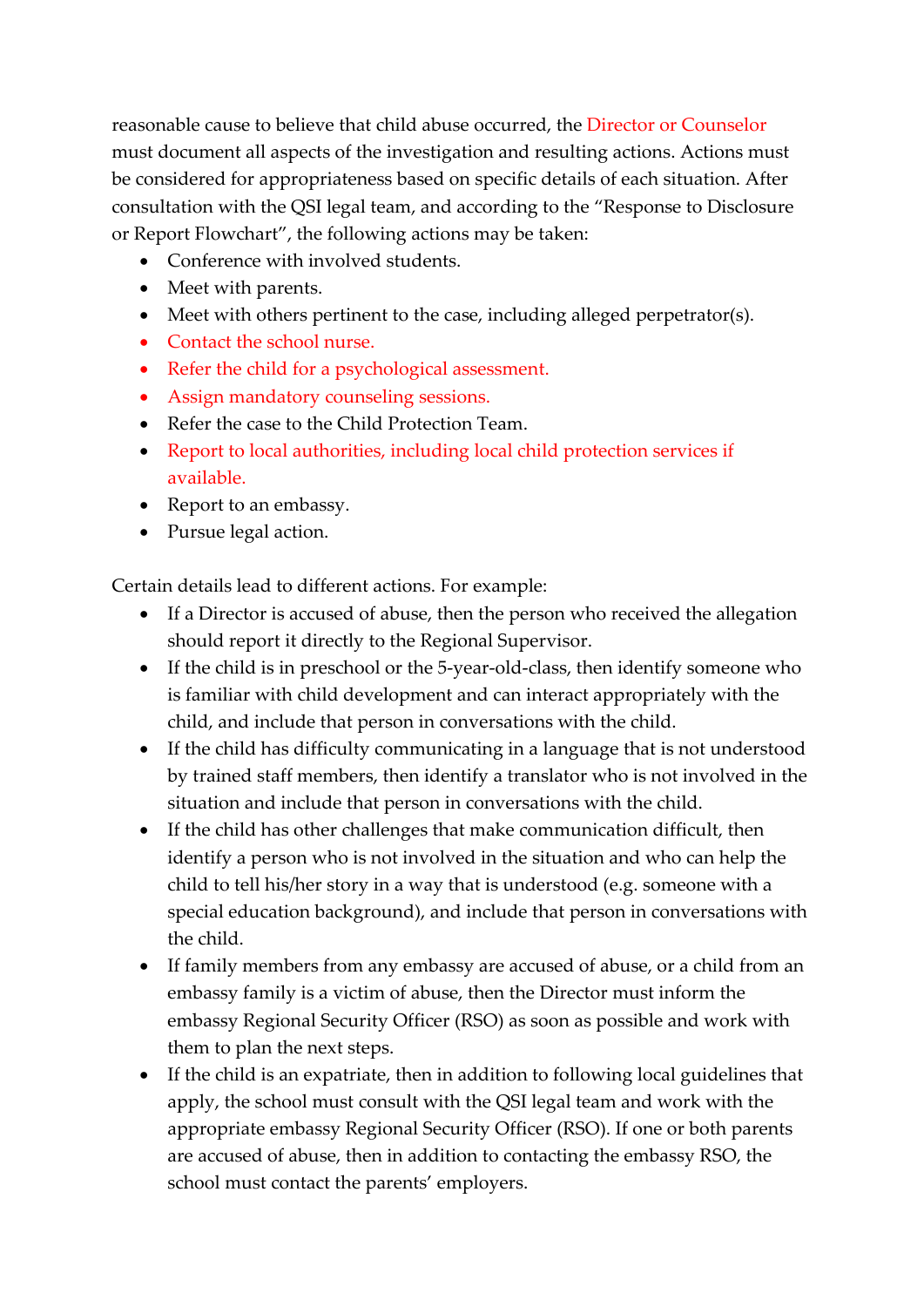#### **Actions in the Case that the Suspected Offender is a School Employee**

When a child, parent, staff member, or other community member reports inappropriate behavior by a member of the school staff or someone who works with students, the school must respond immediately. The emotional and physical safety of children is dependent upon a safe school environment; therefore, any disclosure of teacher, staff, or volunteer offenses must be taken seriously and dealt with swiftly. The integrity of a school and a school system is not dependent on whether an offender exists; instead, the integrity of the school or system depends on how the school responds when an alleged offender within the school is reported.

In the case that the reported offense is sexual in nature, appropriate embassies, child protection agencies, and law enforcement must be contacted, and the alleged perpetrator must be prohibited from further contact with any children at the school while an investigation is conducted. In cases of sexual offenses against children, offenders are likely to have multiple victims in the same location.

Immediate responses include:

- Informing and involving the child(ren)'s parent(s).
- Informing the person under investigation of the allegations.
- Depending on the severity of the allegation, placing the accused on forced leave while an investigation is conducted.
- Depending on the severity of the allegation and the laws of the country, determining who will conduct the investigation (Child Protection Team, law enforcement, embassies, etc.).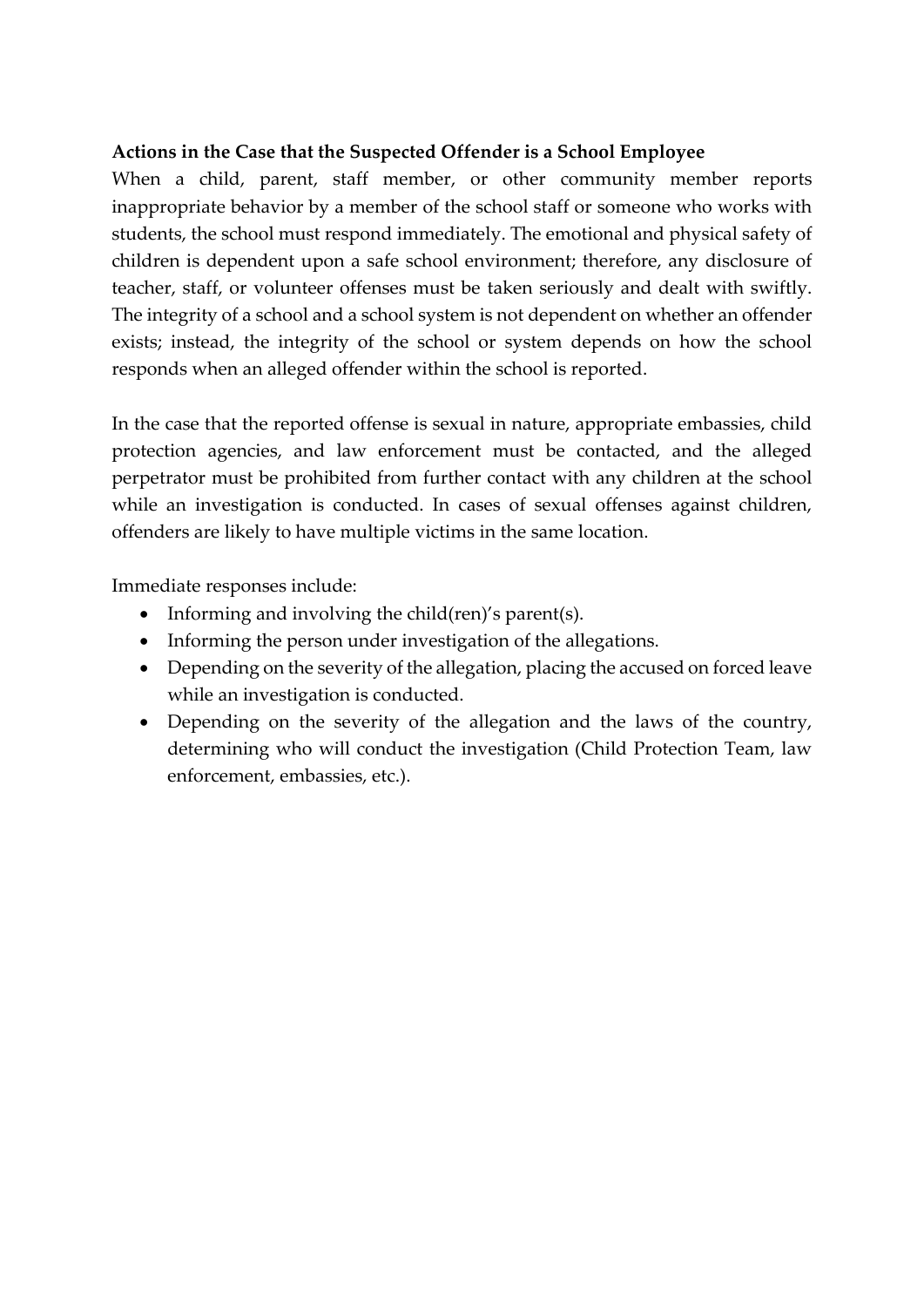

#### **Response to Disclosure or Report Flowchart**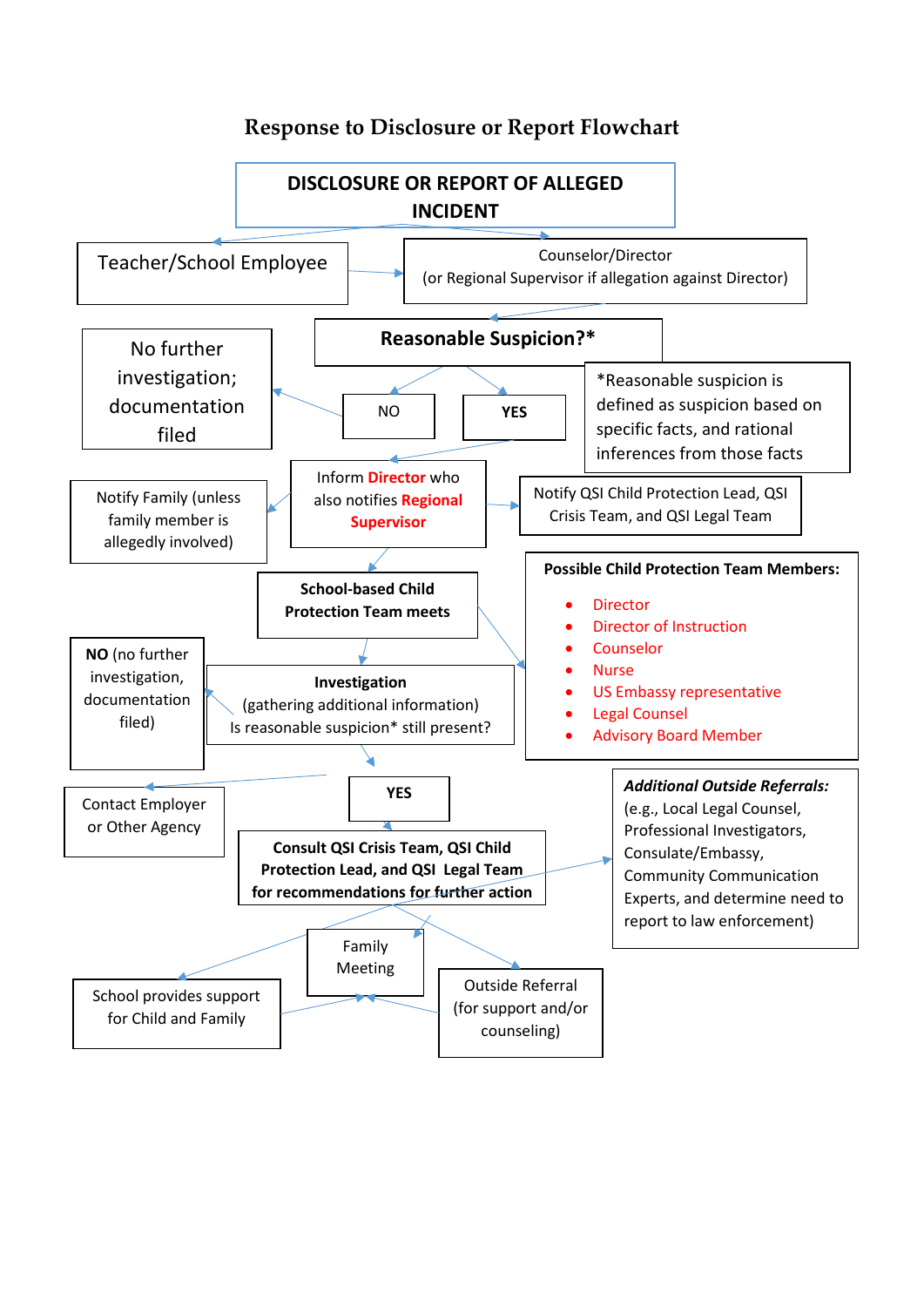## **Guidelines for Disclosure or Report Follow-Up**

#### **Determine risk for re-offense:**

- What happened? Might it happen again?
- Who was involved? Are they still present?
- When did the offense occur?
- Where did the offense occur?

#### **If the offense is ongoing and the child lives with the offender:**

- Will you make a report to the authorities?
- Whom will you bring in to protect the child, such as a non-offending parent?
- What immediate actions can the child take, or might be taken on the part of the child, apart from reporting?

#### **When interacting with the child:**

- Listen to the child without pushing for details. Allow the child to tell you as much as he or she wants to share. Give alternatives for continuing conversations, like involving a counselor or others in the child's support network.
- Explore feelings and concerns the child has about the experience, such as guilt, fear, shame, and anger.
- Affirm that the experience was an assault, and the child is never to blame for someone else's actions.
- Affirm each feeling the child shares, while also determining if those feelings are overwhelming to the child. Work to help the child put a healthy limit on the feelings.
- Explore the child's support system to give the child options for others whom they can ask for help, including parents, adult relatives, friends, and other trusted adults.
- Explore the play that the child enjoys and help the child to make plans to do what he or she likes to do, like going to a movie or going to a safe friend's house.
- End the session by making sure the child knows what to do if assault happens again or is attempted again:
	- o Say NO!
	- o Identify a safe place to which the child can run.
	- o Specify people to whom the child can run or call for help.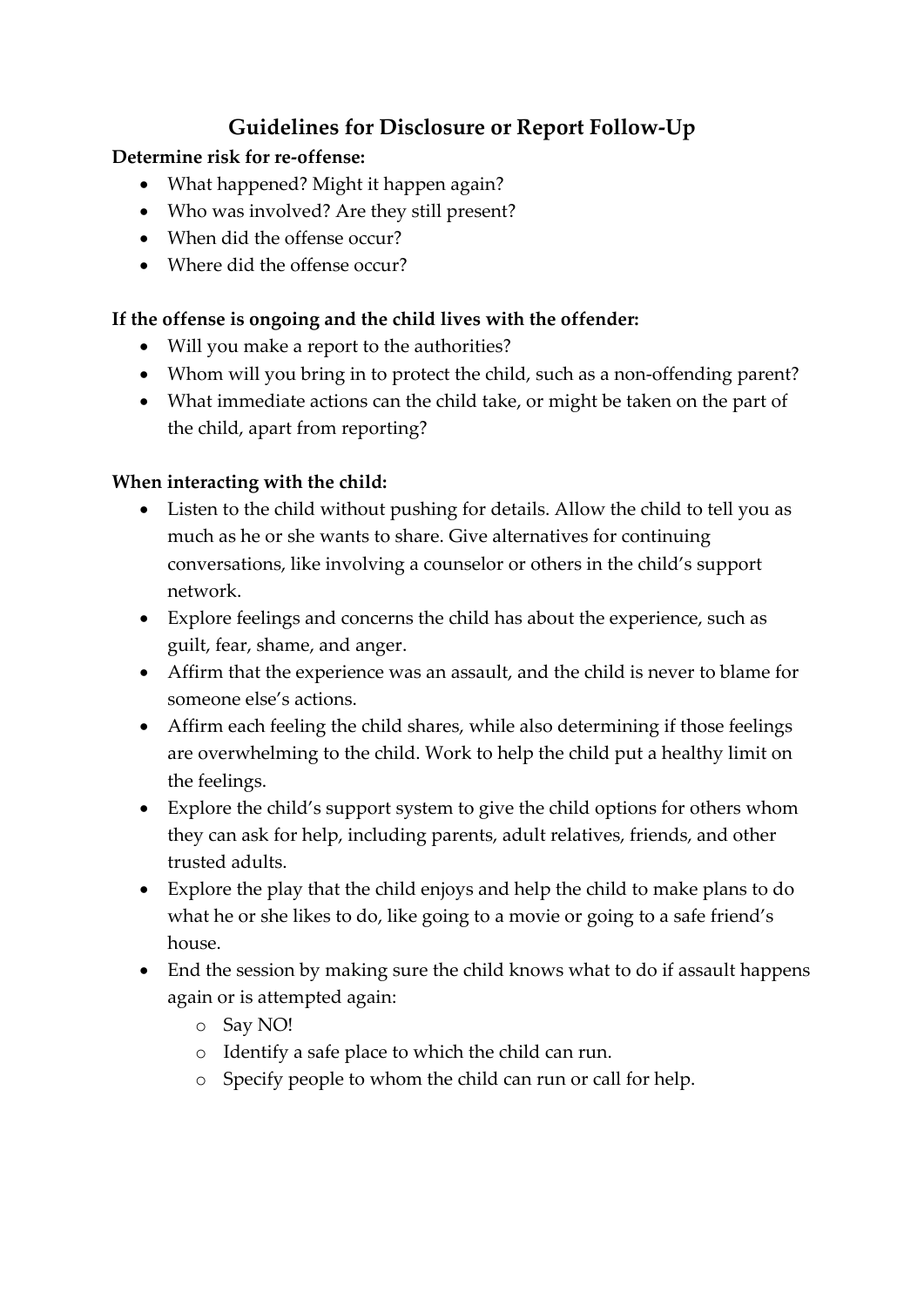## **Documentation of Disclosed or Reported Cases of Abuse**

QSI and school policies regarding confidentiality and management of school records applies to all aspects of the documentation of incidents of abuse. The school will be guided by local law, international norms, the advice of the QSI and school legal teams, and local or embassy child protection personnel.

The Child Protection Team will create guidelines that address:

- Confidentiality agreement for all members of the Child Protection Team.
- Minutes of Child Protection Team meetings, including decisions or recommended actions.
- Where records of reports of abuse or bullying are kept.
- Creation of a child protection reporting form (see example in the final chapter of this handbook) that includes:
	- o Reporter's relationship to the child/victim.
	- o Child's name, gender, age, address.
	- o Parents'/Guardians' contact information and other relevant information.
	- o Family information, including siblings, nationality, embassy relationships, etc.
	- o Name, contact information, relationship to child, and other helpful information about alleged perpetrator.
	- o Information about reporter and school.
	- o Nature and extent of injuries/mistreatment.
	- o Evidence of prior abuse.
	- o How reporter was alerted to the abuse/bullying.
	- o Description of action taken, or recommended action.
	- o Other helpful information.
- Reporting to local authorities and documentation of such a report.

### **Confidentiality in Communication in Case of Abuse or Emergency**

In the case that an allegation of abuse is made, everyone involved with the school will have questions, and the media may approach the school for a statement. When communicating with the community, or if contacted by the media, the integrity of the victim is paramount. It is also critical to maintain the confidentiality of the victim's family, the alleged perpetrator and his/her family, and the reputation of the school. Therefore, the following must be considered when sharing any information with the community or media:

• Designate a spokesperson who will communicate with the school community and the media. In most cases, this should be the Director. Make sure that all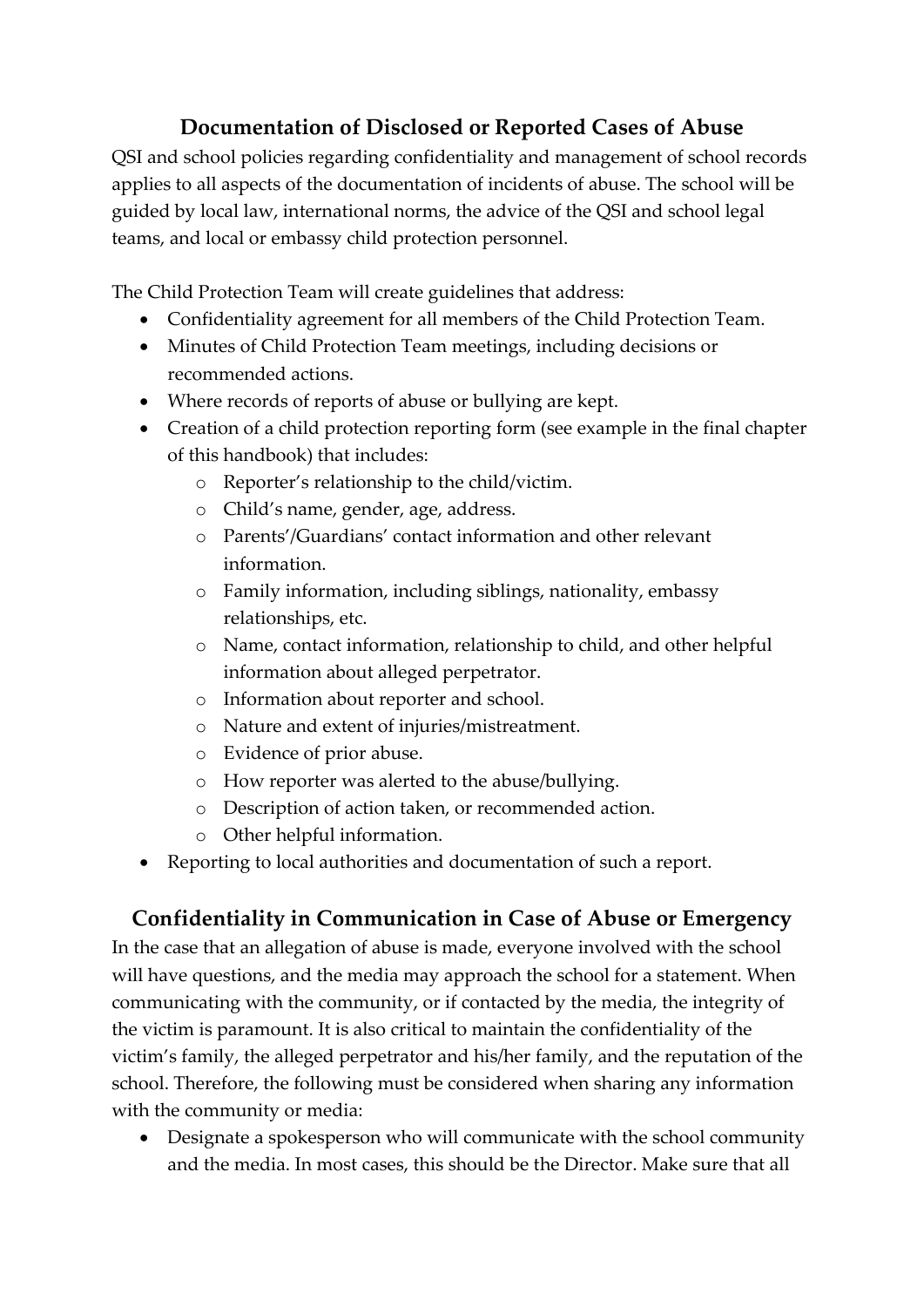staff and others affiliated with the school know that they should not answer questions or share information; they should refer all questions to the spokesperson.

- If local authorities are investigating, then no statements should be made as they might compromise the investigation. If asked about the situation, the only response by the school's spokesperson should be, "There is an ongoing investigation so we are not at liberty to share any details regarding the alleged incident at this time."
- Less is more. It is not the job of the school to share detailed information of the allegations, to confirm or deny specific allegations, or to share publicly the results of any internal or external investigations. Rather, when there are allegations of abuse/neglect in the school (not within a school family) and the allegations have become public knowledge, a letter should go out to school families that does not share any specific information about the allegation, but includes:
	- o Acknowledgment that an incident of alleged misconduct has been brought to the administration's attention.
	- o Reassurance that the school is cooperating with the appropriate officials.
	- o An explanation of the need for confidentiality, both to protect the child and to avoid compromising the investigation.
	- o Reassurance that the highest priority of the school is to provide a quality education that includes a safe environment, and a brief statement of ways the school works to ensure a safe environment.
	- o A list of the resources that are available for students and families (e.g. school counselors or QSI regional counselors).
	- o Contact information for the designated spokesperson for questions and concerns.
- If you suspect that an alleged incident of misconduct may hit the media, the Child Protection Team should gather to create a media strategy.
	- o It is critical that the school identifies one spokesperson who will represent the school in all communication with the media, and that no other staff members speak to the media. Information that is shared must be tightly controlled.
	- o Do not allow the media to speak with students on campus.
	- o Always maintain confidentiality of the victim, perpetrator, allegations, and investigation outcomes. Do not confirm or deny any information about which the media asks for comments.
	- o Prepare a statement before speaking with the media, and if possible run this statement by the school's or QSI's legal team.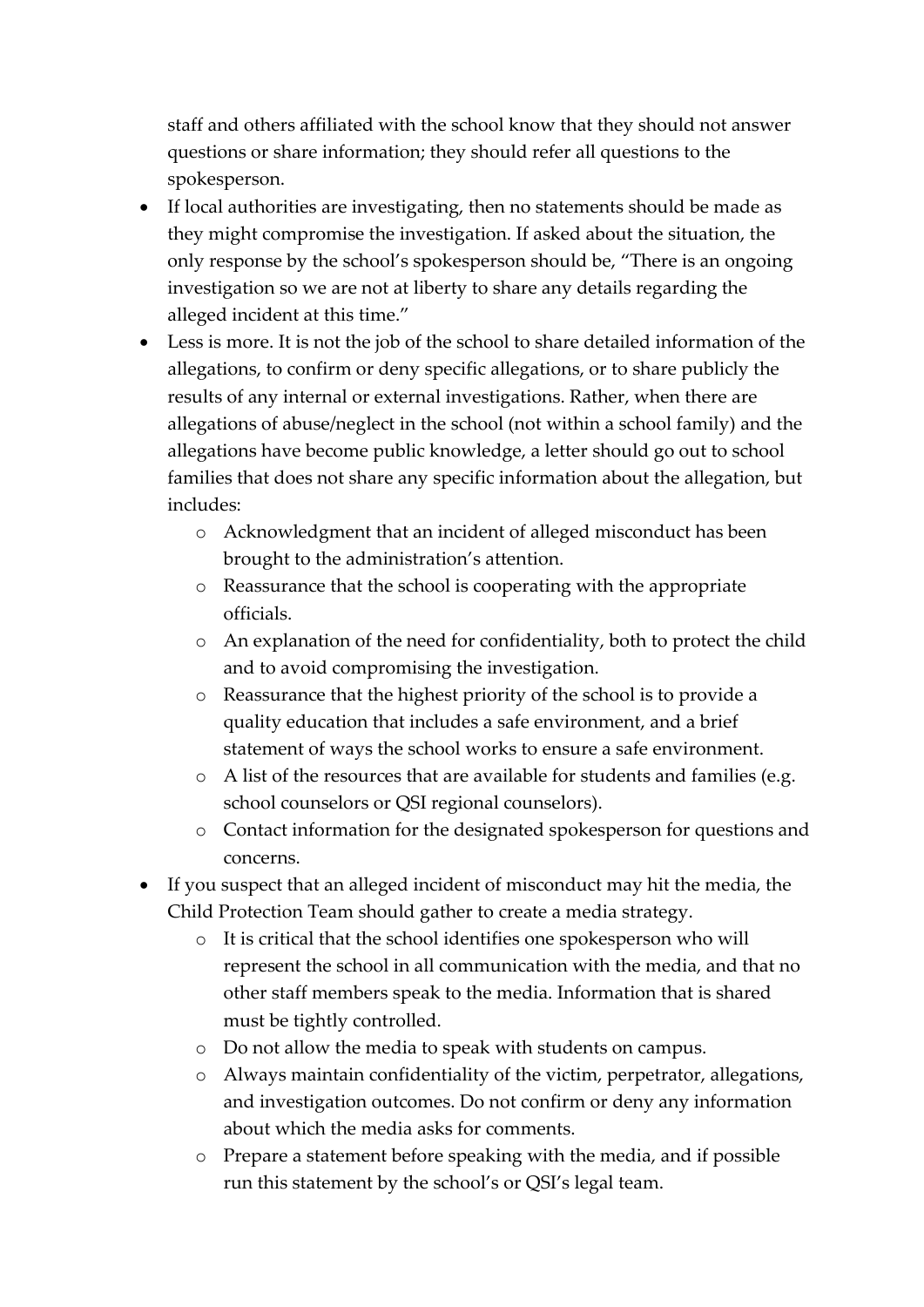- o If possible, ask a reporter for a list of questions ahead of an interview. Prepare written responses to the questions.
- o If multiple media outlets are contacting the school, schedule a press conference, prepare talking points, and limit questions at the end.
- o Consistency of information shared is key, and should include the same information that is shared above in the letter to school families.
- o There is no obligation of the school to talk to the media, but the media is looking for a sensational story and they will share any information they have. Therefore, it helps the school to provide an official statement if the story is publicly escalating.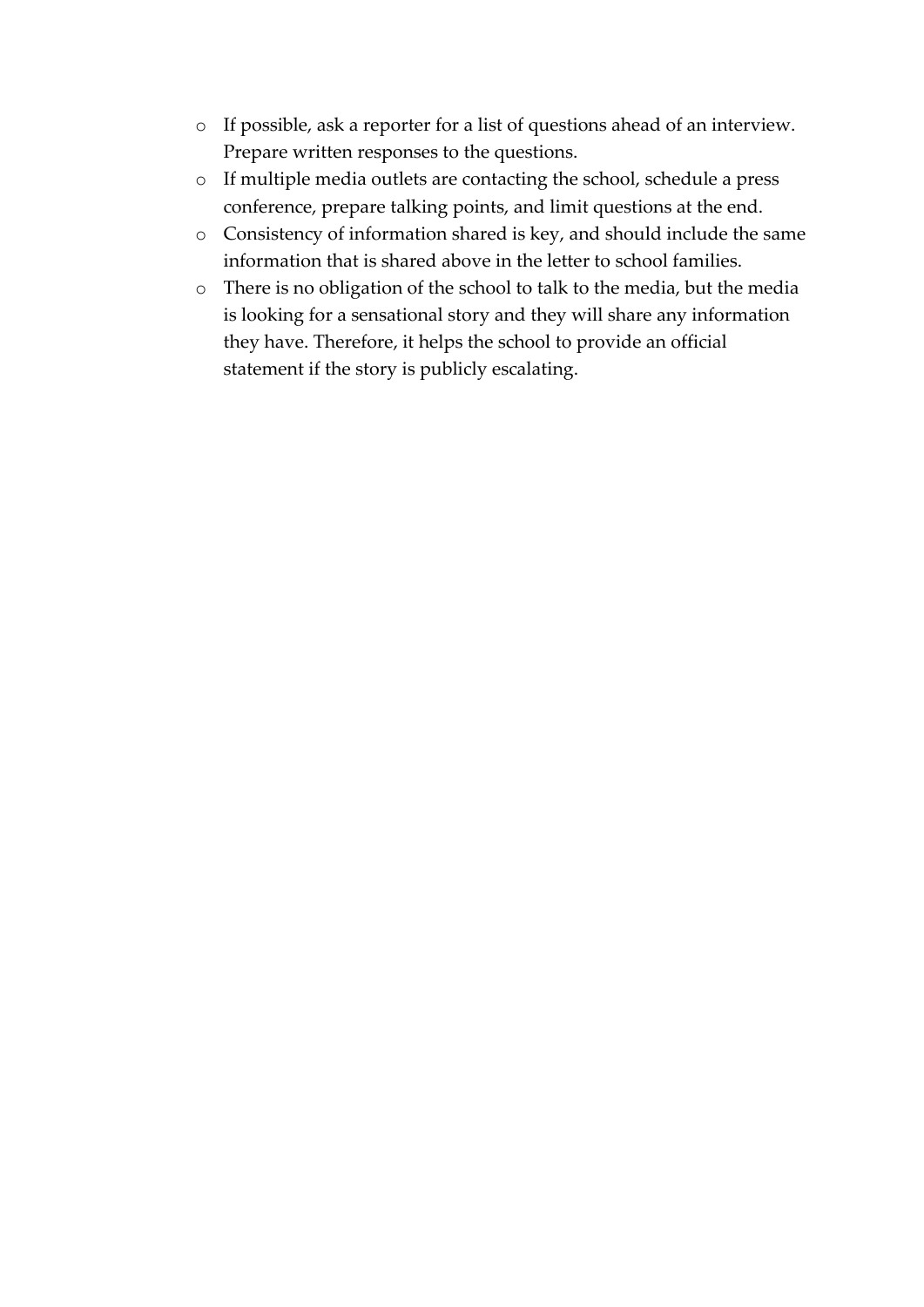# **Chapter 5 School-Specific Documents**

**Child Safeguarding and Protection Statement** (Created by school.)

**Local Laws Related to Child Safeguarding and Protection** (Collected by school.)

**Local Authorities and Services Working on Child Safeguarding and Protection** 

> Law Enforcement, Legal Services, Child Protection Services, etc. (Collected by school.)

# **Local Counseling and Treatment Resources**

(Collected by school.)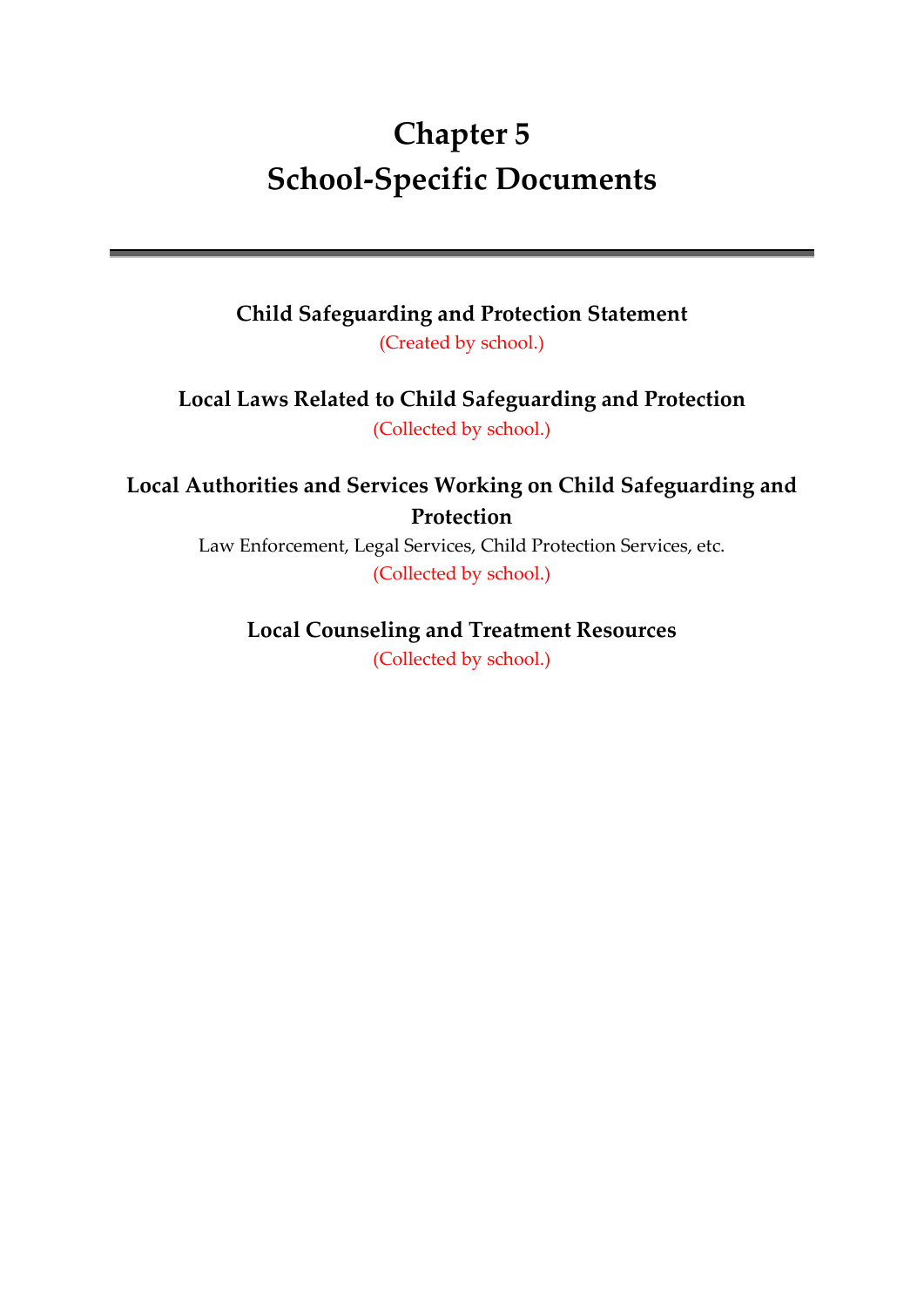# **Chapter 6 Document Examples and Templates**

## **Code of Conduct**

This Code of Conduct must be read and signed by all employees of the school, parents, and anyone who will have contact with students as part of a school program, activity, field trip, or other event. The person's signature indicates understanding and agreement to the Code of Conduct.

#### **QSI International School of \_\_\_\_\_ Code of Conduct**

QSI International School of \_\_\_\_\_\_ is committed to the safety and protection of children. This Code of Conduct applies to all faculty, staff, employees, and volunteers. The public and private conduct of faculty, staff, employees, students, and volunteers acting on behalf of the school can inspire and motivate those with whom they interact, or can cause great harm if inappropriate. We must, at all times, be aware of the responsibilities that accompany our work. Additionally, members of the school community, including parents, must be aware of the parameters of the Code of Conduct and the expectation of adult behavior toward children within the school community.

- We should be aware of our own and other persons' vulnerability, especially when working alone with children and youth, and be particularly aware that we are responsible for maintaining physical, emotional, and sexual boundaries in such interactions. We must not engage in any covert sexual behaviors with those for whom we have responsibility. This includes seductive speech or gestures as well as physical contact that exploits, abuses, or harasses. We are to provide safe environments for children and youth at all school activities, both on and off campus. We ask families to provide safe environments for children at private events as well.
- We must show prudent discretion before touching another person, especially children and youth, and be aware of how physical touch will be perceived or received, and whether it would be an appropriate expression of greeting, care, concern, or celebration. School personnel and volunteers are prohibited from physical discipline of a child.
- Physical contact with children can be misconstrued both by the recipient and by those who observe it, and should occur only when completely nonsexual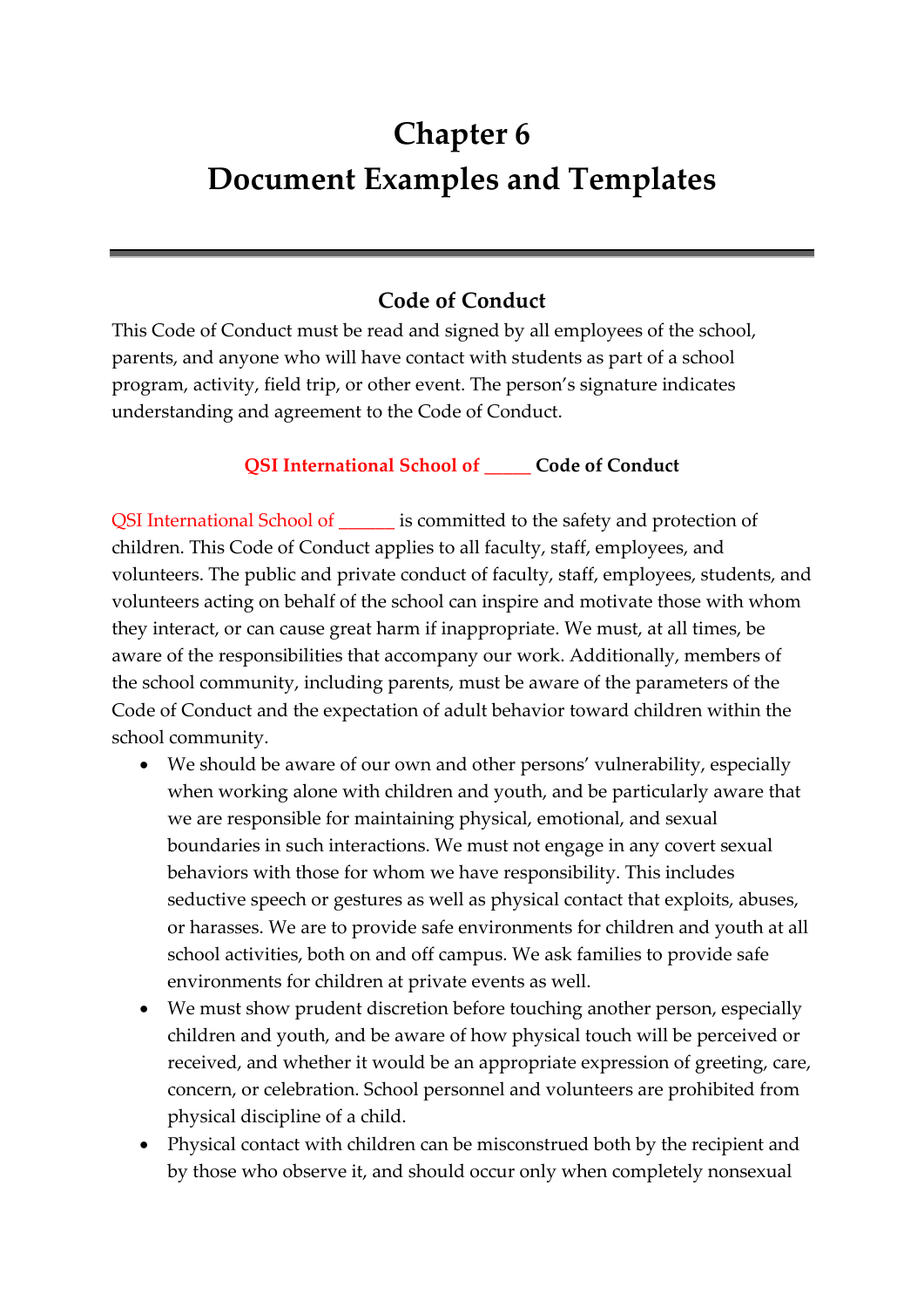and otherwise appropriate, and never in private. One-on-one meetings with a child or young person are best held in public area; in a room where the interaction can be (or is being) observed; or in a room with the door left open, and another staff member or supervisor is notified about the meeting.

- We must intervene when there is evidence of, or there is reasonable cause to suspect, that children are being abused in any way. Suspected abuse or neglect must be reported to the appropriate school and local authorities.
- Faculty, staff, employees, and volunteers should refrain from the illegal possession and/or illegal use of drugs and/or alcohol, and from the use of tobacco products, alcohol and/or drugs when working with children. Adults should never buy alcohol, drugs, cigarettes, videos, or reading material that is inappropriate and give it to young people. Staff members and volunteers should not accept gifts from, or give gifts to, children without the knowledge of their parents or guardians.
- Communication with children is governed by the key safety concept of transparency. The following steps will reduce the risk of private or otherwise inappropriate communication between parents, administration, teachers, personnel, volunteers, and minors:
	- o Any dual relationships with students (close family friendships with parents of students, volunteer positions outside of school that involve students, etc.) are governed by the professional expectations of behavior and adhere to all other points in this Code of Conduct.
	- o Any one-on-one encounters with minors must be observable and interruptible.
	- o Where possible, email exchanges between a minor and a person acting on behalf of the school are to be made using a school email address.
	- o Faculty, staff, and volunteers who use any form of online communications including social media (Facebook, Twitter, etc.) and text messaging to communicate with minors may only do so for activities involving school business.

Statement of Acknowledgement of Code of Conduct for Signature

I promise to follow the rules and guidelines in this Code of Conduct as a condition of my providing services to the children and youth participating in QSI International School of <u>programs</u>.

I will:

• Treat everyone with respect, patience, integrity, courtesy, dignity, and consideration.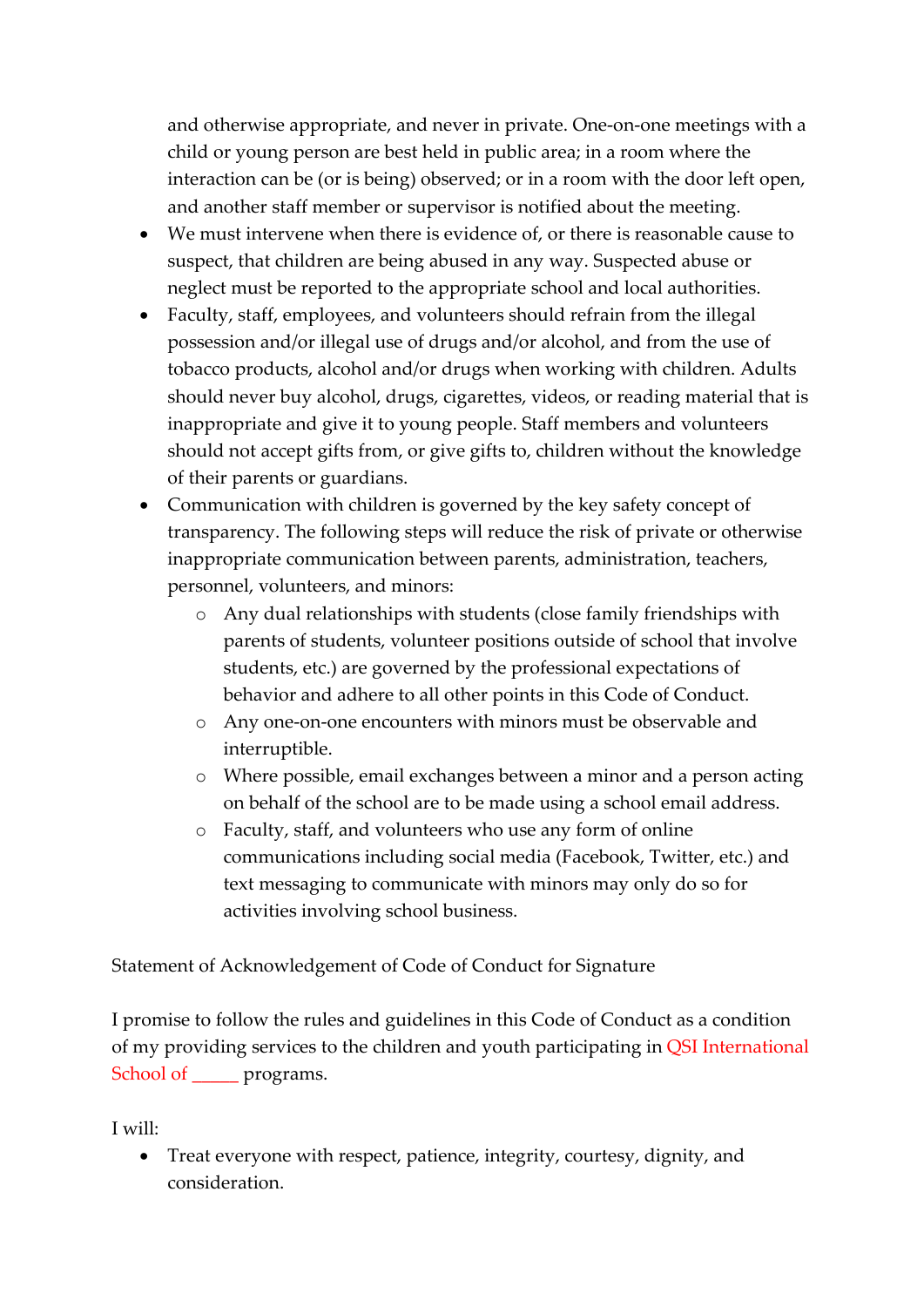- Never be alone with children and/or youth at school activities without another adult being notified or in a place that is observable and interruptible by others (e.g. an open classroom door or open meeting area).
- Use positive reinforcement rather than criticism, competition, or comparison when working with children and/or youth.
- Maintain appropriate physical boundaries at all times and touch children only in ways that are appropriate, public, and non-sexual.
- Comply with the mandatory reporting regulations of the school by reporting any suspected child abuse or neglect to the Director or Counselor.
- Cooperate fully in any investigation of abuse or neglect of children and/or youth.
- Protect the child and the child's family by maintaining confidentiality in the case of a report of misconduct, and refusing to share any details about the report with anyone outside of the school's Child Protection Team and relevant authorities.

I will not:

- Touch or speak to a child and/or youth in a sexual or other inappropriate manner.
- Inflict any physical or emotional abuse such as striking, spanking, shaking, slapping, humiliating, ridiculing, threatening, or degrading children and/or youth.
- Smoke or use tobacco products, or possess, or be under the influence of alcohol or illegal drugs at any time while working with children and/or youth.
- Give a child who is not my own a ride alone in a car without permission from the child's parent/guardian, unless the child's well-being is in danger. In the case of transporting the child in an emergency situation, I will always make a written report of the circumstances and actions taken as soon as possible to submit to the director.
- Accept gifts from or give gifts to children or youth without the knowledge of their parents or guardians.
- Engage in private communications with children via text messaging, email, Facebook, Twitter or similar forms of electronic or social media except for activities strictly involving school business.
- Discuss the details of any allegations with anyone outside of the Child Protection Team.

Staff, volunteers, and others who work with students: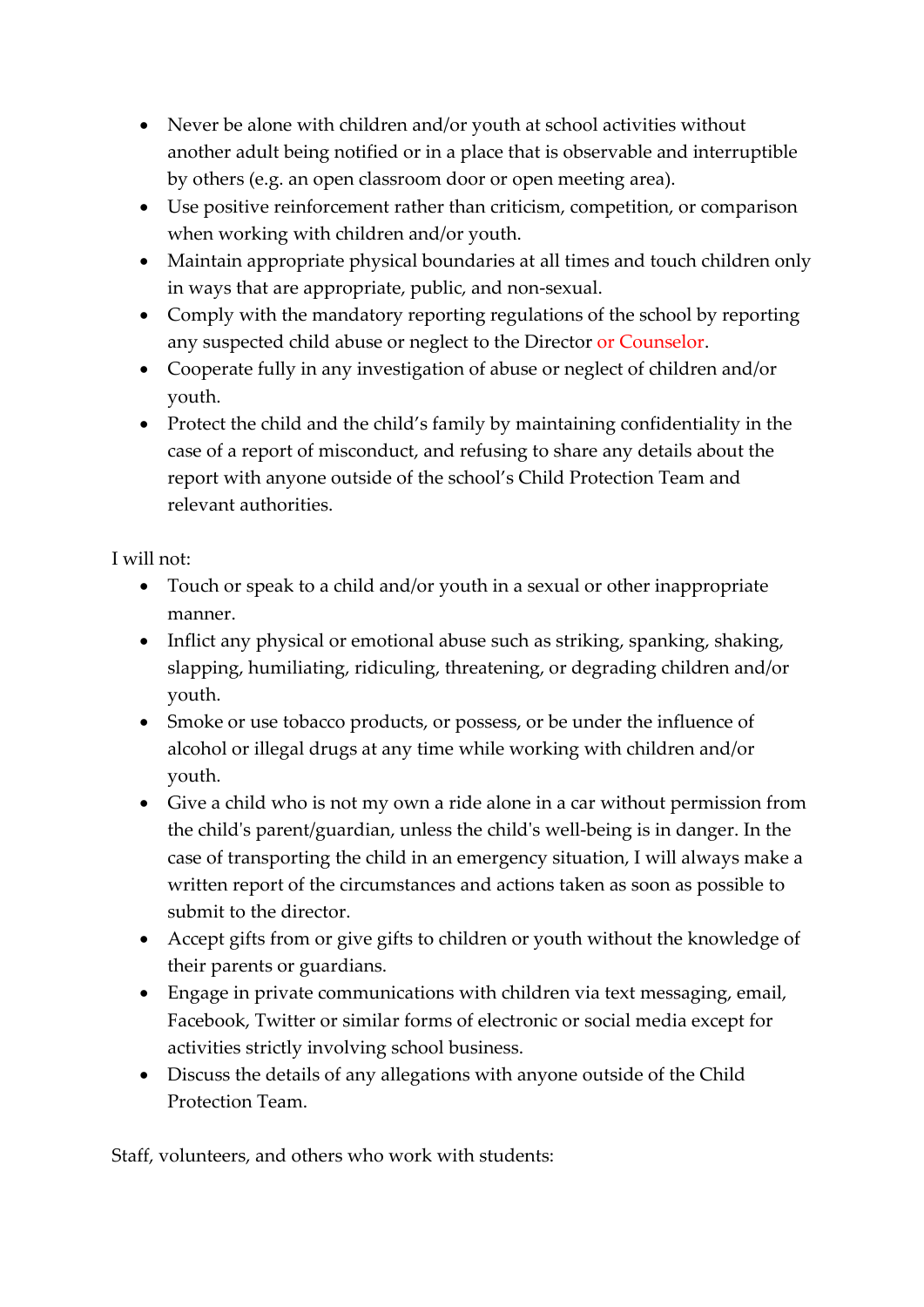I understand that as a person working with and/or providing services to children and youth under the auspices of QSI International School of \_\_\_\_\_, I am subject to a criminal record background check. My signature confirms that I have read this Code of Conduct and that as a person working with children and youth, I agree to follow these standards. I understand that any action inconsistent with this Code of Conduct or failure to take action mandated by this Code of Conduct may result in disciplinary action up to and including removal from the school. If a report is made against me, and the allegations are confirmed, the school is bound to share the findings with anyone who inquires for a reference about me.

\*\*It is impossible to predict every situation that may arise. In all cases, the staff member is expected to exercise sound judgment to protect the safety and well-being of the child.

Parents:

I understand the rules regarding mandatory reporting that are in place at the school. I agree to maintain an environment in my home and at private events that is free from abuse and neglect, for my own children and any other children with whom I may interact.

Name:

Signature:

Date: \_\_\_\_\_\_\_\_\_\_\_\_\_\_\_\_\_\_\_\_\_\_\_\_\_\_\_\_\_\_\_\_\_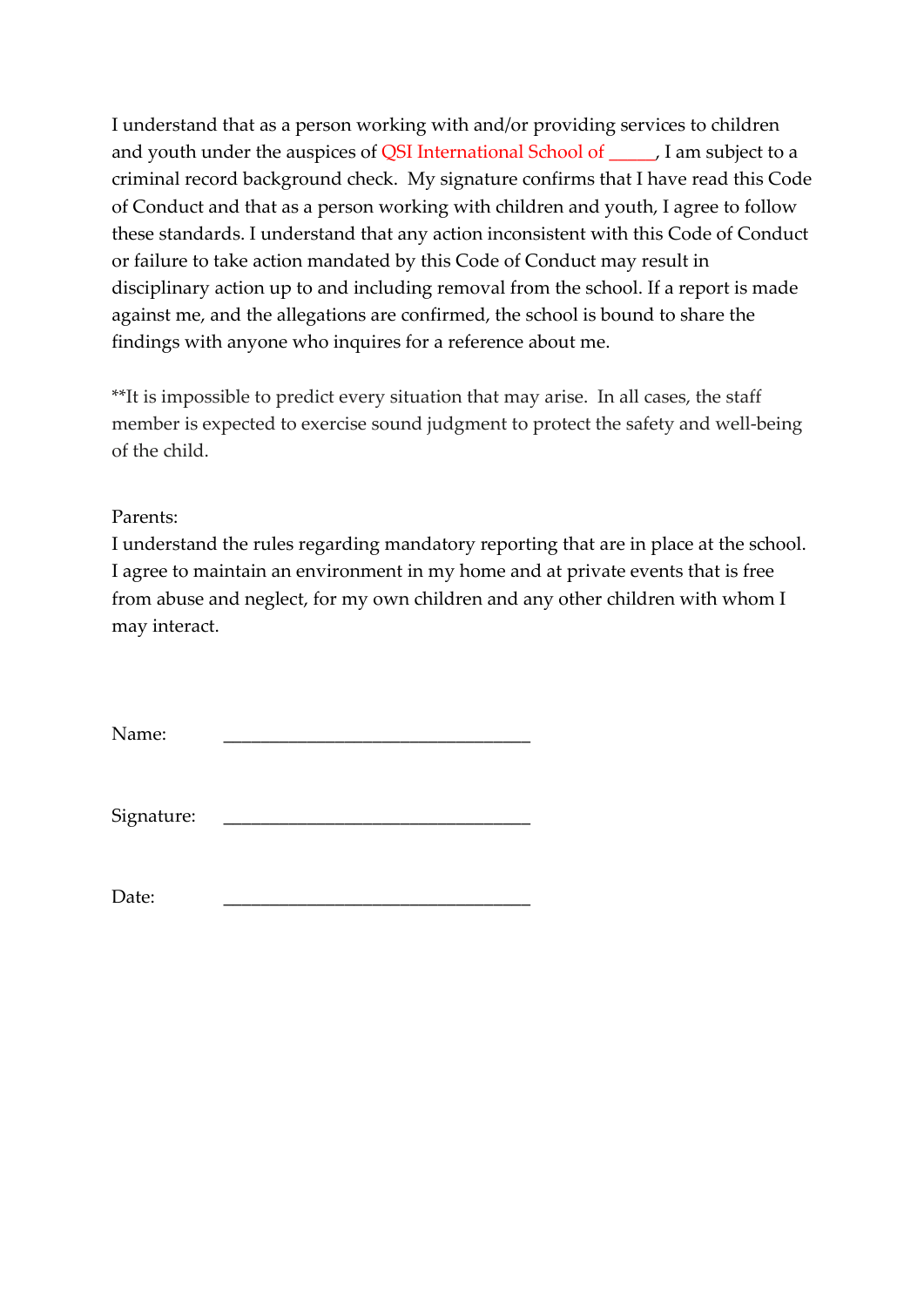# **Introductory Letter to School Community**

Dear Parents,

QSI International School of \_\_\_ strives to provide your children with positive educational experiences that are characterized by caring, supportive relationships and free from neglect or abuse of any kind. We are committed to working with you to ensure that the school maintains this type of environment.

Quality Schools International (QSI) has developed a Child Safeguarding and Protection Handbook, which has been adapted to and adopted by this school. By enrolling your child(ren) at QSI International School of \_\_\_\_\_, you agree to work in partnership with the school and you understand and agree to the child protection Code of Conduct. Protocols outlined in the handbook are aligned with the QSI Mission Statement, Exit Outcomes, and Success Orientations, as well as these two articles from the United Nations Convention on the Rights of the Child:

#### **Article 19**: **Protection from abuse and neglect**

*. . . Shall protect the child from all forms of maltreatment by parents or others responsible for the care of the child and establish appropriate social programs for the prevention of abuse . . .*

#### **Article 34**: **Sexual exploitation**

*. . . Shall protect children from sexual exploitation and abuse, including prostitution and involvement in pornography.* 

To help our students to learn and grow in a safe environment, the following educational components are included in the school's Child Safeguarding and Protection plan:

- Age-appropriate lesson plans to foster understanding personal safety, needs, and rights in each classroom.
- Parent information sessions and resources regarding the school's Child Safeguarding and Protection programs and policies.
- Faculty and staff professional development workshops on recognizing and reporting child abuse and neglect.

Thank you for your support in maintaining a school and community in which students, staff, and parents feel safe and happy. If you have any questions about the Child Safeguarding and Protection plan or any other school policies, please don't hesitate to contact me.

Sincerely,

Director's name, signature, and contact information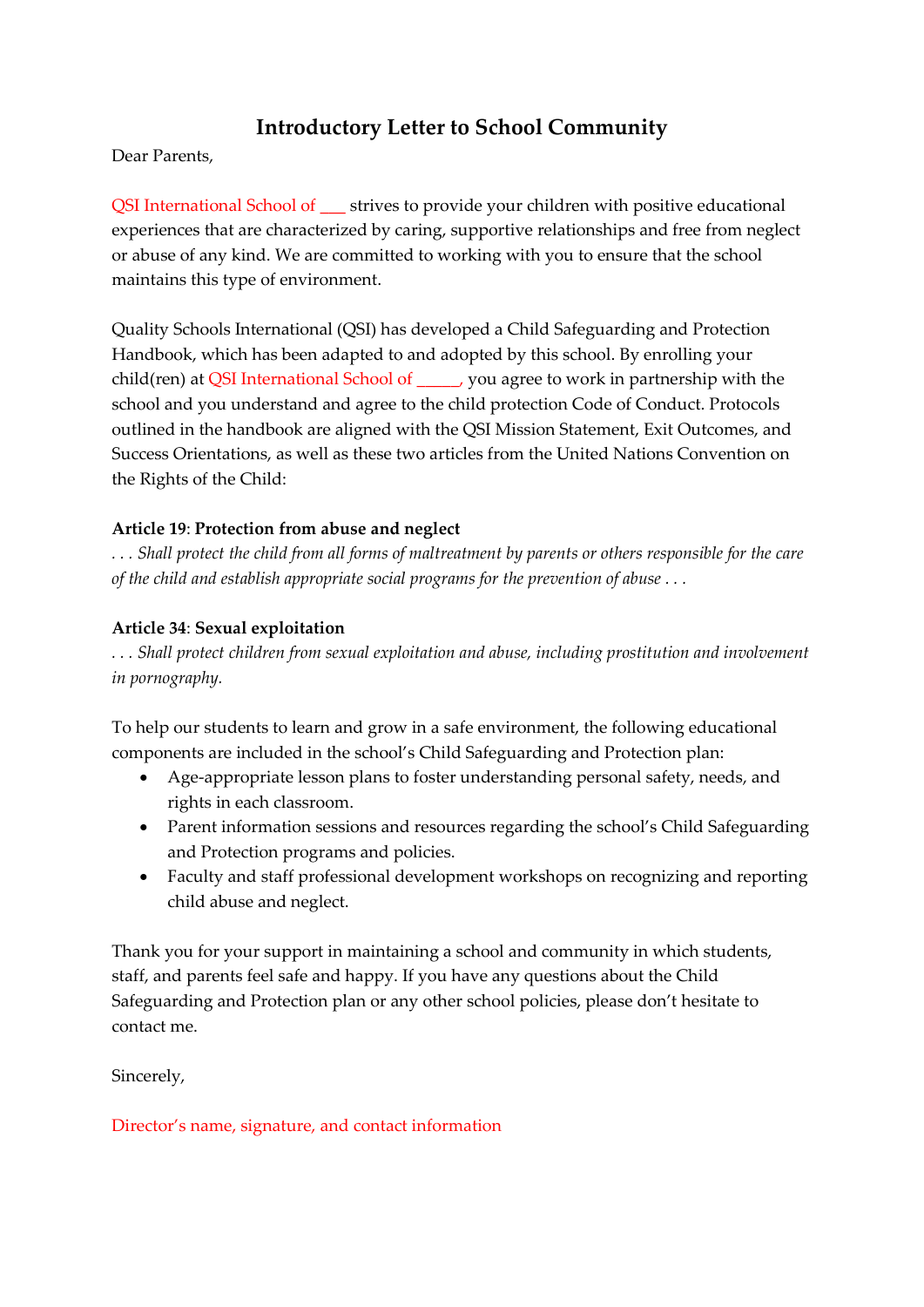# **Child Protection Reporting Form**

| Reporter's relationship |  |
|-------------------------|--|
| to the child/victim     |  |
| Child's name, gender,   |  |
| age, address            |  |
|                         |  |
| Parents' or Guardians'  |  |
| contact information     |  |
| and other relevant      |  |
| information             |  |
| Family information,     |  |
| including siblings,     |  |
| nationality, embassy    |  |
| relationships, etc.     |  |
| Name, contact           |  |
| information,            |  |
| relationship to child,  |  |
| and other helpful       |  |
| information of alleged  |  |
| perpetrator             |  |
| Relevant information    |  |
| about reporter and      |  |
| school                  |  |
|                         |  |
| Nature and extent of    |  |
| injuries/mistreatment   |  |
| Evidence of prior       |  |
| abuse (if any)          |  |
| Way in which reporter   |  |
| was alerted to the      |  |
| abuse/bullying          |  |
| Description of action   |  |
| taken, or               |  |
| recommended action      |  |
| Any other helpful       |  |
| information             |  |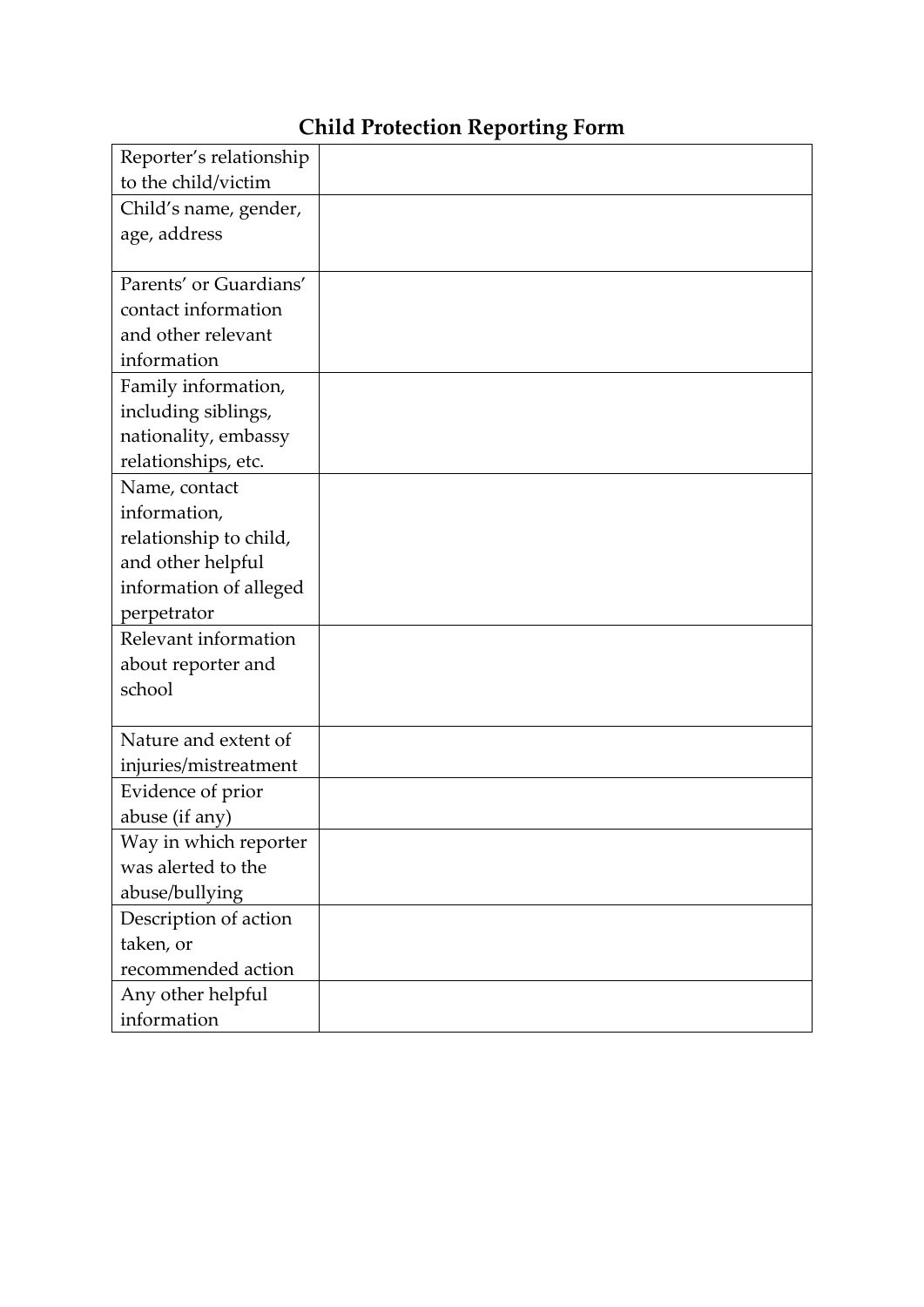# **CEESA Statement and Commitments for School Websites**

If your school is a member of the Central and Eastern European Schools Association, you must ensure that the following is true and publish it on your school's website. If your school is not a CEESA member, you may adapt the statement and commitments, remove references to CEESA, and use the statement and commitments on your website.

## **CEESA Safeguarding and Child Protection Statement**

- Safeguarding and Child Protection is a priority for every CEESA School.
- CEESA commits to supporting school environments that safeguard children through both prevention and intervention.
- CEESA works in cooperation with international agencies to ensure standards associated with best practices are regularly reviewed, revised, and applied in all operations, activities, and events.
- CEESA leaders honor and uphold child protection guidelines and procedures, in partnership with all stakeholders in their respective school communities.

## **All CEESA schools will:**

- Actively uphold the CEESA Safeguarding and Child Protection Statement.
- Implement school-based Safeguarding and Child Protection Policies and Procedures that include regular onsite training.
- Employ safe recruitment practices consistent with Safeguarding and Child Protection Policies.
- Educate students and adults on Safeguarding and Child Protection.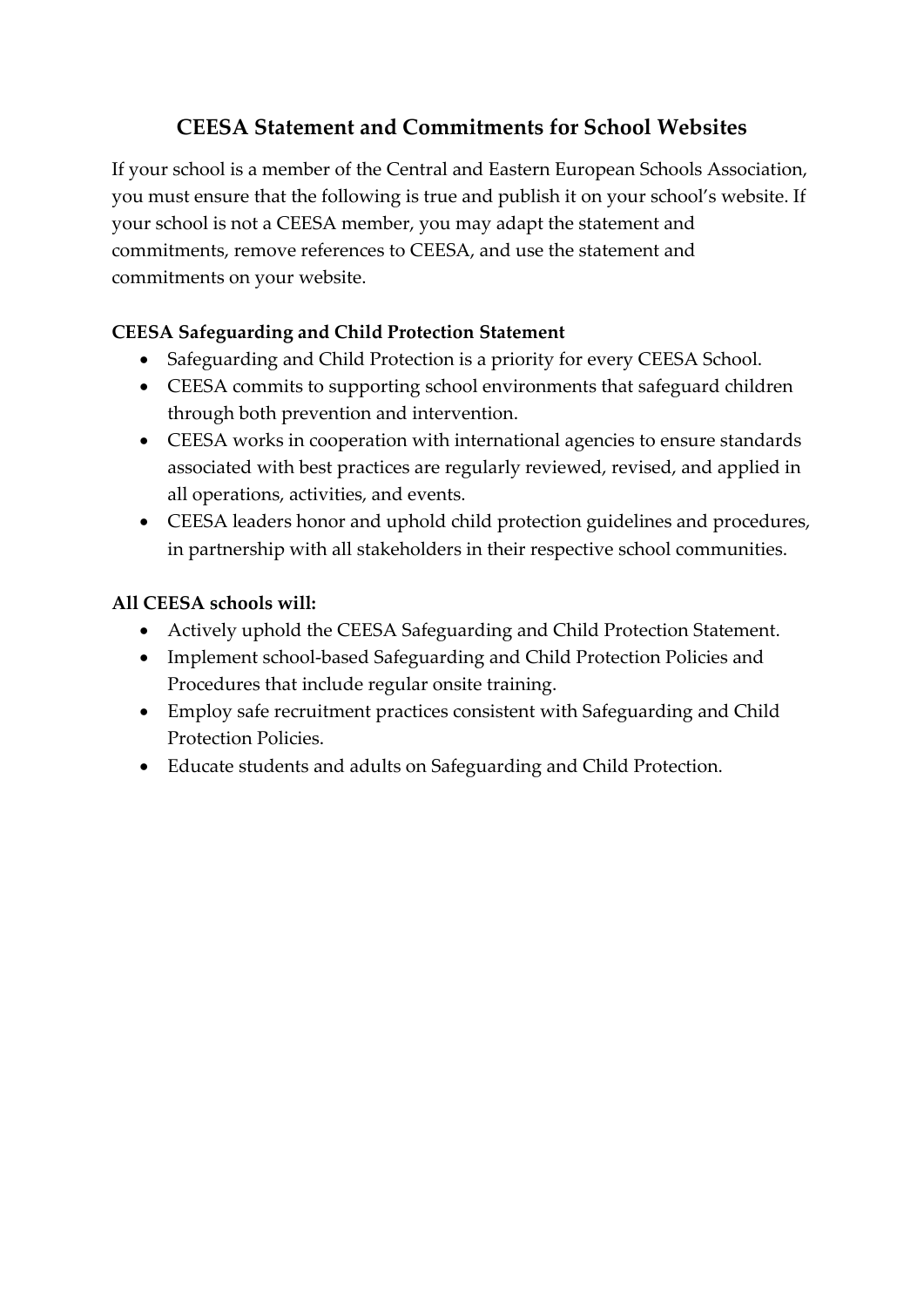# **Application for Local-Hire Positions**

Below is a sample application for employment for local-hire positions. This application may be adapted for use by your school. It should be translated into the local language(s) of the country in which your school functions.

As part of the screening process, ensure that you:

- Call at least two previous employers or teachers including most recent supervisor.
- Screen public records.
- Screen government-issued background check certificate from candidate's passport country.
- Perform an internet search including the teachers full name(s), plus the search terms: teacher; child protection; and safeguarding.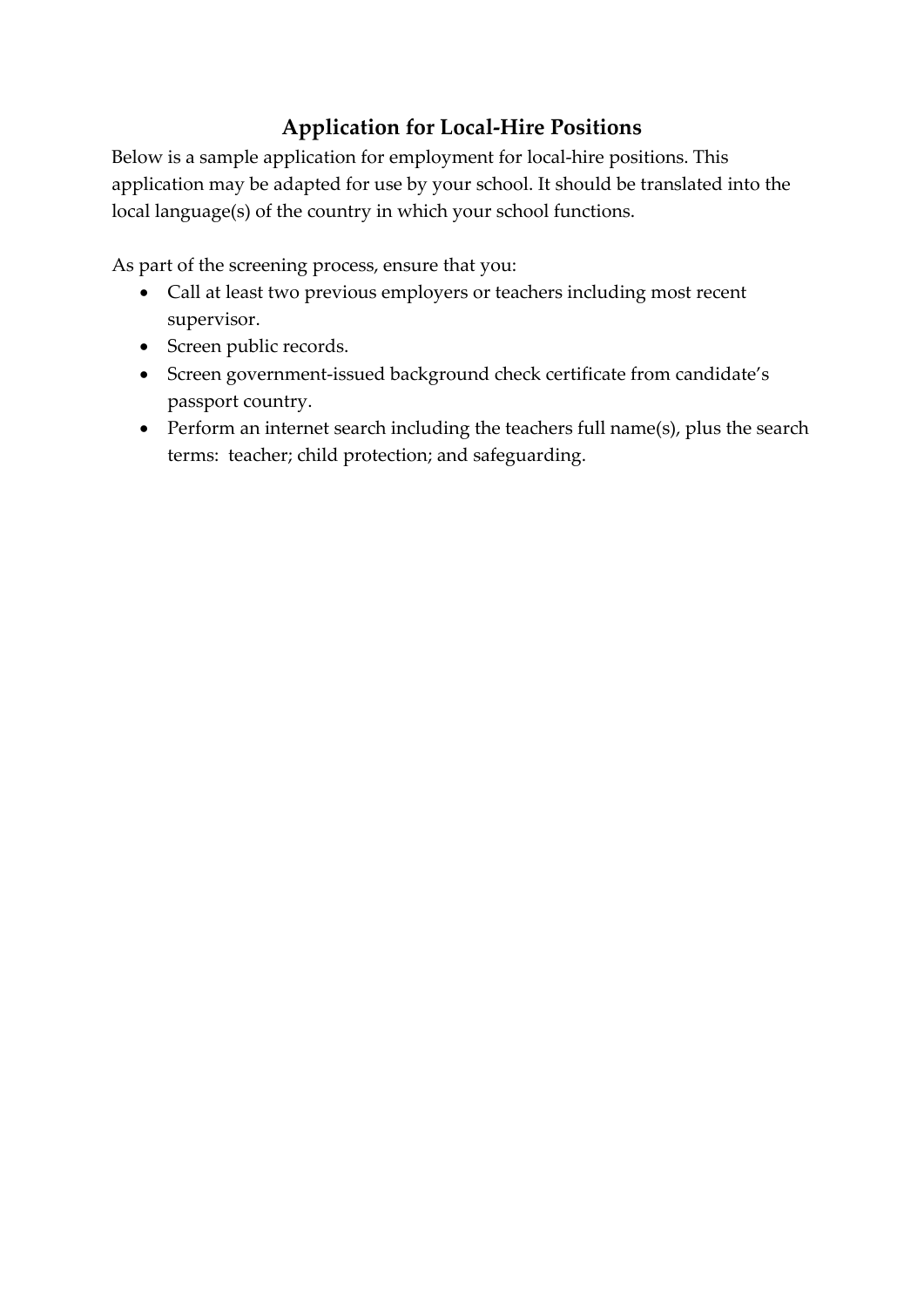## **Application for Local-Hire Positions**

Please attach:

- 1) A signed Code of Conduct agreement.
- 2) A government-issued background check certification.
- 3) Copies of any certifications or university degrees.

#### **Personal Information**

| Name (first, middle, | Date of application: |  |
|----------------------|----------------------|--|
| last):               |                      |  |
| Any other name you   | Gender:              |  |
| have used:           |                      |  |
| Email address:       | Birthdate:           |  |
| Country of           | Permanent address:   |  |
| citizenship:         |                      |  |
|                      |                      |  |
| Phone number:        | Local address (if    |  |
|                      | different from       |  |
|                      | permanent address):  |  |

#### **Education**

| Institution | Location | Dates of Study | Major Subject | Degree & Date |
|-------------|----------|----------------|---------------|---------------|
| Name        |          |                |               |               |
|             |          |                |               |               |
|             |          |                |               |               |
|             |          |                |               |               |
|             |          |                |               |               |
|             |          |                |               |               |
|             |          |                |               |               |
|             |          |                |               |               |
|             |          |                |               |               |
|             |          |                |               |               |
|             |          |                |               |               |
|             |          |                |               |               |
|             |          |                |               |               |
|             |          |                |               |               |
|             |          |                |               |               |
|             |          |                |               |               |

# **Experience**

You may attach a résumé instead of completing this section.

| Name of School | Location | Dates of   | Position | Description of   |
|----------------|----------|------------|----------|------------------|
| or Company     |          | Employment |          | Responsibilities |
|                |          |            |          |                  |
|                |          |            |          |                  |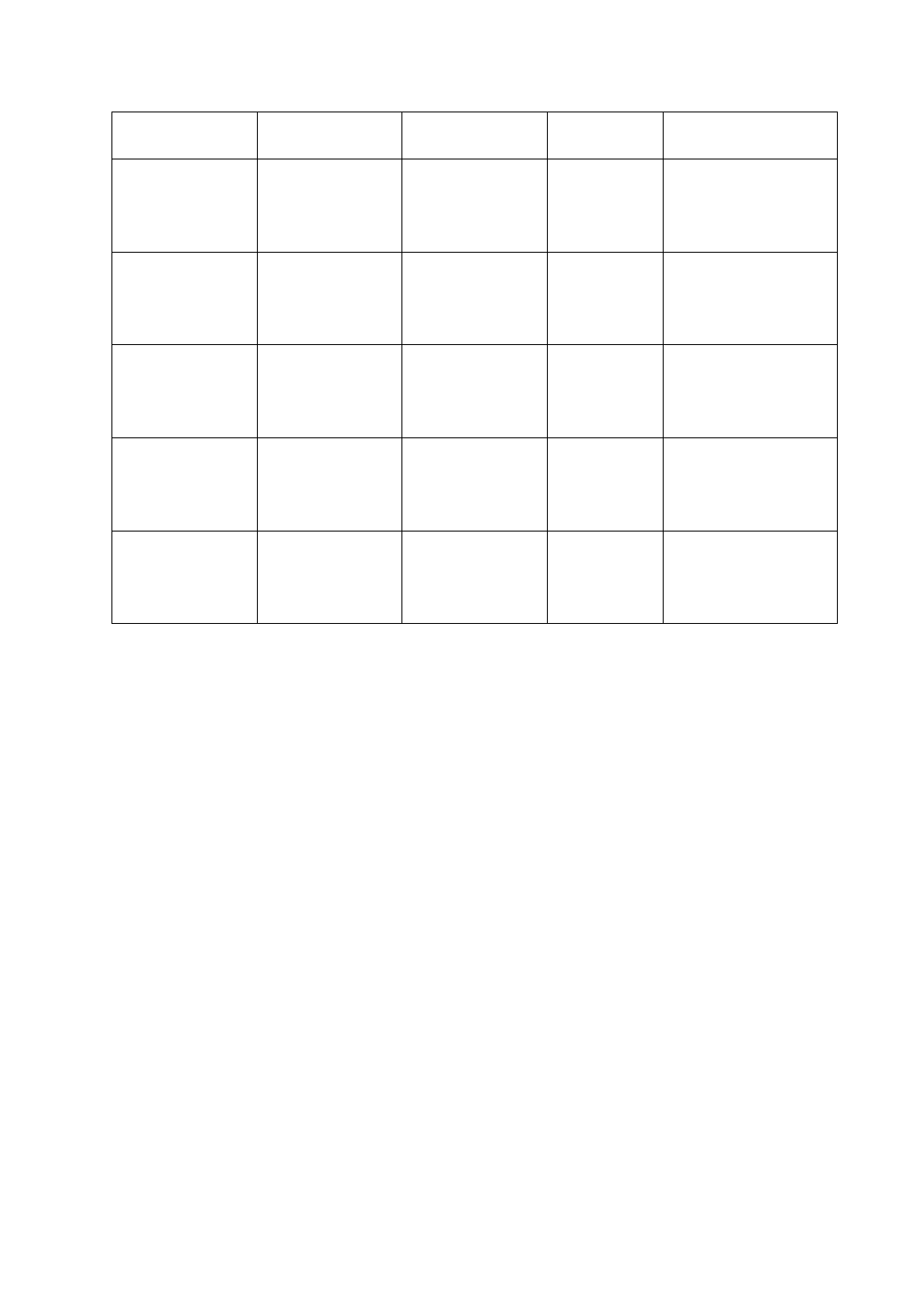## **Further Employment Information**

| Position you are seeking:                 |  |
|-------------------------------------------|--|
| Your qualifications for this position:    |  |
|                                           |  |
|                                           |  |
|                                           |  |
| Date you are free to begin employment:    |  |
| State in detail the circumstances leading |  |
| you to seek a new position:               |  |
|                                           |  |
| Languages you speak easily:               |  |
|                                           |  |
| Languages you read easily:                |  |
|                                           |  |

#### **References**

| 11010101100 |                                           |          |             |                           |  |
|-------------|-------------------------------------------|----------|-------------|---------------------------|--|
|             | Please list three professional references |          |             |                           |  |
| Name        | Relationship                              | Location | Email/Skype | Office Phone   Cell Phone |  |
|             |                                           |          |             |                           |  |
|             |                                           |          |             |                           |  |
|             |                                           |          |             |                           |  |
|             |                                           |          |             |                           |  |
|             |                                           |          |             |                           |  |
|             |                                           |          |             |                           |  |
|             |                                           |          |             |                           |  |
|             |                                           |          |             |                           |  |
|             |                                           |          |             |                           |  |
|             |                                           |          |             |                           |  |
|             |                                           |          |             |                           |  |

#### Please list three character references

| Name | Relationship | Location | Email/Skype | Office Phone   Cell Phone |  |
|------|--------------|----------|-------------|---------------------------|--|
|      |              |          |             |                           |  |
|      |              |          |             |                           |  |
|      |              |          |             |                           |  |
|      |              |          |             |                           |  |
|      |              |          |             |                           |  |
|      |              |          |             |                           |  |
|      |              |          |             |                           |  |
|      |              |          |             |                           |  |
|      |              |          |             |                           |  |
|      |              |          |             |                           |  |
|      |              |          |             |                           |  |
|      |              |          |             |                           |  |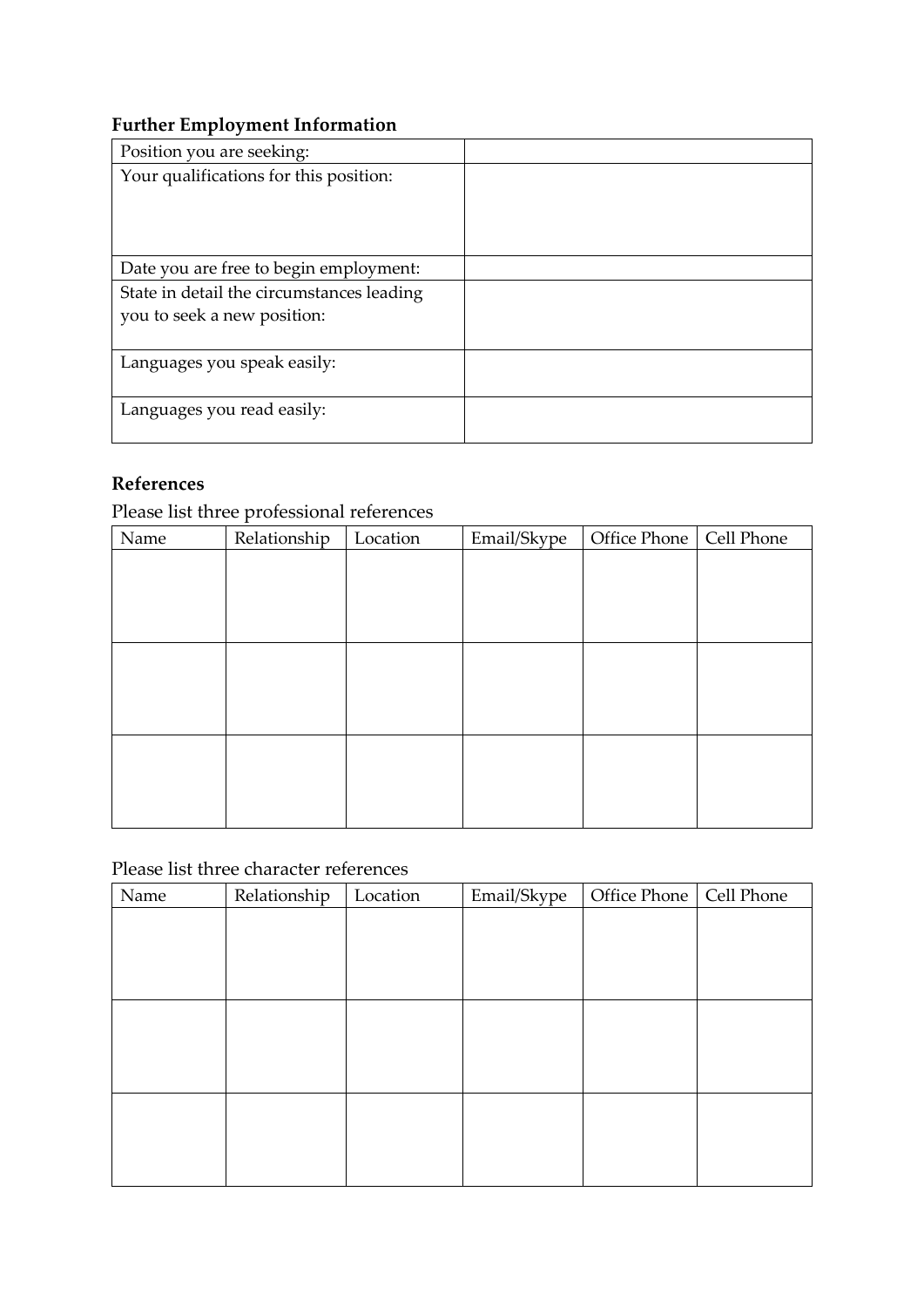#### **Further Information**

| How did you learn about this school?          |  |
|-----------------------------------------------|--|
| Have you ever had an educational license or   |  |
| any professional license revoked? If so,      |  |
| please explain in detail.                     |  |
| Have you ever been convicted of a crime,      |  |
| whether felony or misdemeanor? If so,         |  |
| please explain in detail.                     |  |
| Have you ever been discharged from a          |  |
| previous position? If so, please explain in   |  |
| detail.                                       |  |
| Have you ever been denied professional        |  |
| credentials? If so, please explain in detail. |  |
|                                               |  |

With my signature below, I confirm that all information in this application is true, and that the school may contact the references I listed in this application.

Signature: \_\_\_\_\_\_\_\_\_\_\_\_\_\_\_\_\_\_\_\_\_\_\_\_\_\_\_\_\_\_\_\_\_\_\_ Date: \_\_\_\_\_\_\_\_\_\_\_\_\_\_\_\_\_\_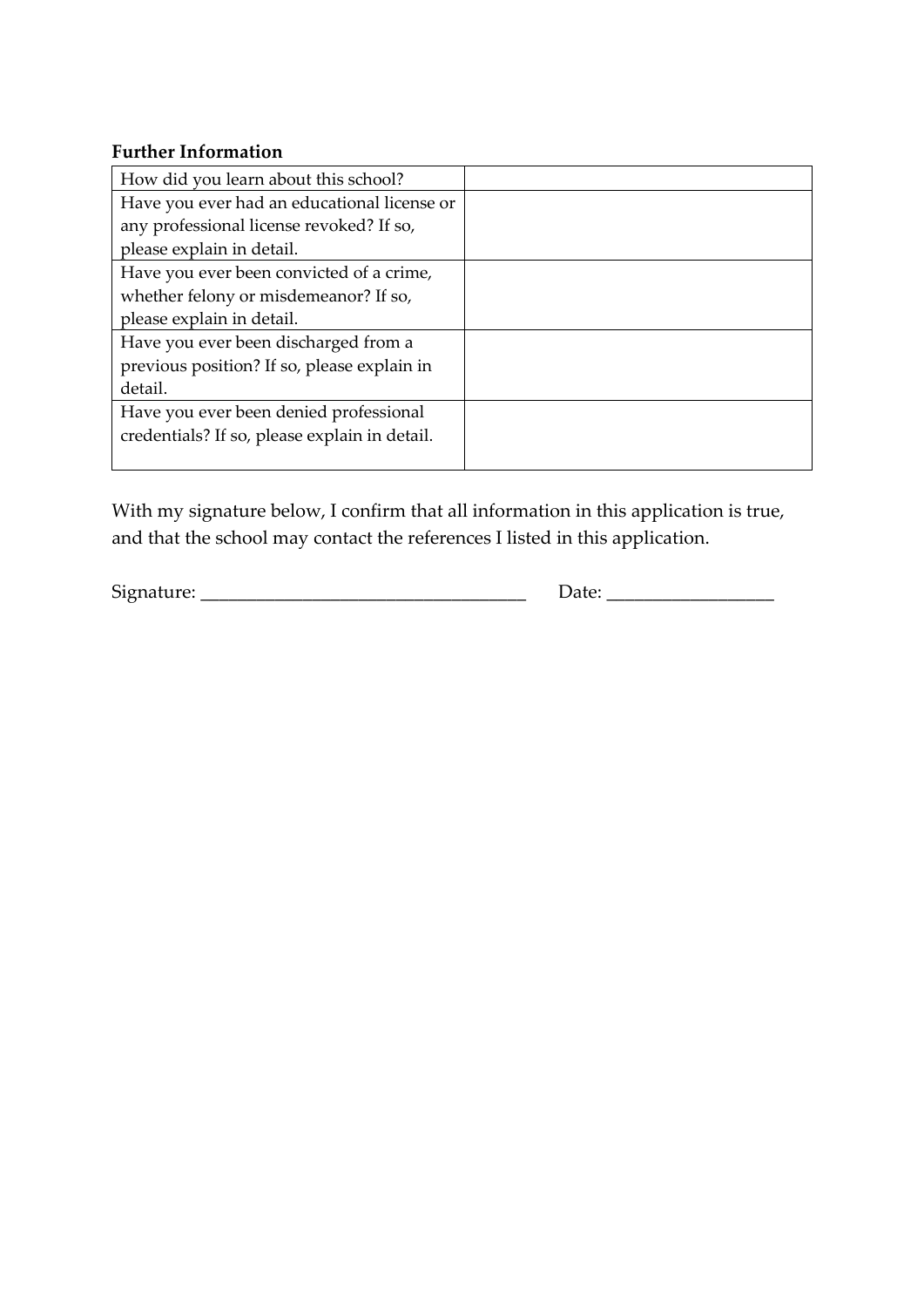# <span id="page-50-0"></span>**Chapter 7 New Policy Addendums**

**Addendum 1**



# **QSI Child Safeguarding and Protection for Online Learning**

**School Name: Policy owner: Date: Date shared with staff:** 

Revised from a Policy by Andrew Hall Safeguarding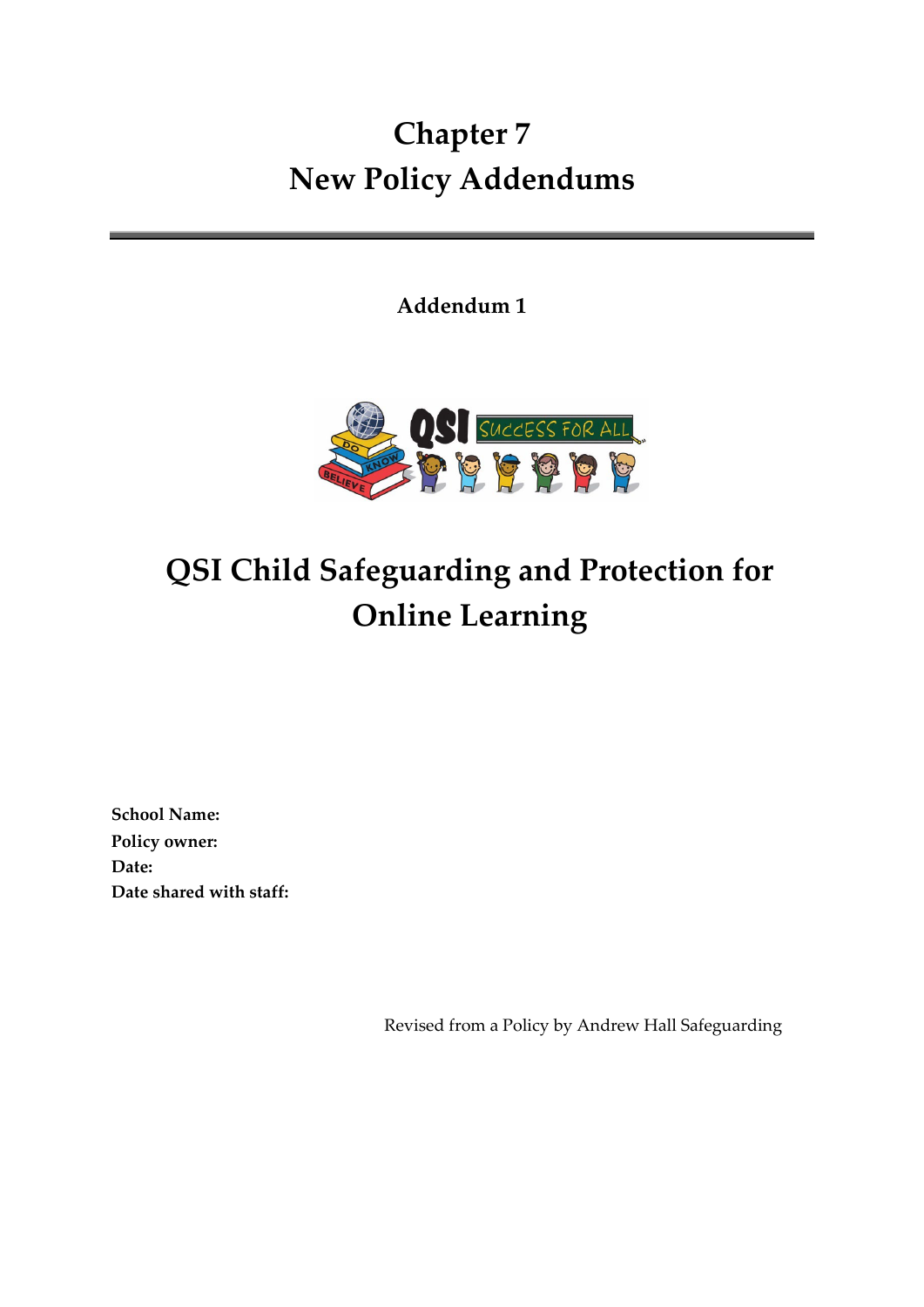# <span id="page-51-0"></span>**Context**

In spring 2020, QSI schools all over the world closed due to COVID-19. Schools turned to online instruction to continue teaching students.

This addendum of the QSI Child Safeguarding and Protection policy contains details of our individual safeguarding arrangements in the following areas:

# **Contents**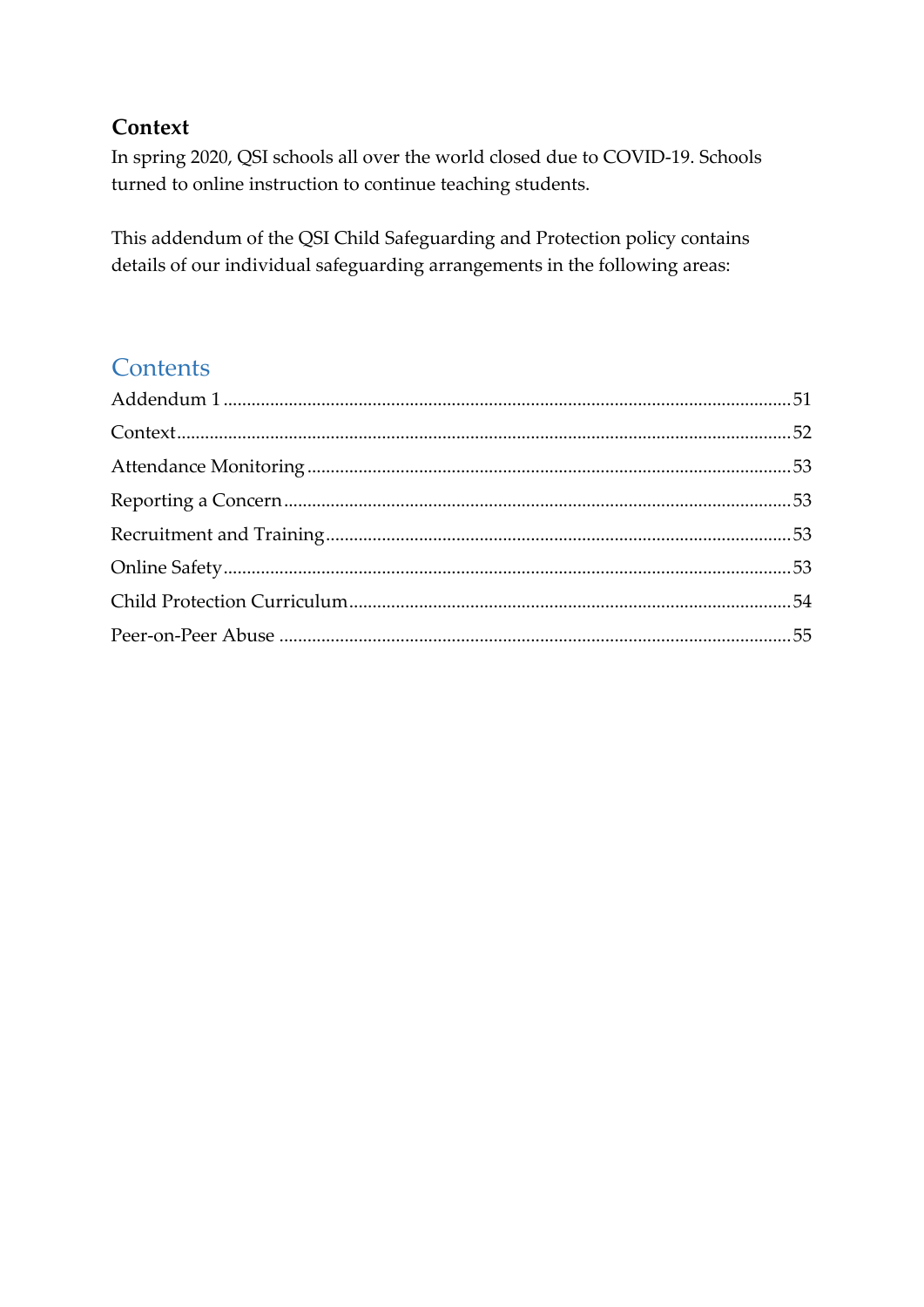# <span id="page-52-0"></span>**Attendance Monitoring**

Student attendance should be taken, as usual, and logged in QMS or the local attendance system. If students miss more than one online class, the school should contact the parents or caregivers to check on the wellbeing of the child and encourage the child to attend classes.

# <span id="page-52-1"></span>**Reporting a Concern**

When school staff members have any concerns about children's safety, whether at home or online, they should continue to follow the reporting process outlined in the school Child Safeguarding and Protection Handbook. Reports should be made by phone or virtual call whenever possible. Staff members should report all concerns immediately.

# <span id="page-52-2"></span>**Recruitment and Training**

When recruiting new staff, QSI and school name will continue to follow safe recruitment practices. Any staff members who join the school while online instruction is in place will read and sign the Code of Conduct and receive training on the Child Safeguarding and Protection Handbook.

# <span id="page-52-3"></span>**Online Safety**

It is important that all staff who interact with children online continue to look out for signs that a child might be in a harmful or dangerous situation and report any concerns immediately to the Director or child protection team. When appropriate, referrals should still be made to children's social care and the police.

Online teaching should follow the same principles as set out in the Code of Conduct. The school should also ensure that use of online learning tools and systems is in line with privacy and data protection/GDPR requirements.

Below are some things to consider when delivering virtual lessons, especially where webcams are involved:

- All online lessons should be **observable and interruptible**, just like classroom lessons. Make sure that your Director and/or DI, and classroom parents, have a link to all Zoom or other video calls. Administrators and parents should be able to see all online assignments.
- It is the teacher's responsibility to share links, course codes, and other access information for any online platforms they are using with school administrators and parents, in addition to students.
- Whenever possible, use passwords to protect video calls so that only those you invite to the call may participate.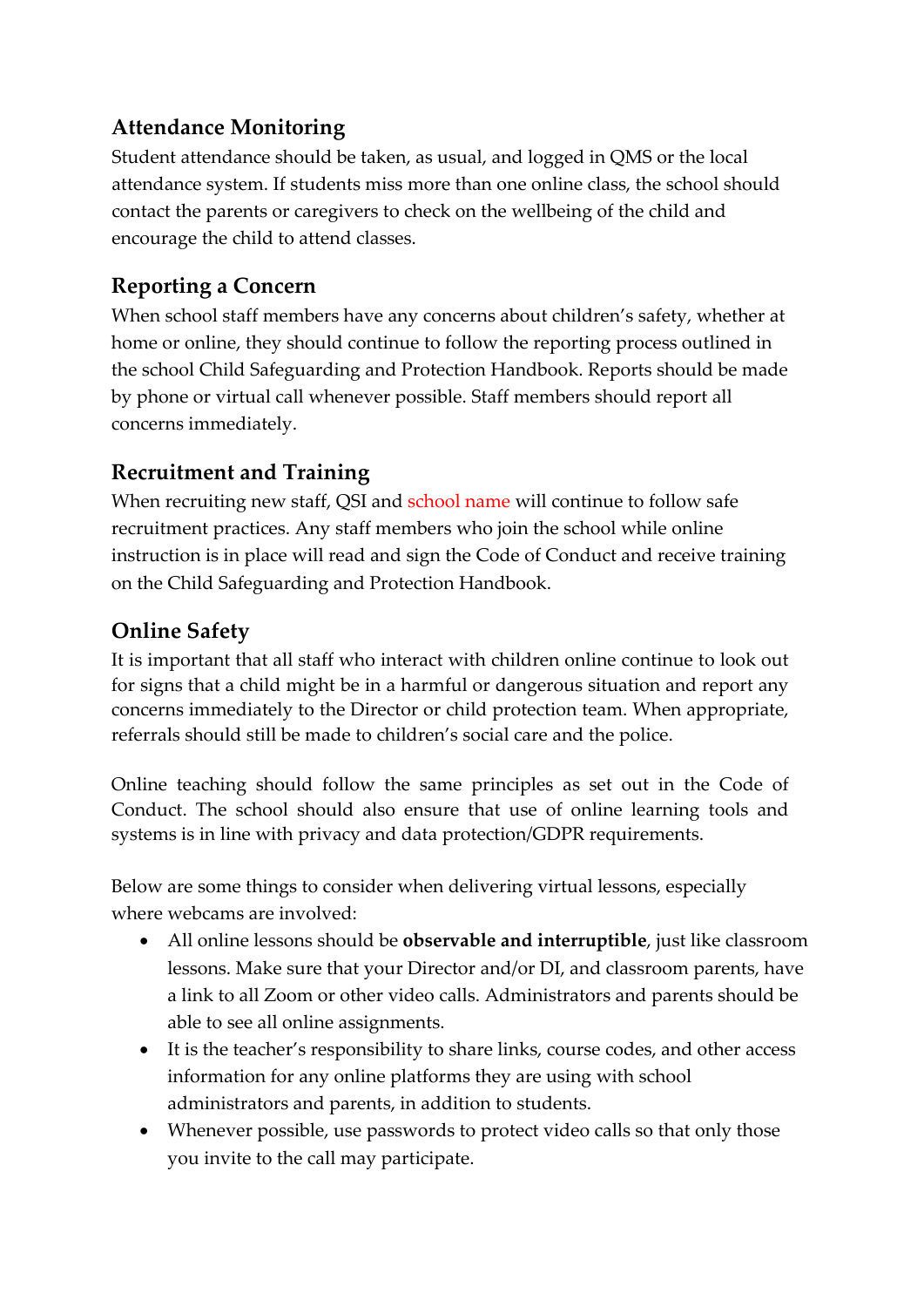- Directors and DIs must observe lessons and video calls. Just like in classrooms, administrators don't need to stay for the whole lesson, but should drop in on calls or lessons frequently to see how things are going.
- One-on-one lessons are discouraged. It is preferable to have two adults present, or more than one student. If a one-on-one lesson is necessary, it **must also be observable and interruptible**. Make sure your administrators know you are having a one-on-one call and have the link so they can drop in.
- Participate in video calls from an appropriate place in your house—not your bedroom. Encourage students to participate in video calls from a shared space, like the kitchen or living room, or to open their bedroom door if the bedroom is their workspace.
- QSI discourages video recording online lessons in which students are present. If it is possible to record only the teacher for other students to watch later, that is fine. And of course, instructional videos that involve only teachers are fine. The reasoning for not recording students is:
	- o From GDPR and similar data protection standpoints, recording and storing videos of students is largely forbidden.
	- o Classrooms on school campuses are regularly observed, but not regularly recorded. We are trying to make students as comfortable online as possible, and respect physical classroom relationships by not enacting measures online that might have a negative effect on those relationships.
- Dress appropriately for video calls.
- Just like in the classroom, report any child protection concerns to the director or your child protection team.

# <span id="page-53-0"></span>**Child Protection Curriculum**

When face-to-face instruction is interrupted, we still want to ensure that students are safe during online instruction. To accomplish this, the South Australia Department for Education (publishers of KS:CPC) has shared lessons for each age group that may be taught online.

[Please click here to access the addendum for teaching Keeping Safe: Child Protection](https://qsinet.sharepoint.com/:b:/r/sites/QSICurriculumandResources/Shared%20Documents/Keeping%20Safe%20Materials/Keeping%20Safe%20Online%20Learning%20Addendum.pdf?csf=1&web=1&e=DOmGXK)  [Curriculum lessons online.](https://qsinet.sharepoint.com/:b:/r/sites/QSICurriculumandResources/Shared%20Documents/Keeping%20Safe%20Materials/Keeping%20Safe%20Online%20Learning%20Addendum.pdf?csf=1&web=1&e=DOmGXK) 

When teaching Keeping Safe lessons online, the following instructions are essential and must be followed:

• Keeping Safe lessons may only be taught online in synchronous classes. Please do not record these lessons.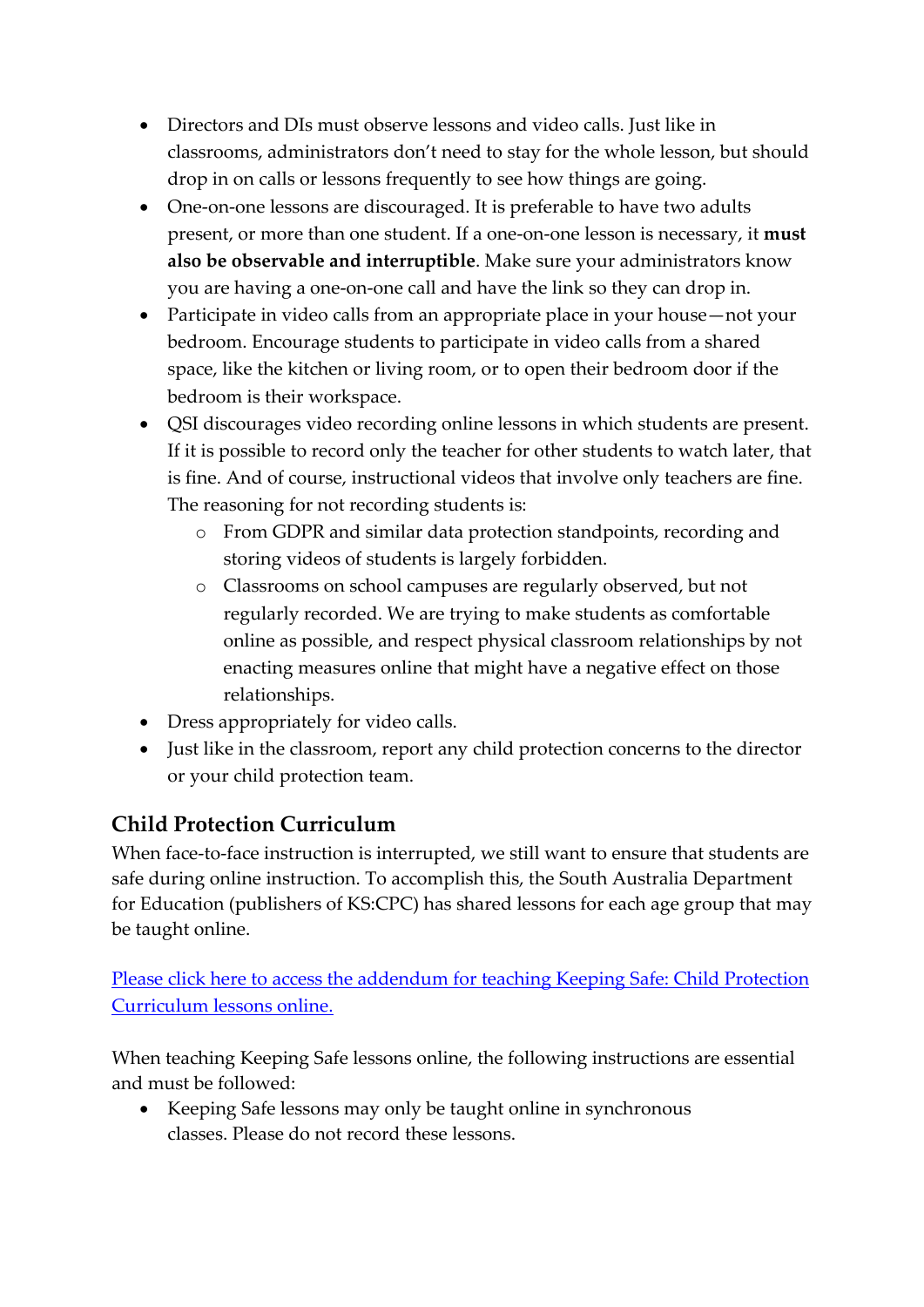- If you are using a blended approach where some students are learning online and some face-to-face, use only the Keeping Safe Online Scope and Sequences.
- Before teaching Keeping Safe lessons online or in person, always review the first few pages of the [Keeping Safe](https://qsinet.sharepoint.com/:b:/r/sites/QSICurriculumandResources/Shared%20Documents/Keeping%20Safe%20Materials/QSI%20Keeping%20Safe%20Guidelines%202019.pdf?csf=1&web=1&e=i3JA9m) Program Guidelines to remember what QSI requires of teachers of Keeping Safe.
- Create a safe online space for students by reviewing norms. Please tell students that you prefer the video on during Keeping Safe lessons as the content is personal and it helps to see faces.
	- o Although we tried to eliminate lessons that contain emotional content from this online scope and sequence, when a safe space is created, emotions may surface. For students in the 8yoc and above, let students know that if they need to step away for a moment and turn the video off, no questions will be asked.

# <span id="page-54-0"></span>**Peer-on-Peer Abuse**

If the school receives a report of peer-on-peer abuse, the school will follow the peer-on-peer abuse policy and work with the children involved and their parents or caregivers to ensure the safety and security of the children.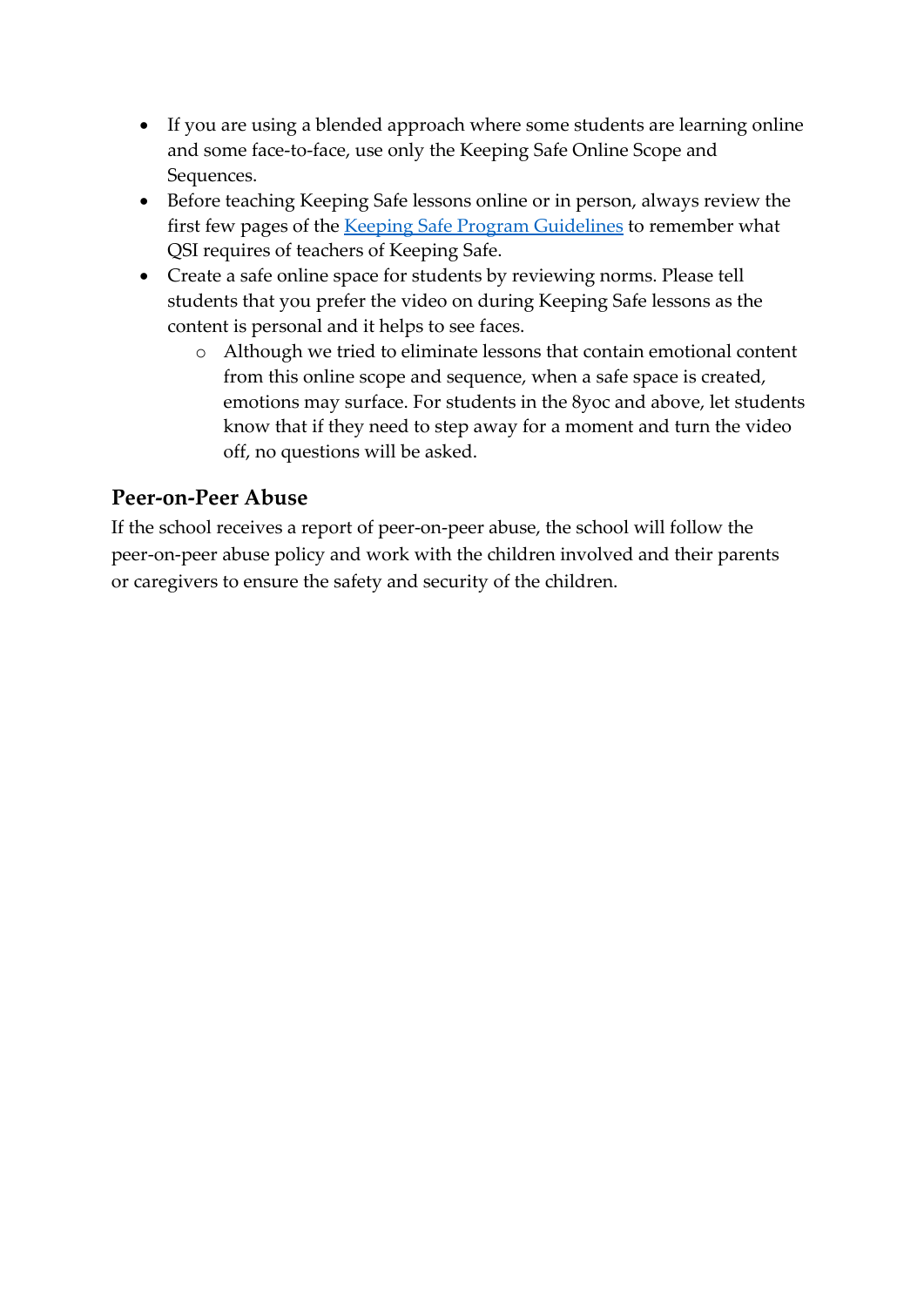# **Addendum 2 Peer-on-Peer Abuse Policy**

### **Introduction**

At Quality Schools International (QSI), we continue to ensure that any form of abuse or harmful behavior is dealt with immediately and consistently to reduce the extent of harm to the child, with full consideration of the impact on that individual child's emotional and mental health and well-being.

#### **Purpose and Aim**

Students report that they want a school environment where they are encouraged to report hurtful incidents that they experience or observe because they feel that more reports, especially of behavior by the same student, will result in ending hurtful behavior.

Children and young people may be harmful to one another in multiple ways which might be classified as peer-on-peer abuse. The purpose of this policy is to explore the many forms of peer-on-peer abuse and include a planned and supportive response to the issues so that student concerns are addressed effectively.

At Quality Schools International, we have the following policies in place that should be read in conjunction with this policy:

- Child Protection Handbook
- Staff Code of Conduct
- Technology Acceptable Use Policy

## **Theoretical Framework**

The United Nations Convention on the Rights of the Child states that, among other tenets, children have the right to be free from abuse or exploitation. It is the intent of QSI to respect and uphold the dignity of each child as they interact with peers and adults. This is clearly echoed by the Keeping Safe: Child Protection Curriculum Program. This program clarifies that procedures are in place in schools and other settings to ensure we hear the voice of the child. The curriculum is an integral part of the advisory time of all QSI schools as students learn of their rights as individuals, gain knowledge and skills on self-care, and advocate for others. The four curricular components are:

- The right to be safe;
- Relationships;
- Recognizing and reporting abuse;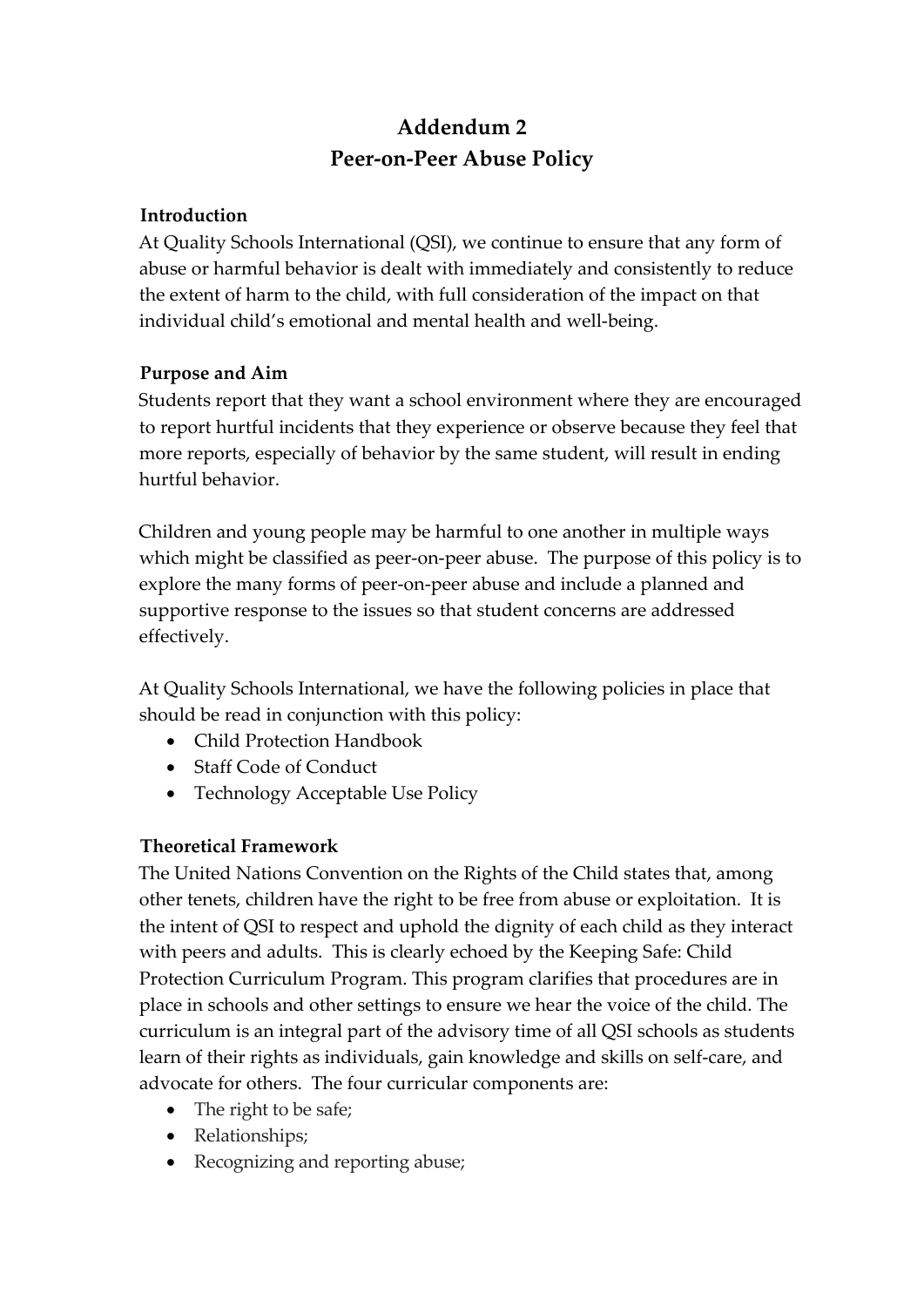• Protective strategies.

As an organization, QSI is dedicated to the following beliefs about our responsibilities as adults in schools:

- All children have equal rights to be protected from harm and abuse;
- Everybody has a responsibility to support the protection of children;
- All schools have a duty of care to children enrolled in the school and those who are affected by the operations of the school;
- All actions on child protection are taken with the best interests of the child as the paramount consideration.

#### **Introduction to Abuse and Harmful Behavior**

There is no excuse or justification for peer-on-peer abuse. It is the role of the school to address abusive behavior whether it happens in the school or in other settings as it can affect school relationships, academic performance, and behavior.

#### **Types of abuse**

There are many forms of abuse that may occur between peers and this list is not exhaustive. Each form of abuse or bullying behavior is described in detail followed by advice and support on actions to be taken.

#### **Physical Abuse**

Physical abuse may include, hitting, kicking, pinching, shaking, biting, hair pulling, or otherwise causing physical harm to another person. Since there are various reasons that a child might harm another, it is important to understand the reasons a child engaged in such behavior before deciding on a course of action.

#### **Emotional/Verbal Abuse**

Emotional and verbal abuse may include threats, blackmail, manipulation, name calling, gaslighting (manipulating by psychological means to the point that a person doubts their own perception or memories), or causing fear, isolation, or humiliation.

#### **Sexually Harmful Behavior or Sexual Abuse**

Sexually harmful behavior includes inappropriate sexual language, inappropriate role play, sexual touching of another child, forcing a child to witness sexual acts, forcing a child to view pornographic images or media, and sexual assault. When assessing sexually harmful behavior by children, it may be helpful to consider the behavior along Hackett's Sexual Behaviors Continuum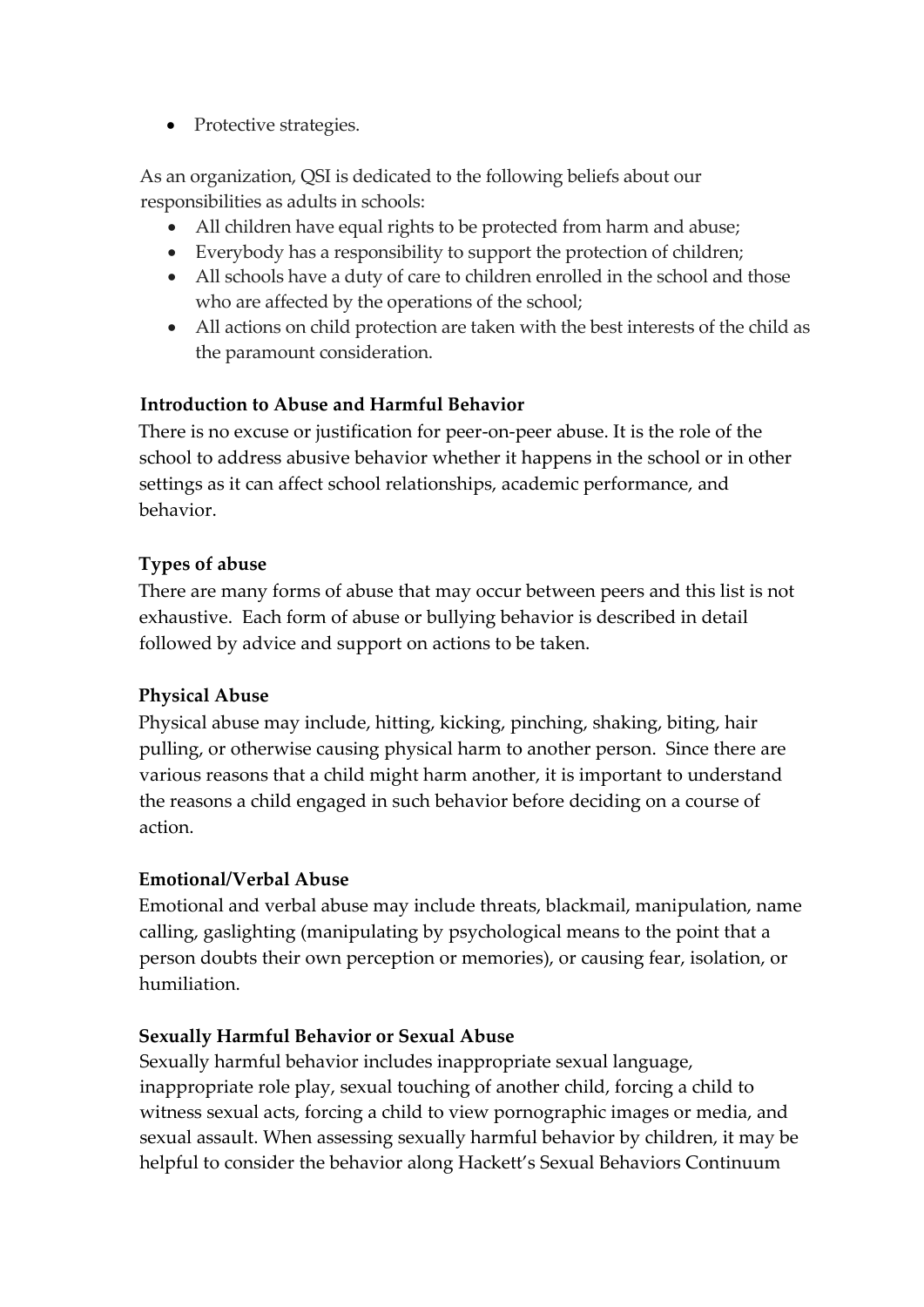Model below [\(https://www.icmec.org/wp-content/uploads/2019/07/Hackett-](https://www.icmec.org/wp-content/uploads/2019/07/Hackett-Continuum-of-Harmful-Behavior-Excerpted.pdf)[Continuum-of-Harmful-Behavior-Excerpted.pdf\)](https://www.icmec.org/wp-content/uploads/2019/07/Hackett-Continuum-of-Harmful-Behavior-Excerpted.pdf).

| <b>Normal</b>   | Inappropriate  | Problematic           | <b>Abusive</b>  | <b>Violent</b>      |
|-----------------|----------------|-----------------------|-----------------|---------------------|
| Developmentally | Single         | Problematic and       | Victimizing     | Physically          |
| expected        | instances of   | concerning            | intent or       | violent sexual      |
|                 | inappropriate  | behavior              | outcome         | abuse               |
| Socially        | sexual         |                       |                 |                     |
| acceptable      | behavior       | Developmentally       | <b>Includes</b> | Highly              |
|                 |                | unusual and           | misuse of       | intrusive           |
| Consensual,     | Socially       | socially              | power           |                     |
| mutual,         | acceptable     | unexpected            |                 | <b>Instrumental</b> |
| reciprocal      | behavior       |                       | Coercion        | violence which      |
|                 | within peer    | No overt              | and force to    | is                  |
| Shared decision | group (that is | elements of           | ensure          | psychologically     |
| making          | not            | victimization         | compliance      | and/or sexually     |
|                 | appropriate in |                       |                 | arousing to the     |
|                 | the wider      | <b>Consent issues</b> | Intrusive       | child               |
|                 | community)     | may be unclear        |                 | responsible for     |
|                 |                |                       | Informed        | the behavior        |
|                 | Context for    | May lack              | consent         |                     |
|                 | behavior may   | reciprocity or        | lacking or      | <b>Sadism</b>       |
|                 | be             | equal power           | not able to     |                     |
|                 | inappropriate  |                       | be freely       |                     |
|                 |                | May include           | given           |                     |
|                 | Generally      | levels of             |                 |                     |
|                 | consensual     | compulsivity          | May             |                     |
|                 | and reciprocal |                       | include         |                     |
|                 |                |                       | elements of     |                     |
|                 |                |                       | expressive      |                     |
|                 |                |                       | violence        |                     |

#### **Bullying**

Bullying includes: making threats; spreading rumors; attacking someone physically or verbally; attacking someone for a particular reason like size, hair color, gender, sexual orientation; and deliberately excluding someone from a group. Bullying is unwanted, aggressive behavior among school-aged children that involves a real or perceived power imbalance. The behavior is repeated, or has the potential to be repeated, over time.

#### **Prejudice-Related Bullying**

The term prejudice-related bullying refers to a range of physically and emotionally hurtful behaviors which cause someone to feel powerless, worthless,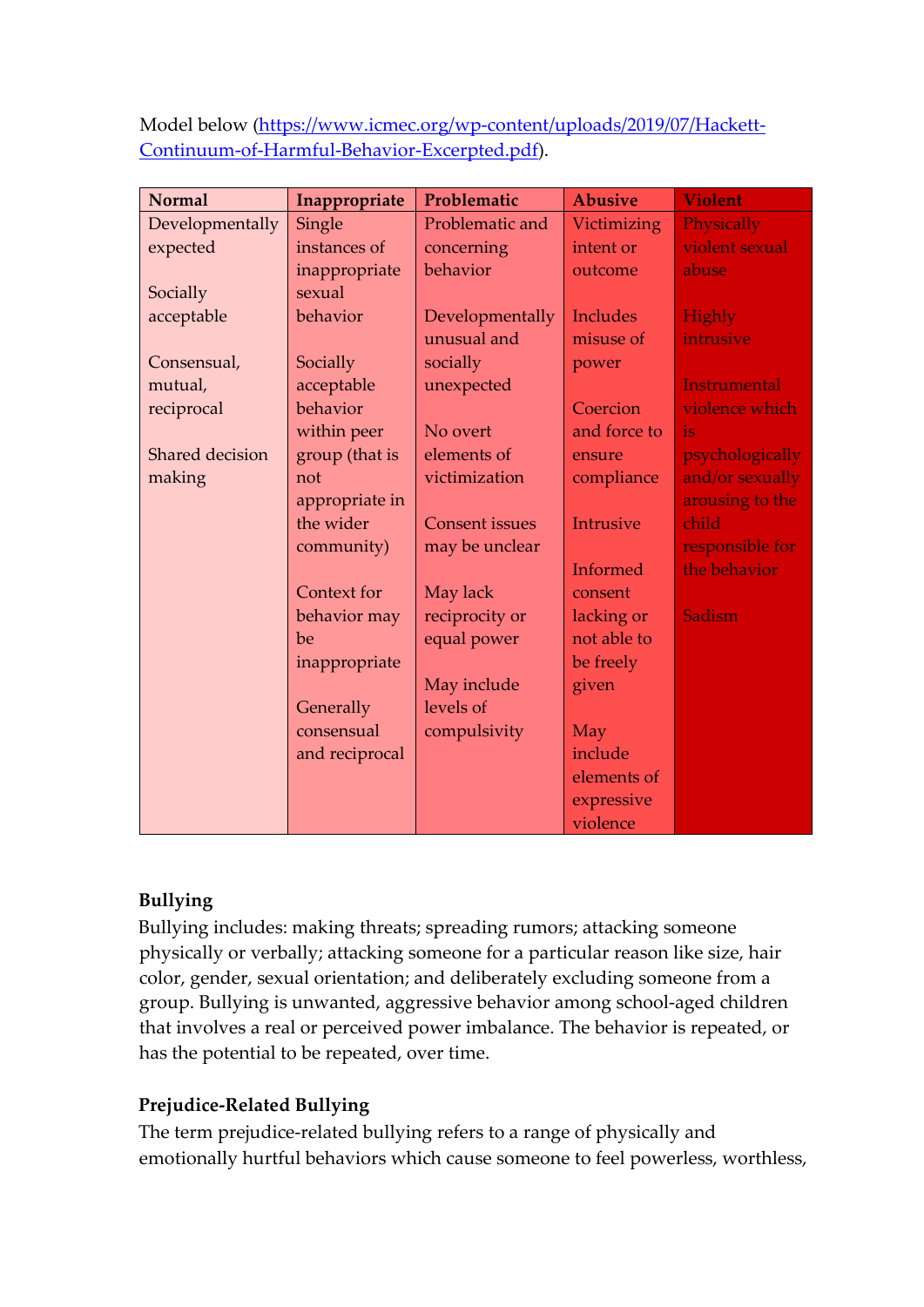excluded, or marginalized, and which relate to prejudices around belonging, identity, and equality in wider society. Prejudice-related bullying includes hurtful behavior towards others based on: disabilities; special educational needs; ethnic, cultural and religious backgrounds; gender; home life (including issues of care, parental occupation, income level, and social class); and sexual identity.

#### **Cyberbullying**

Cyberbullying is the use of devices, messaging services, email, apps, or any social media to harass, threaten, or intimidate someone.

*Important Note:* Cyber bullying may be deemed criminal. If the behavior involves taking or distributing sexual images of young people under the age of 18, then this is also a criminal offence under most national and international laws. The school may have no choice but to involve the police to investigate these situations.

#### **Sexting**

Sexting is when someone sends or receives a sexually explicit text, image, or video. This includes sending nude pictures. There are no characteristics of a relationship that make sexting more or less likely; pressure to send nude photos can happen in any relationship at any time.

*Important Note:* Having or distributing sexual images of a person under 18 may be deemed criminal. The school may have no choice but to involve the police to investigate these situations.

## **Initiation/Hazing**

Hazing is a form of initiation ceremony which is used to induct newcomers into an organization such as a private school, sports team, or other exclusive group. There are a number of different forms of hazing, from relatively mild rituals to severe and sometimes violent ceremonies. Many rituals involve humiliation, embarrassment, abuse, and harassment.

## **Relationship Abuse**

Relationship abuse among students is defined as a pattern of actual or threatened acts of physical, sexual, and/or emotional abuse, perpetrated by a child against a current or former partner. Abuse may include insults, coercion, social sabotage, sexual harassment, threats, or acts of physical or sexual abuse. The student doing harm uses this pattern of violent and coercive behavior in order to gain power and maintain control over his or her partner.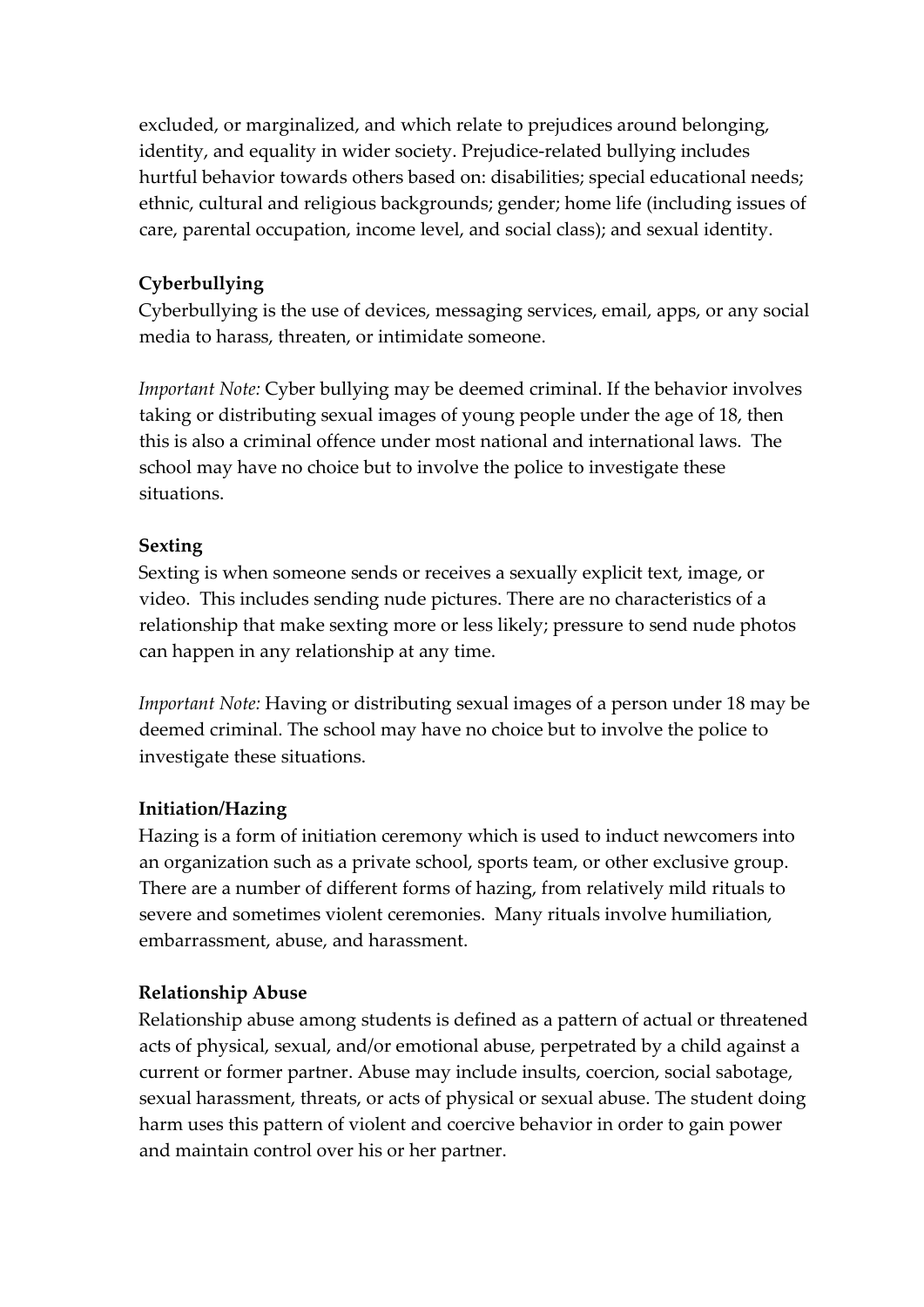## **Expected Action**

Although the type of abuse may have a varying effect on the victim and initiator of the harm, these simple steps can help clarify the situation and establish the facts before deciding the consequences for those involved harming others.

It is important to gather information as soon as possible to figure out, as well as possible, what occurred. It is equally important to deal with the situation sensitively and think about the language used and the impact of that language on both the children and the parents when they become involved. For example, using the word "perpetrator" can quickly create a blame culture by labelling a child.

All staff should be trained to receive disclosures of all types of abuse, including peer-on-peer abuse, and bring reports to the attention of the Director as quickly as possible. The following are guidelines from [MANAGING ALLEGATIONS OF](https://www.icmec.org/wp-content/uploads/2018/09/Protocol-Managing-Allegations-of-Child-Abuse-by-Educators-and-other-Adults.pdf)  [CHILD ABUSE BY EDUCATORS AND OTHER ADULTS: Protocol for](https://www.icmec.org/wp-content/uploads/2018/09/Protocol-Managing-Allegations-of-Child-Abuse-by-Educators-and-other-Adults.pdf)  [international schools, September 2018, by the International Task Force on Child](https://www.icmec.org/wp-content/uploads/2018/09/Protocol-Managing-Allegations-of-Child-Abuse-by-Educators-and-other-Adults.pdf)  [Protection \(ITFCP\)](https://www.icmec.org/wp-content/uploads/2018/09/Protocol-Managing-Allegations-of-Child-Abuse-by-Educators-and-other-Adults.pdf)

## **DO:**

- Stay calm and show no signs of shock;
- Listen and respond with empathy in a non-judgmental and open way;
- Consider the disclosure seriously;
- Remain calm, supportive, and reassuring;
- Validate the child's feelings;
- Mirror the child's language when appropriate (use and clarify the vocabulary that the child uses);
- Explain what you need to do (report to the director/counselor) and why;
- Allow the child control when feasible;
- Ask open-ended questions to gather information and detail;
- Consider the child's language needs and whether support in another language is necessary;
- Reassure the child that they have done the right thing in coming forward and that they are currently safe; and
- As soon as possible following the disclosure, make a written report and write notes from the conversation.

## **DO NOT:**

• View images of children (rather ask for a brief description and secure a device as possible evidence for law enforcement);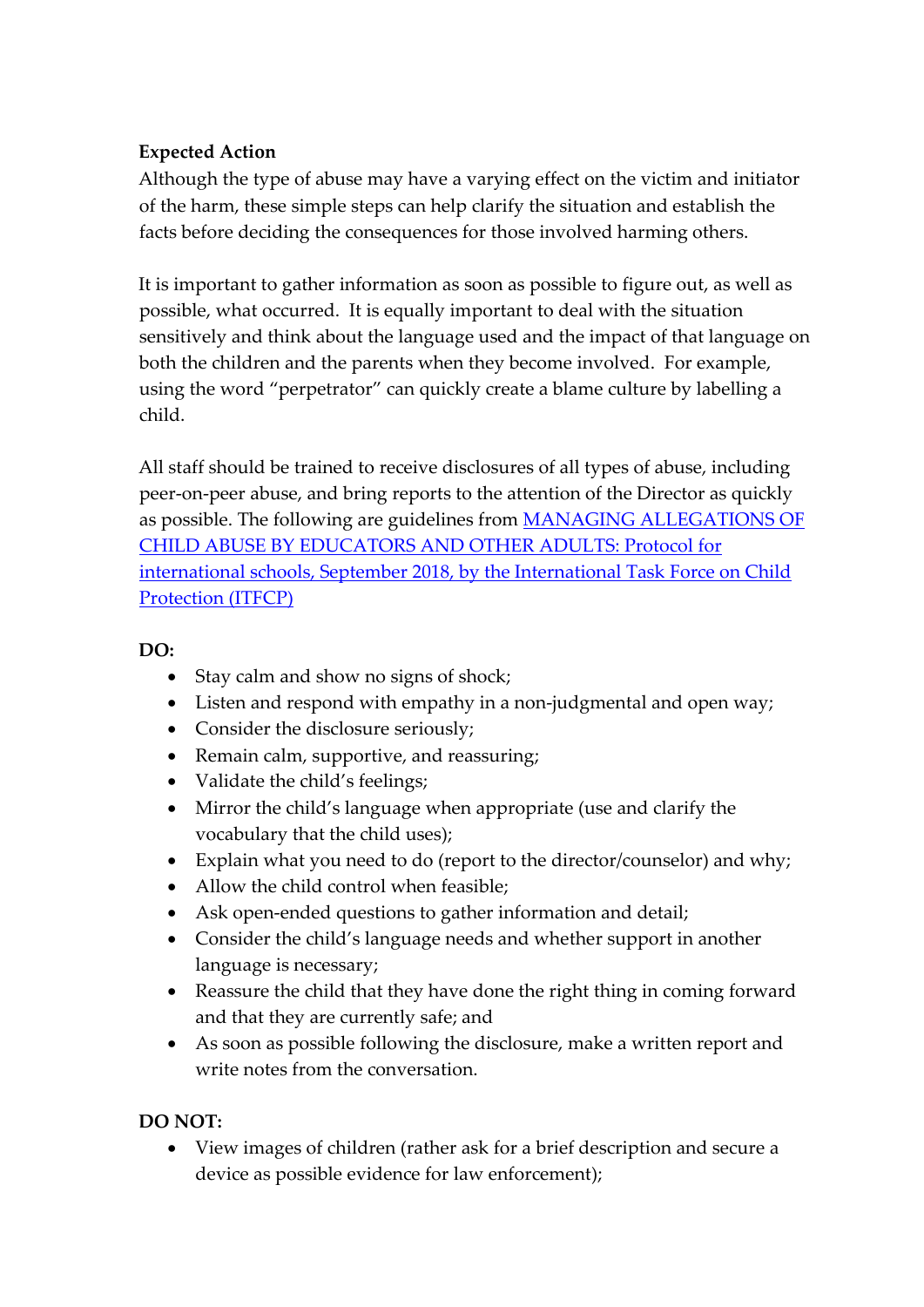- Take photos (if the child shares an injury, seek medical attention);
- Interview the child, ask leading or unnecessary questions, or provide language for the child;
- Take notes during the disclosure;
- Make promises that may not be able to be honored (such as promising you won't tell anyone or that this will never happen again);
- Suggest that the child may be to blame in any way for what happened; or
- Ask the child to wait until another person can be present to witness the disclosure.

Once a disclosure has been made, the Director should work with members of the Child Protection Team to:

## **1. Gather the Facts**

- o Speak to all the children involved separately, gain a statement of facts from them, and use consistent language and open questions for each account
- o Ask the children to tell you what happened.
- o Interrupt only to gain clarity with open questions using where, when, why, who.
	- What happened?
	- Who observed the incident?
	- What was seen?
	- What was heard?
	- Did anyone intervene?

#### **2. Consider the Intent (Risk Assessment)**

Has this been a deliberate or contrived situation for a young person to be able to harm another?

#### **3. Consult with Team**

Bring together the child protection team and discuss how to address the situation. Consider whether to involve the Regional Supervisor and QSI Crisis Management Team.

#### **4. Decide on the Course of Action**

If from the information that you gather you believe any young person to be at risk of significant harm, make a safeguarding referral to local social services, law enforcement, or relevant embassies immediately. Depending on the case, once local authorities have been contacted, you may be informed of your next steps.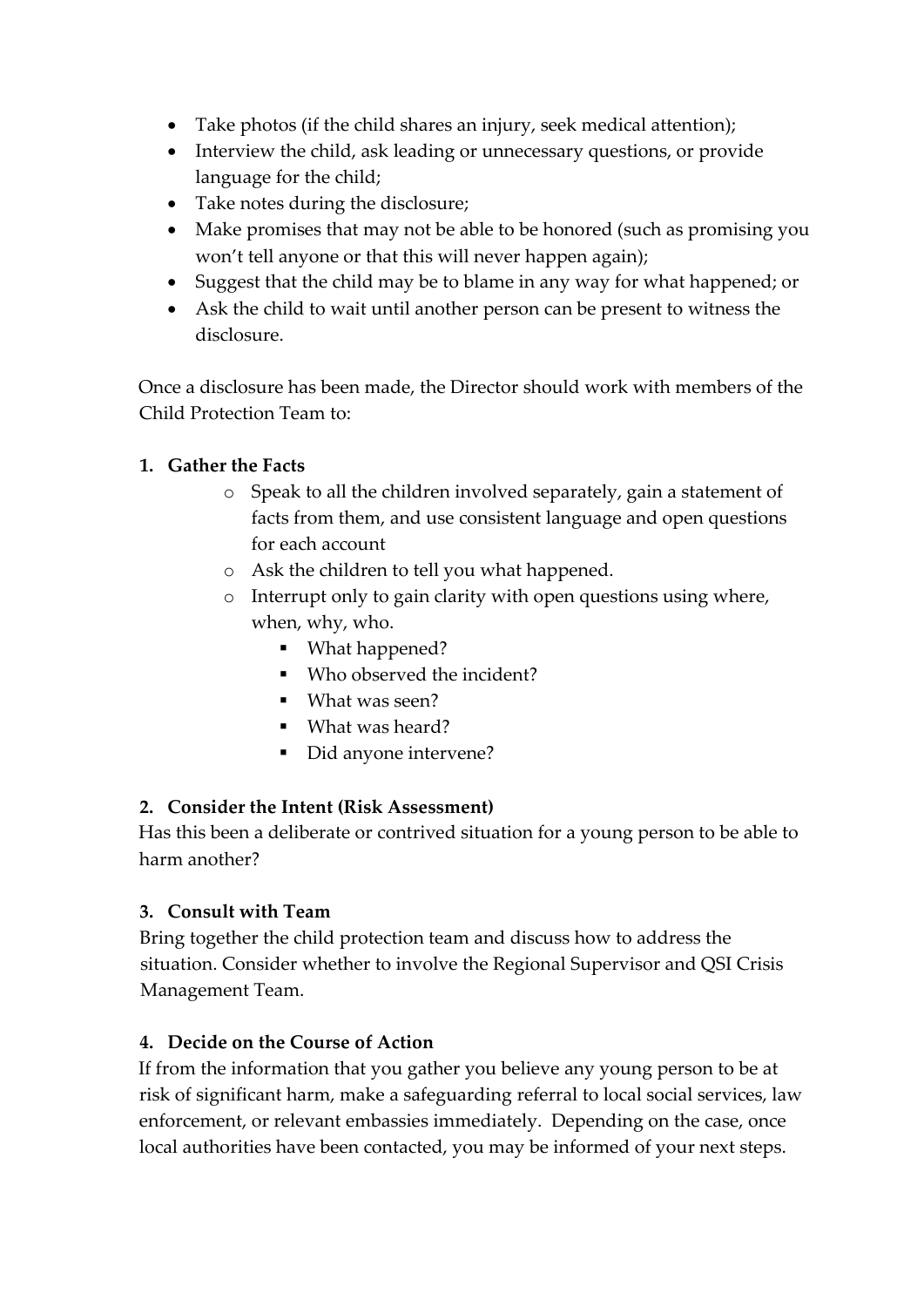If local authorities intend to follow up on the report, they may ask to interview the children in school or they may ask for parents to come to school for an interview. It is important to be prepared for every situation and the potential time it may take.

### 5. **Inform Parents**

In all circumstances where the risk of harm to the child is evident, encourage the young person to tell their parents or caregivers about the situation with the understanding that you will have a follow-up conversation with the parents. If the student is unwilling to talk to the parents or caregivers, contact the parents or caregivers to inform them of the harm or potential harm. The school should document concerns, reports, and any other evidence that they are acting in the best interests of the young person.

Informing parents includes those of the child causing the harm. When talking to parents of the child causing harm, maintain the confidentiality and privacy of the child being harmed.

When informing parents, disclose only information pertinent to their own child. Be mindful of the language you use and how you share necessary information. Some details may not be necessary or appropriate. The goal is to avoid causing more harm or escalation of the situation.

The best way to inform parents, of both the child causing harm and the child being harmed, is face-to-face. The nature of the incident and the type of harm or abuse a young person may be suffering can cause fear and anxiety to parents.

#### **Points to consider**

- **What is the age of the children involved?** How old are the young people involved in the incident and is there any age difference between those involved? If the student doing harm is aged 18 or older, then that student may face legal prosecution as an adult.
- **Where did the incident or incidents take place?** Was the incident in an open, visible place to others? If so, was it observed? If not, is more supervision required within this particular area?
- **What was the explanation by all children involved of what occurred?**  Can each of the young people give the same explanation of the incident and what is the effect on the young people involved? Is the version of one young person different from another and why?
- **What is each of the children's own understanding of what occurred?** Do the young people know and understand what they are doing? Does the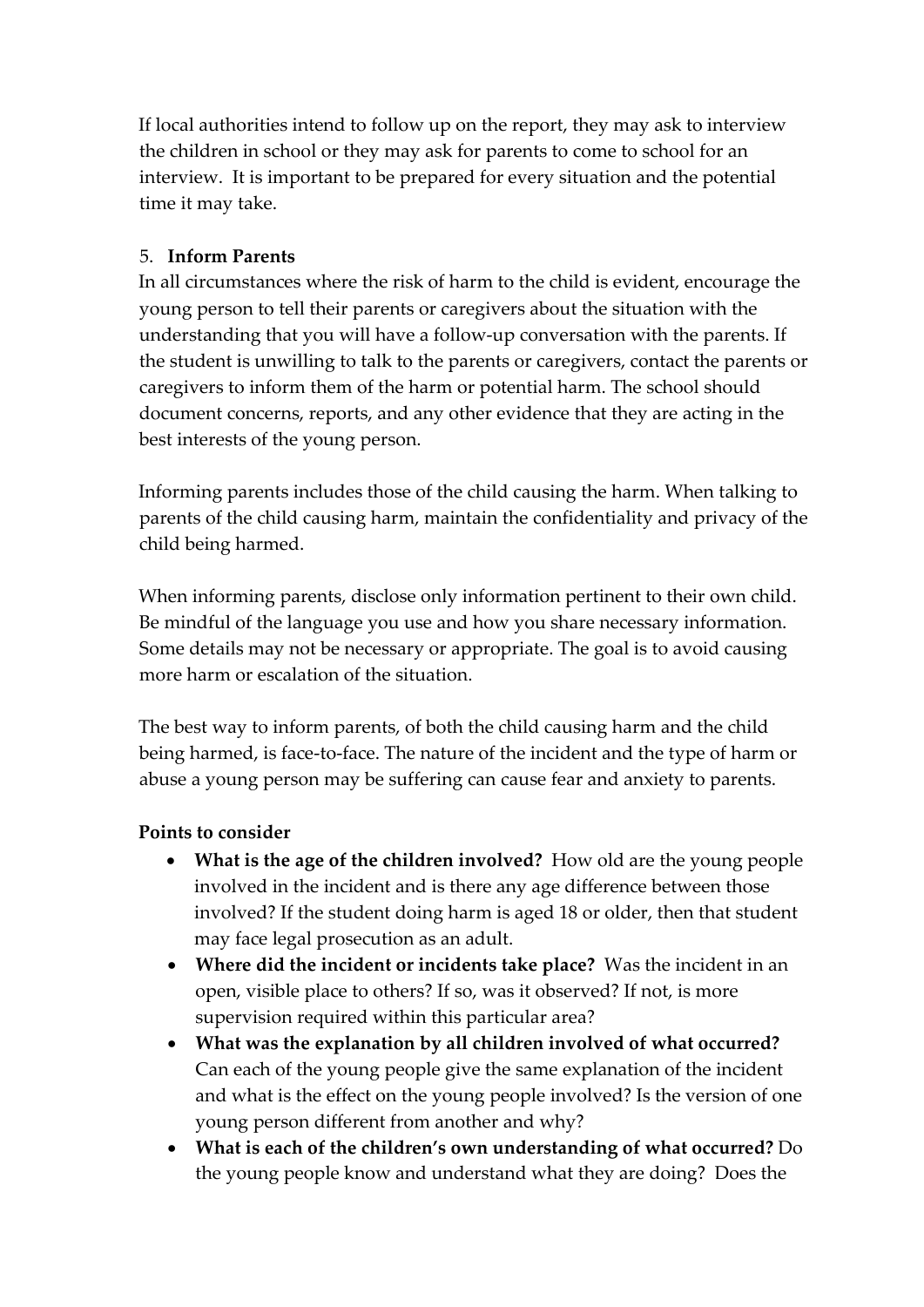young person's explanation relate to something they heard or learned about that prompted the behavior? Is the behavior deliberate? Does the young person who is causing the harm have an understanding of the impact of their behavior on the other person? In dealing with an incident of this nature the answers are not always clear. If you are concerned or unsure as to whether or not there is any risk involved, please seek advice from local authorities, the Regional Supervisor, or the Crisis Management Team.

• **Is there repetition?** Has the behavior been repeated on more than one occasion? Has the behavior persisted after the issue was previously discussed?

If you are unsure of how to proceed at any time, please talk to your Regional Supervisor about involving the QSI Child Protection Lead and the QSI Crisis Management Team.

#### **Next Steps**

- For the young person who has been harmed:
	- o Work with the student and their family to figure out what support they require. Options include:
		- Counseling;
		- Restorative justice;
		- Expert speakers on bullying and abuse;
		- Risk assessment;
		- **Safety planning**
		- Daily check-ins with identified safe adults;
		- Any other responses agreed upon by the child, the child's family, and the child protection team.
- For the young person who has displayed harmful behavior, responses include:
	- o Therapy with a treatment provider who specializes in children's sexual behavior—this may be mandatory depending on the severity of the behavior;
	- o Restorative justice;
	- o Referrals to appropriate local resources;
	- o Participation in courses that educate about the effects of harmful behavior;
	- o Risk assessment for future behavior;
	- o Strategies for behavior management;
	- o Suspension, either in-house or at home, as time alone to consider behavior;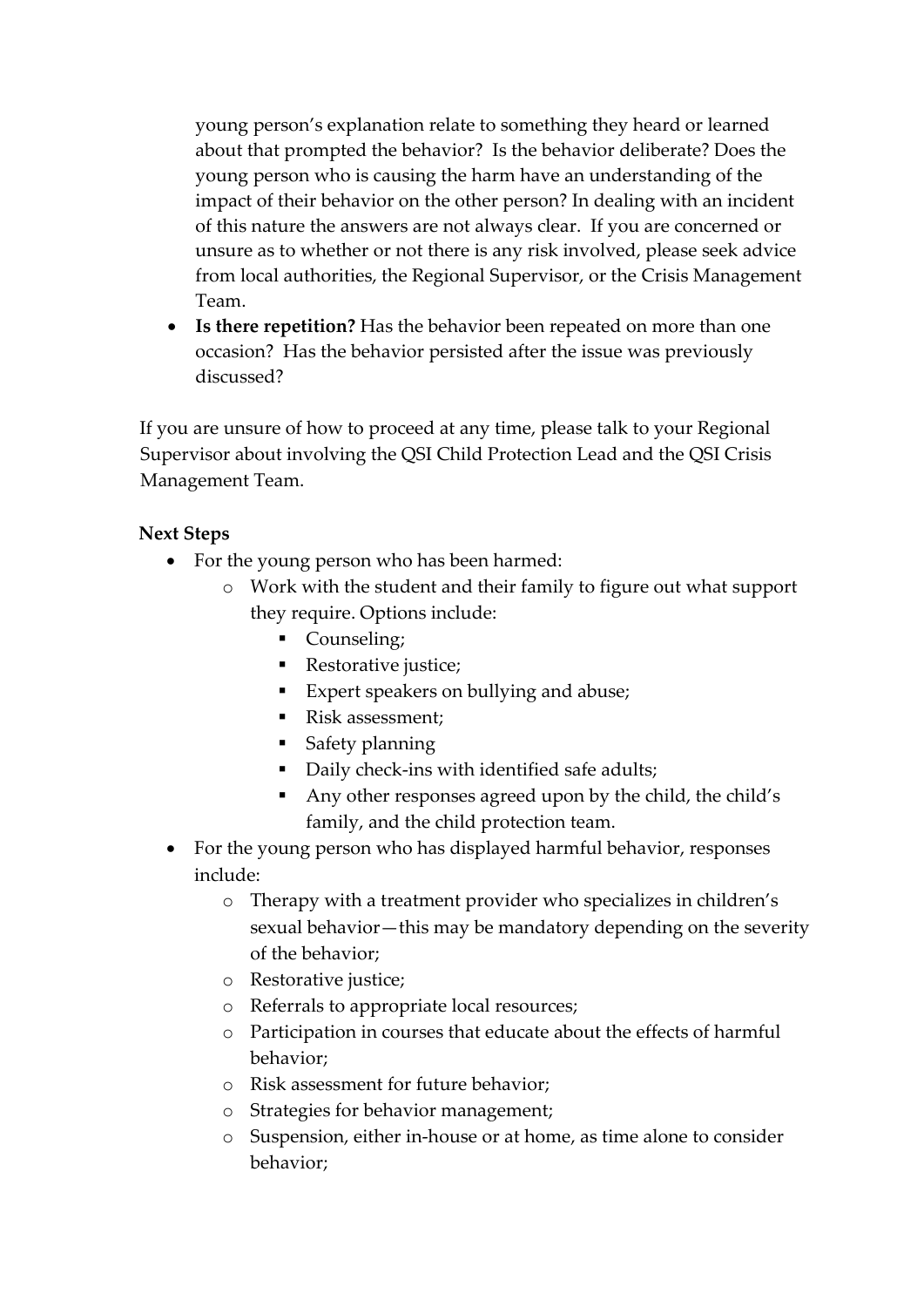- o If approved by QSI CP Team, sharing information about harmful behavior as part of transfer or university application process;
- o If all else has been tried and the child still displays harmful behavior or the behavior is extremely severe so that other children are not safe at school, the case may be brought to the Advisory Board for possible expulsion.

\*Please note: if the child who was harmed does not feel safe around the child who acted in a harmful manner, it should be the child who harmed who experiences any disruption. Meaning, the child who displayed harmful behavior may have to change his or her class schedule and have supervised break times to avoid the child who suffered harm. The child who acted in a harmful manner should undergo a risk assessment before re-engaging with peers.

#### **After Care**

It is important that following the incident the young people involved continue to feel supported and receive help even if they have stated that they are managing the incident. Sometimes the feelings of remorse, regret or unhappiness may occur at a much later stage than the incident. It is important to ensure that the young people do not engage in any further harmful behavior either towards someone else or to themselves as a way of coping (e.g. self-harm). Regular reviews with the young people following the incident(s) are imperative.

#### **Preventative Strategies for Schools and Settings**

For all schools and settings, it is important to develop appropriate strategies in order to prevent the issue of peer-on-peer abuse rather than manage the issues in a reactive way.

Firstly, and most importantly, schools must recognize that peer-on-peer abuse will occur at any school, even with the most stringent of policies and supports in place. Thus, risk management is a priority. Strategies include:

- Teaching the child protection curriculum so students know how to get help if they are in an unsafe or unhealthy situation;
- Mapping your school at a staff meeting to identify areas that are not adequately supervised, and taking steps to ensure adequate supervision;
- Sharing information with all staff about receiving disclosures and supporting students when students need help from a trusted adult;
- Discussing how to create safe spaces with all staff;
- Training staff to take all student concerns seriously and listen to students without dismissing;
- Providing a display of resources that students might choose to access on their own;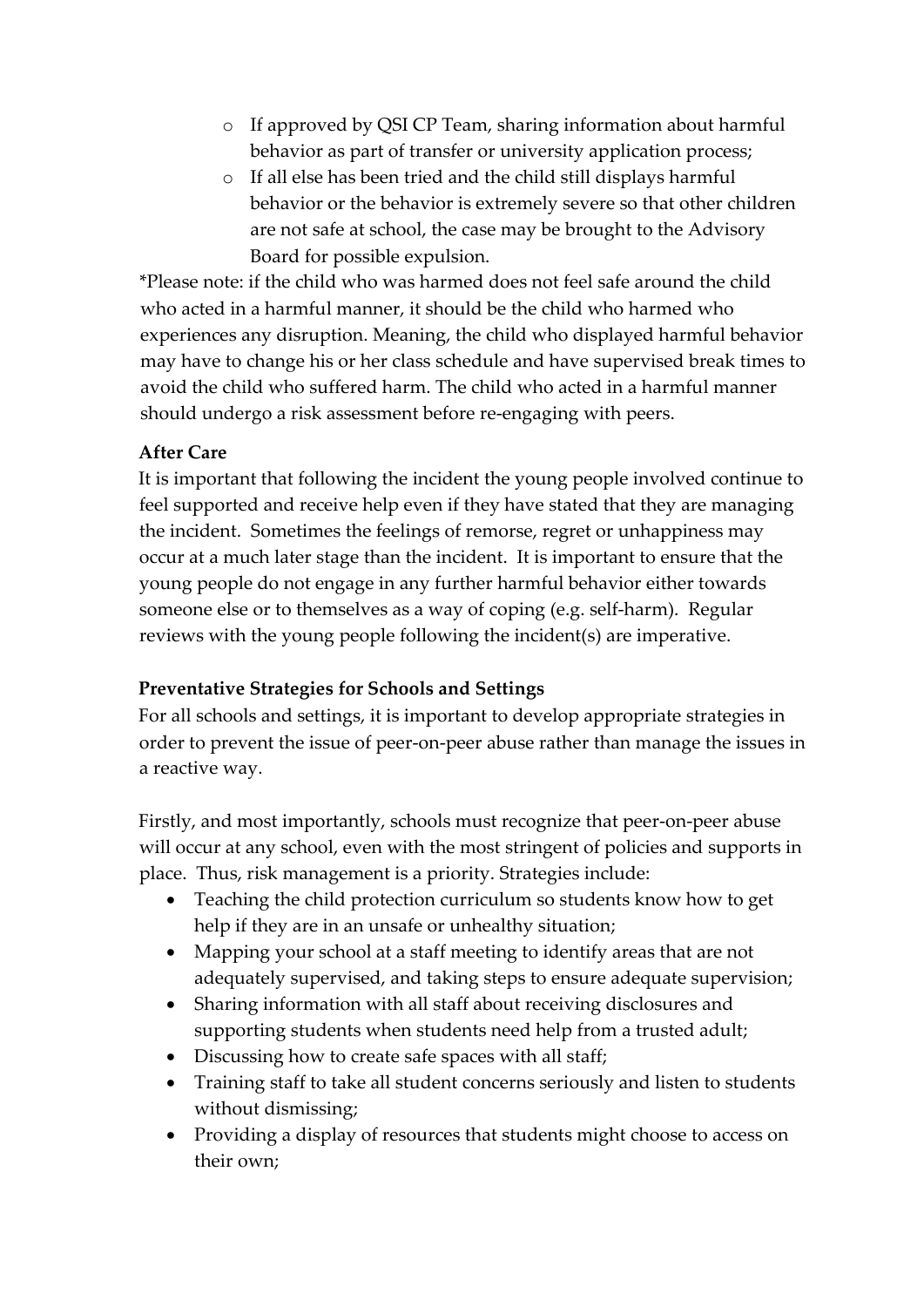- Bringing in experts on abuse, mental health, and other social-emotional topics to share information with students;
- Providing students with a way to contribute to policies and procedures that affect them;
- Ensuring that student voice is valued by asking students to develop Rules of Acceptable Behavior to be adopted by the school.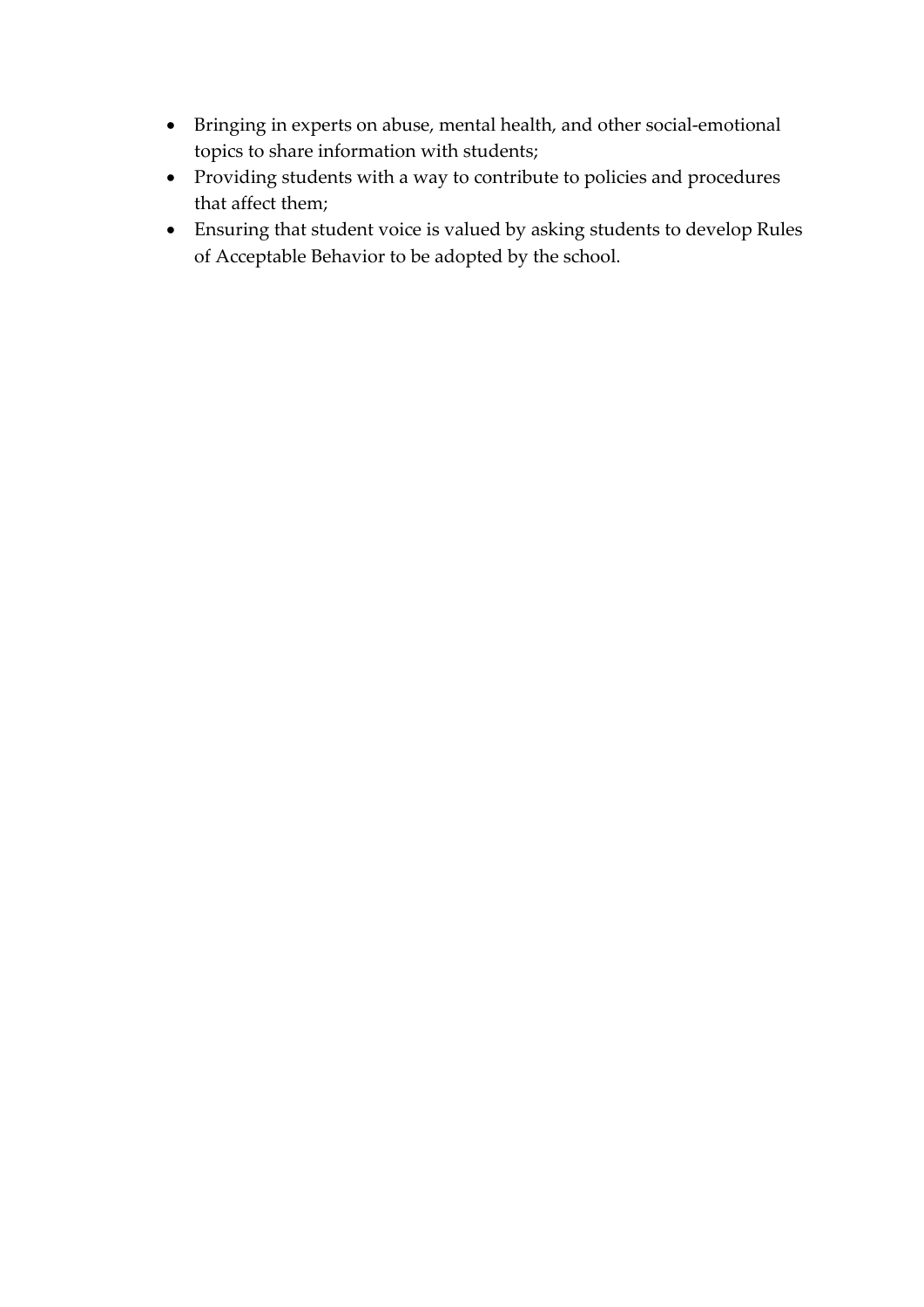# **Addendum 3 Guidelines for Excursions, School Events, and Student Travel**

The following guidelines are adapted from the *Central and Eastern European Schools Association (CEESA) Athletics Activities Handbook September 2016 (revised 2019).* 

Clear communication by all participants, including students, staff, parents, and volunteers, is important to ensure that child protection and risk management protocols are in place at all school events. Please ensure these guidelines are kept intact when distributed to participants.

Host schools should ensure that host families understand their role and what is expected of them and the visiting students, especially concerning curfews and a controlled environment.

#### **The following will apply to all school-sponsored events:**

- The school will develop student-teacher ratio practices to ensure safety for all students based on student ages and the activities/trip.
- Mixed-gender student groups must be accompanied by mixed-gender chaperone groups.
- Chaperones will not use alcohol, tobacco, or controlled substances of any kind during the duration of the school trip.
- Students are prohibited from using alcohol, tobacco, or drugs at any schoolsponsored event.
- Students of all ages may visit restaurants, shopping centers, or other places of interest with an adult from their own school or the host school. It is strongly recommended that on the day students arrive at the host site, host families and visiting students not go out so that student participants can rest and prepare for the event.
- Students are not allowed to be unsupervised. They should be under the direct supervision of their respective coaches, chaperones, or host parents throughout the trip.
	- o Exception: In a confined space (such as a shopping mall) or in an outdoor space with defined barriers (such as a small city walking street), students 12-years-old and older may explore in small, chaperone-approved, student-only groups and meet back at a specified time and place. Students must arrive at and depart from the defined space with a chaperone, and the chaperone must be present within the space at all times (i.e. they are not just dropping students off).
- During social time, student activities should be observable and interruptible. This means that hotel doors should be open when students are playing games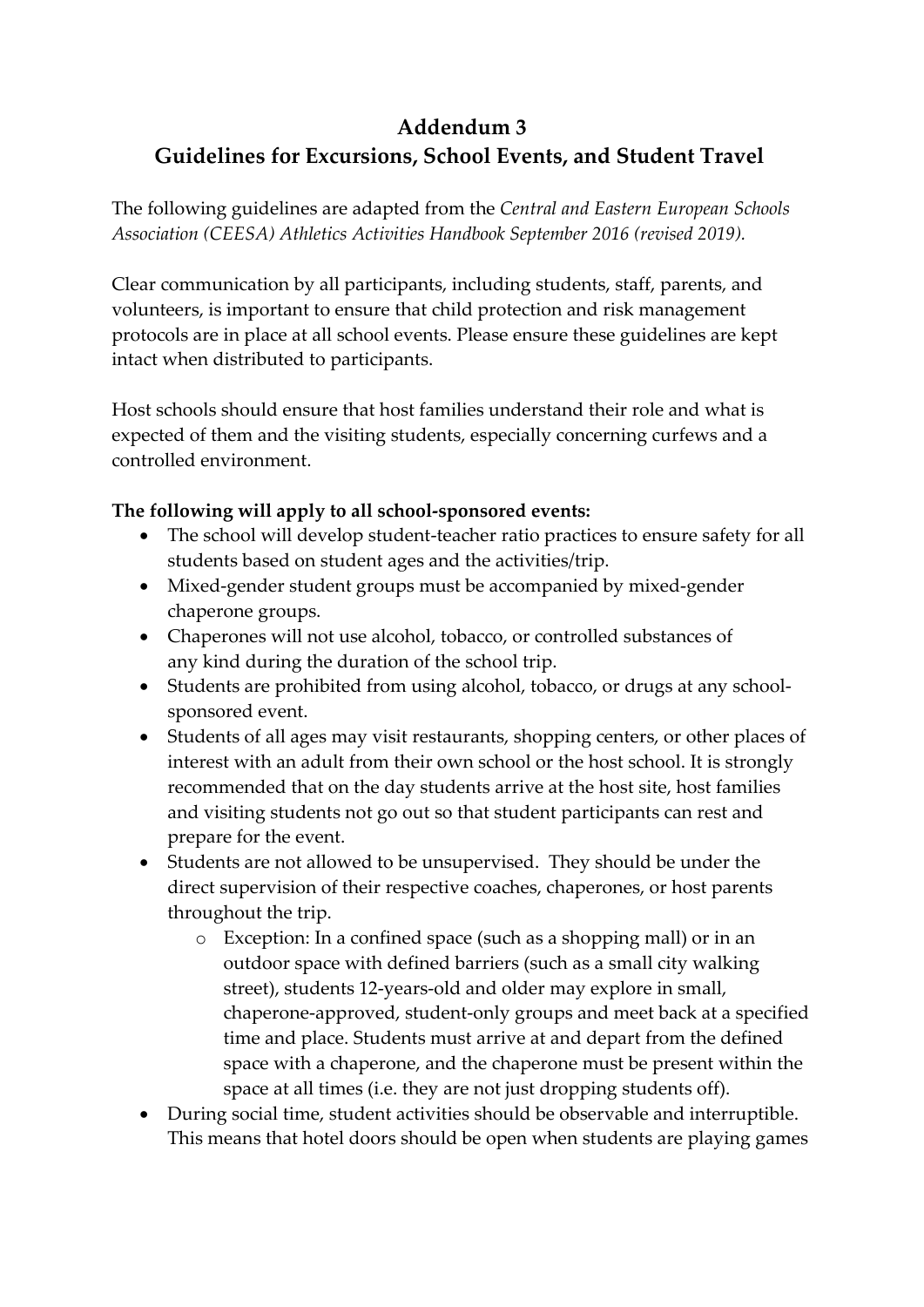or hanging out inside hotel rooms, or games should be played in social spaces like common rooms or lobbies.

- On overnight trips, a curfew is set by the leading chaperone. It is recommended curfew is set before 22:00 hours if possible. Any changes to curfew should be communicated to parents and administration as early as possible.
- On overnight trips, the school requires the chaperone to do a room check or call the respective students' host families at curfew time on each night of an event and speak with the parents and students. Students are not to exit their room following the room check. If parents do not receive a call by 22:30, they are instructed to call the event organizer and inform him/her.
- Students in violation of the student code of behavior will have their parents contacted immediately. The teacher will work in conjunction with the school administrator to determine next steps. The safety of all students is paramount. The student may be required to return home at the earliest possible time at the parent's expense; if a chaperone cannot be arranged by the school, the parent may be required to pick up the child.
- Chaperones are never to share the same sleeping space as a student, unless the student is the chaperone's family member.

#### **Avoiding Behaviors that Lead to Allegations**

Chaperones should avoid any behaviors that could lead to allegations of misconduct by adhering to the Child Protection Code of Conduct.

## **The following are not rules but best practices that can aid in the protection of our students participating in events:**

- Students should be seated in groups when traveling by train, bus or plane.
- Students should be supervised on transportation (buses, mini vans, taxis, etc.) while visiting a host city.
- When host schools receive dietary/medical information from visiting schools they should involve their nurse with any noted students.
- A pre-travel chaperones' meeting should be scheduled as it is an important way to share information and guidelines.
- A pre-travel parent and student meeting should be scheduled as it is a good way to share the guidelines, expectations, and collect travel documents.
- Schools should consider making it mandatory for coaches to have first aid training and concussion protocol training. (Free online concussion protocol training: [https://nfhslearn.com/courses/61151/concussion-in-sports.](https://nfhslearn.com/courses/61151/concussion-in-sports))
- Chaperones, coaches, and the host school should have each other's phone numbers programmed in their phones in case of emergency.
- Upon arrival at a school, chaperones should be shown the school's emergency protocols.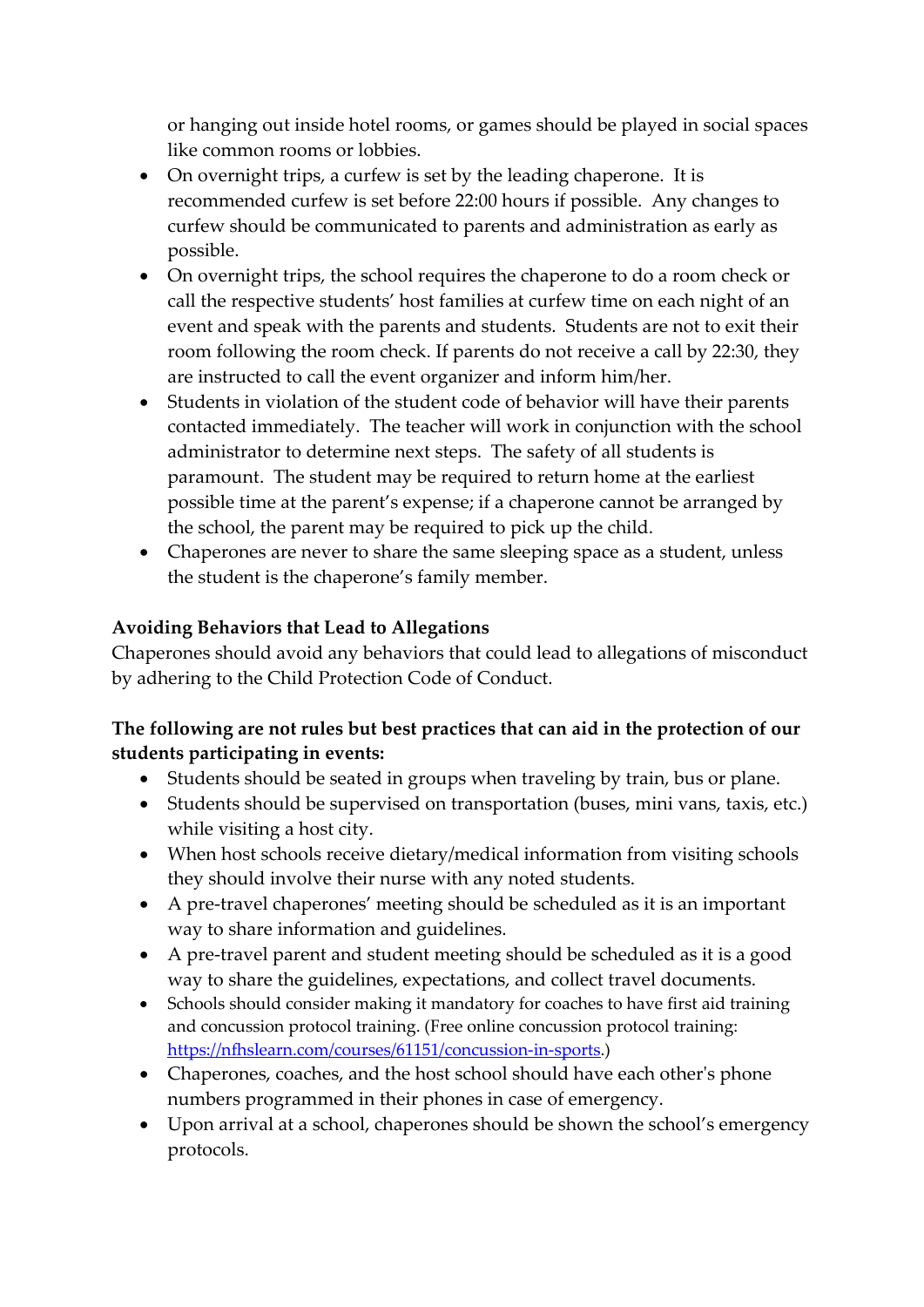- Host schools should consider using their school security guards, or hiring outside guards, when tournaments are located off-campus. Sites do not need to be locked down (as some campuses are) but there should be a security presence circulating the event location, looking for possible non-community members.
- A nurse should be present on site for tournaments hosted by the school.

## **Regulations for Host Parents**

The following rules are intended for the use of all parents who host students as part of a school-sponsored event. In addition to these regulations, host parents should also adhere to the expectations set forth for chaperones.

For the duration of the event you stand in place of the visiting student's parents. Please familiarize yourself with the school rules below and speak with the school if you are unclear on any of your responsibilities as a host parent.

- Please see the regulations for student behavior (below). The student(s) you are hosting has/have already agreed to observe these regulations.
- Please report immediately any violation of these regulations by the student(s) you host to the responsible official designated by your school (Event Director, Athletic Director, Activity Coordinator, etc.).
- Neither host families nor students may make changes to the regulations for students with respect to housing arrangements, the use of tobacco, alcohol, or drugs, or any other rules set forth by the host school.
- Students must be supervised by a coach, chaperone, or host parent at all times.
	- o Exception: In a confined space (such as a shopping mall) or in an outdoor space with defined barriers (such as a small city walking street), students 12-years-old and older may explore in small, chaperone-approved, student-only groups and meet back at a specified time and place. Students must arrive at and depart from the defined space with a chaperone, and the chaperone must be present within the space at all times (i.e. they are not just dropping students off).
- Please contact the student(s) you are hosting at the time designated by the host school.
- Suitable transportation must be arranged as needed for the student(s).
- Please provide the student(s) with a suitable meal at whatever times may be necessary because of the scheduling of the event.
- Schools and families may set earlier curfew times. Families MAY NOT extend curfew times.
- The school requires that coaches/chaperones call their respective students' host family at curfew time on each night of an event. They are required to speak with both a host parent and the student(s). If the coach/chaperone has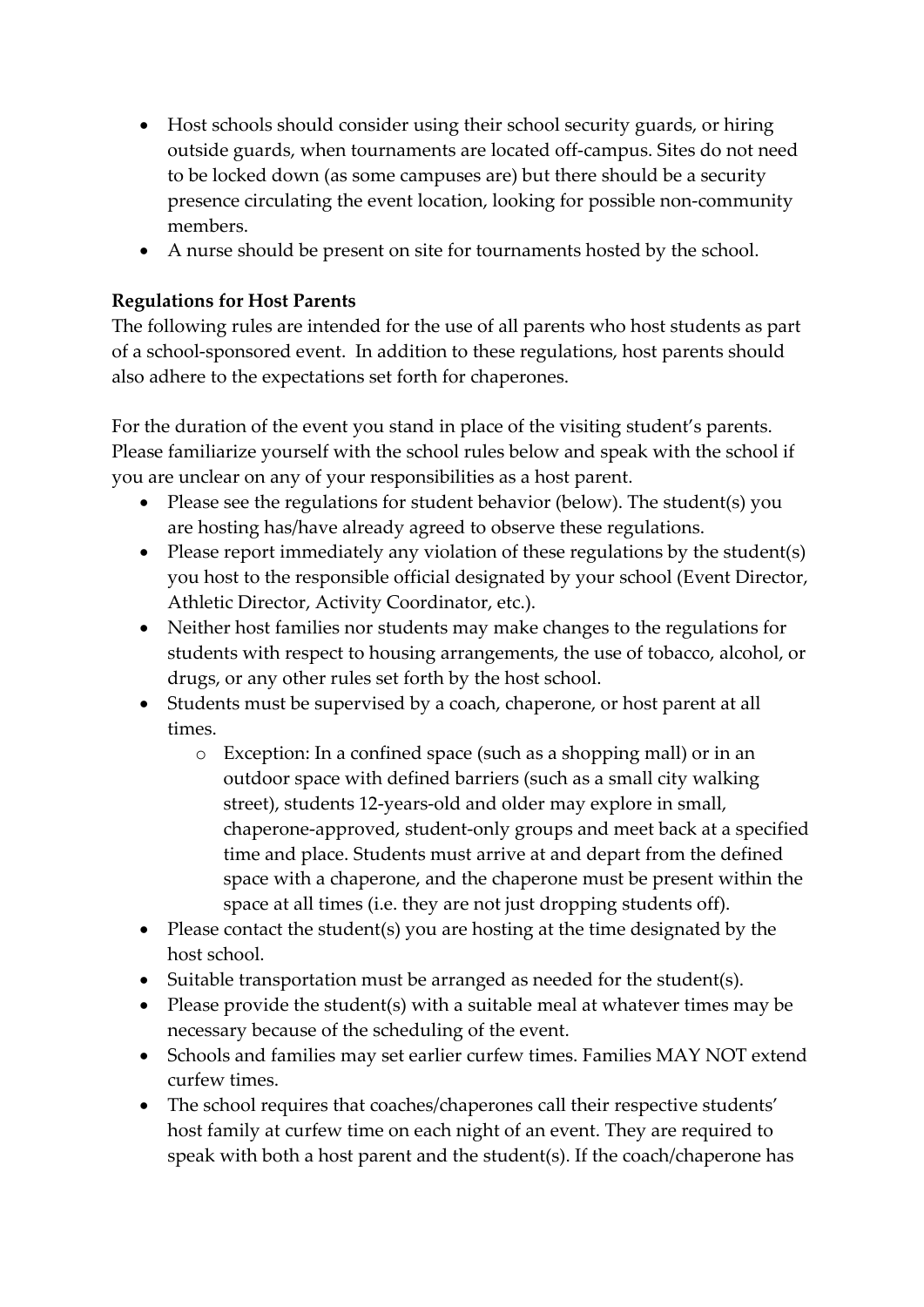not contacted the host parent by 22:30, the host parent should call the event organizer and inform him/her.

### **Regulations for Students**

These regulations shall be followed by students participating in all events (whether athletic, academic, cultural, etc.) organized and sponsored by the school. Any student who participates in a school event agrees, by signing below, to obey all regulations.

- Students shall follow all instructions given them by their chaperones, coaches, or host parents. This applies to all activities, irrespective of location, undertaken during the period of the school-sponsored event.
- Students should be responsible for maintaining their sleeping space and other facilities in an orderly and organized condition. This applies to making beds, organizing clothes and toiletries, and putting away trash. No cleaning services will be available during the stay.
- Any use of tobacco, alcohol, or drugs is not permitted. Students involved with school activities may not go to bars or nightclubs.
- Housing and roommate assignments made by the chaperones or responsible officials of the home or host school may not be changed unless approved by the event organizer.
- Student curfew for all school-sponsored events is 22:00, unless the chaperone allows an exception. Students must be in their rooms by this time; students are not to leave their room after curfew.
- Schools and families may set earlier curfew times. Families MAY NOT extend curfew times.
- Students are not allowed out of a chaperone's supervision. Students, including secondary students, should never be unsupervised by an adult.
	- o Exception: In a confined space (such as a shopping mall) or in an outdoor space with defined barriers (such as a small city walking street), 12-year-old and older students may explore in small, chaperone-approved, student-only groups and meet back at a specified time and place. Students must arrive at and depart from the defined space with a chaperone, and the chaperone must be present within the space at all times (i.e. they are not just dropping students off).
- Neither host families nor students may negotiate changes to the regulations for students with respect to housing arrangements, the use of tobacco, alcohol or drugs, or any other rules or provisions set forth by the host school.
- During social time, student activities should be observable and interruptible. This means that hotel doors should be open when students are playing games or hanging out inside hotel rooms, or games should be played in social spaces like common rooms or lobbies.
- These regulations apply to all students throughout the event's duration including the journey to and from the site of the event.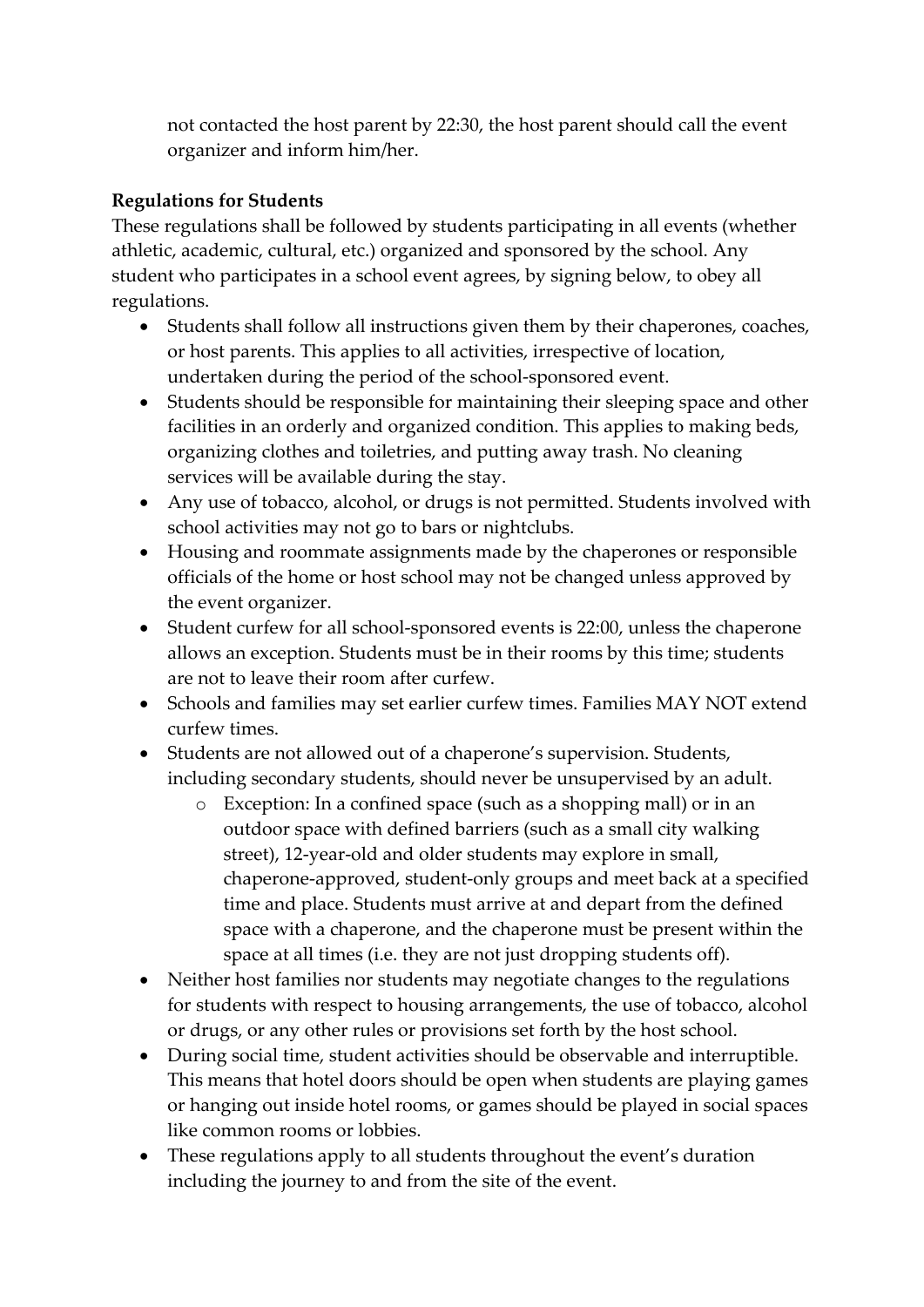• Students must display appropriate, respectful behavior at all times to their peers, event officials, event sponsors, chaperones, coaches, and all members of the school and host community. The use of the Success Orientations is the best way to gauge responsible behavior.

Violation of these regulations will be reported to the student's chaperone or coach, and to the responsible school official.

Name of Student \_\_\_\_\_\_\_\_\_\_\_\_\_\_\_\_\_\_\_\_\_\_\_\_\_\_\_\_\_\_\_

| Signature of Student |  |
|----------------------|--|
|                      |  |

Signature of Parent/Guardian \_\_\_\_\_\_\_\_\_\_\_\_\_\_\_\_\_\_\_\_\_\_\_\_\_\_\_\_\_\_\_\_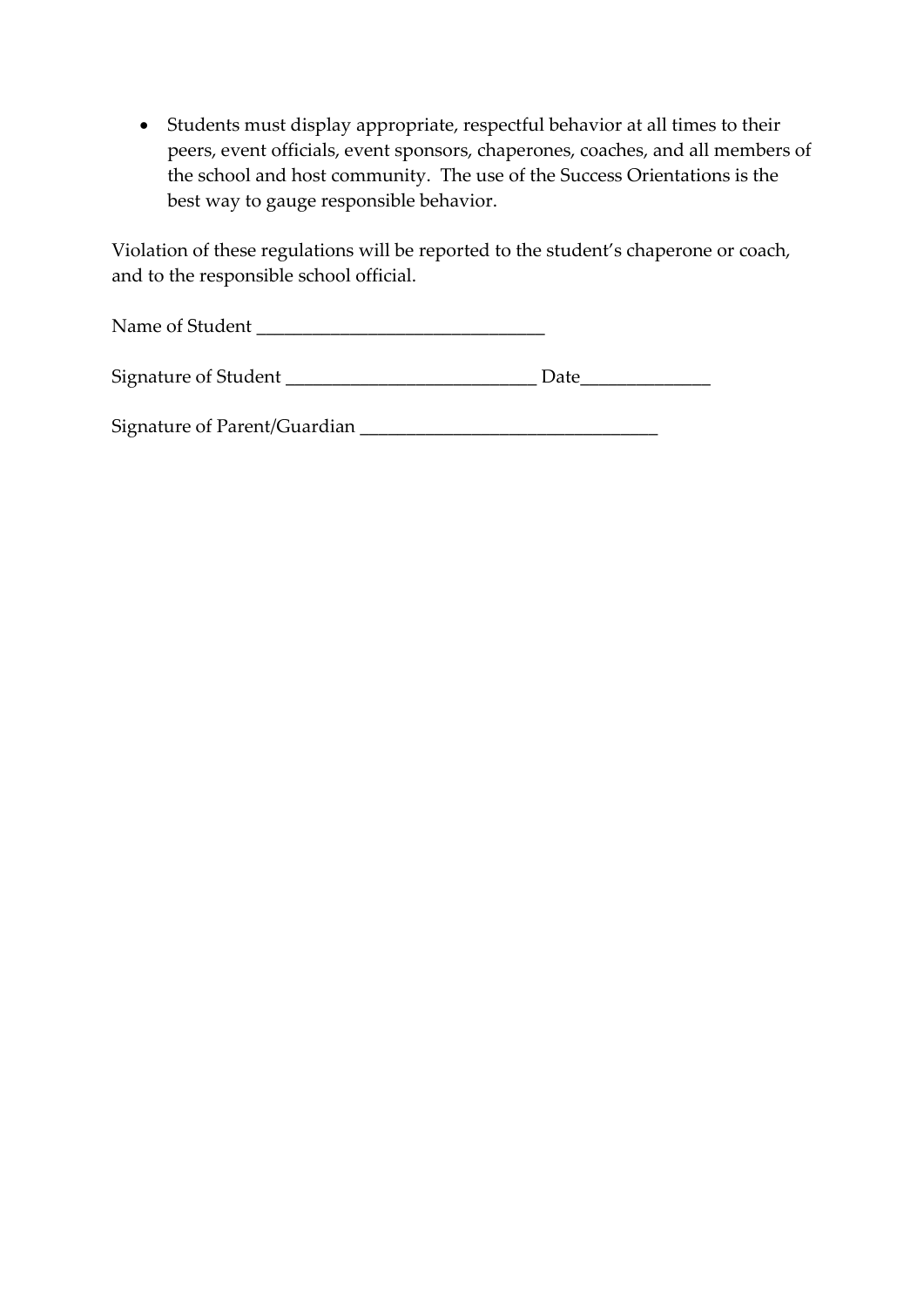# **Addendum 4 Intimate Care Guidelines**

#### **Introduction**

Quality Schools International (QSI) is committed to ensuring that all staff responsible for the intimate care of children undertake their duties in a professional manner. Staff responsible for the intimate care of children will always undertake their duties in a professional manner. QSI Schools recognize that there is a need to treat all children with respect when intimate care is given. No child should be attended to in a way that causes distress, embarrassment, or pain.

#### **Definition**

Intimate care is any care given when meeting the toileting and hygiene needs of a child. The scope of this care can range from minimal to full depending on age, special needs, disability, or illness. Examples include care associated with toileting, continence, medical procedures, or menstrual management as well as assistance and supervisory tasks such as overseeing washing, toileting, or changing clothes. Most people usually carry out intimate care tasks themselves, but some children are unable to do because of their young age, physical disabilities, or other special needs.

#### **Approach to Best Practice**

The management of all children with intimate care needs will be carefully planned. The child who requires intimate care will be treated with respect at all times. The child's welfare and dignity are the top priorities of QSI staff and will be maintained through a high level of privacy, choice, and control. To achieve these objectives:

- QSI staff who provide intimate care are trained in child safeguarding and protection, moving and handling children, and best practice in intimate care. Only members of staff will carry out intimate care with children at the school. It is not appropriate to have students or parent helpers carrying out this role. Staff behavior must be open to scrutiny and staff must work in partnership with parents and caregivers to provide continuity of care to children wherever possible.
- QSI students and staff should have access to clean bathrooms with equipment that is safe and in good working order. There should be a designated staff bathroom and designated student bathrooms. Within the constraints of the country and school, the most suitable equipment and facilities will be provided to assist with children who need special arrangements.
- QSI staff will ensure that all the normal precautions are taken to avoid infection such as the use of disposable gloves when appropriate and the proper disposal of waste.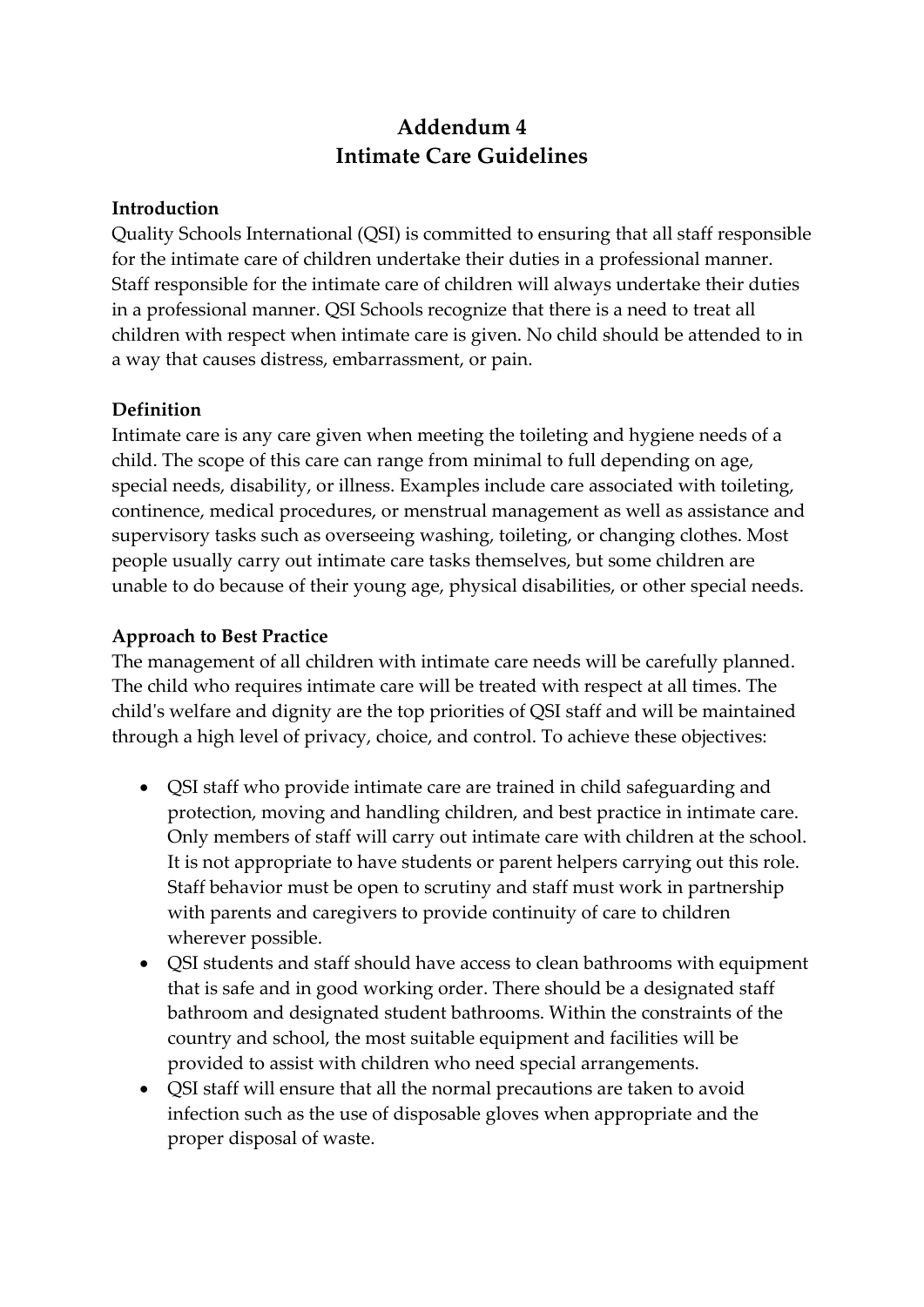- In the case of a child with a specific medical or developmental condition, which could impact toilet training, advice should be sought by the parents or guardians from a pediatrician. That advice should then be shared with the school to create a toileting plan for the child.
- Staff will be supported to adapt their practice in relation to the needs of individual children taking into account developmental changes. Staff will be alert and responsive to each child's reaction to care and provide appropriate support and reassurance.
- QSI staff supports each student to achieve the highest level of autonomy that is possible given their age and abilities. Staff will encourage children to do as much for themselves as they can. This may mean, for example, giving the child responsibility for washing themselves. Individual intimate care plans will be drawn up for particular children as appropriate to suit the circumstances of the child. All children will be taught personal safety skills carefully matched to their level of development and understanding.
- Each child's right to privacy will be respected. However, to protect the adult and the child, no adult will be left alone with a child behind a fully closed door when carrying out intimate care procedures. Careful consideration will be given to each child's situation to determine how many caregivers might need to be present when a child is toileted. Where possible one child will be catered for by one adult unless there is a sound reason for having more adults present. If this is the case, the reasons will be clearly documented in the child's intimate care plan.
- Wherever possible staff should only care intimately for an individual of the same sex. However, in certain circumstances this principle may need to be waived where failure to provide appropriate care would result in negligence, for example, female staff supporting boys as no male staff are available.
- Intimate care arrangements will be discussed with parents and/or guardians upon enrollment and during conferences. The needs and wishes of children and parents will be respected within the constraints of staffing and host country regulations.
- If a QSI staff member has concerns about any marks, bruises, or injuries on a child's body, they will immediately report the concern to their superior (lead teacher, DI, or Director).
- If a child becomes distressed or unhappy about being cared for by a particular member of staff, the matter will be looked into and outcomes recorded. We will contact parents or caregivers at the earliest opportunity in order to reach a resolution. Staffing schedules will be altered until the issues are resolved so that the child's needs remain paramount. If a child makes an allegation against a member of staff, we will follow the reporting guidelines in the QSI Child Safeguarding and Protection Handbook.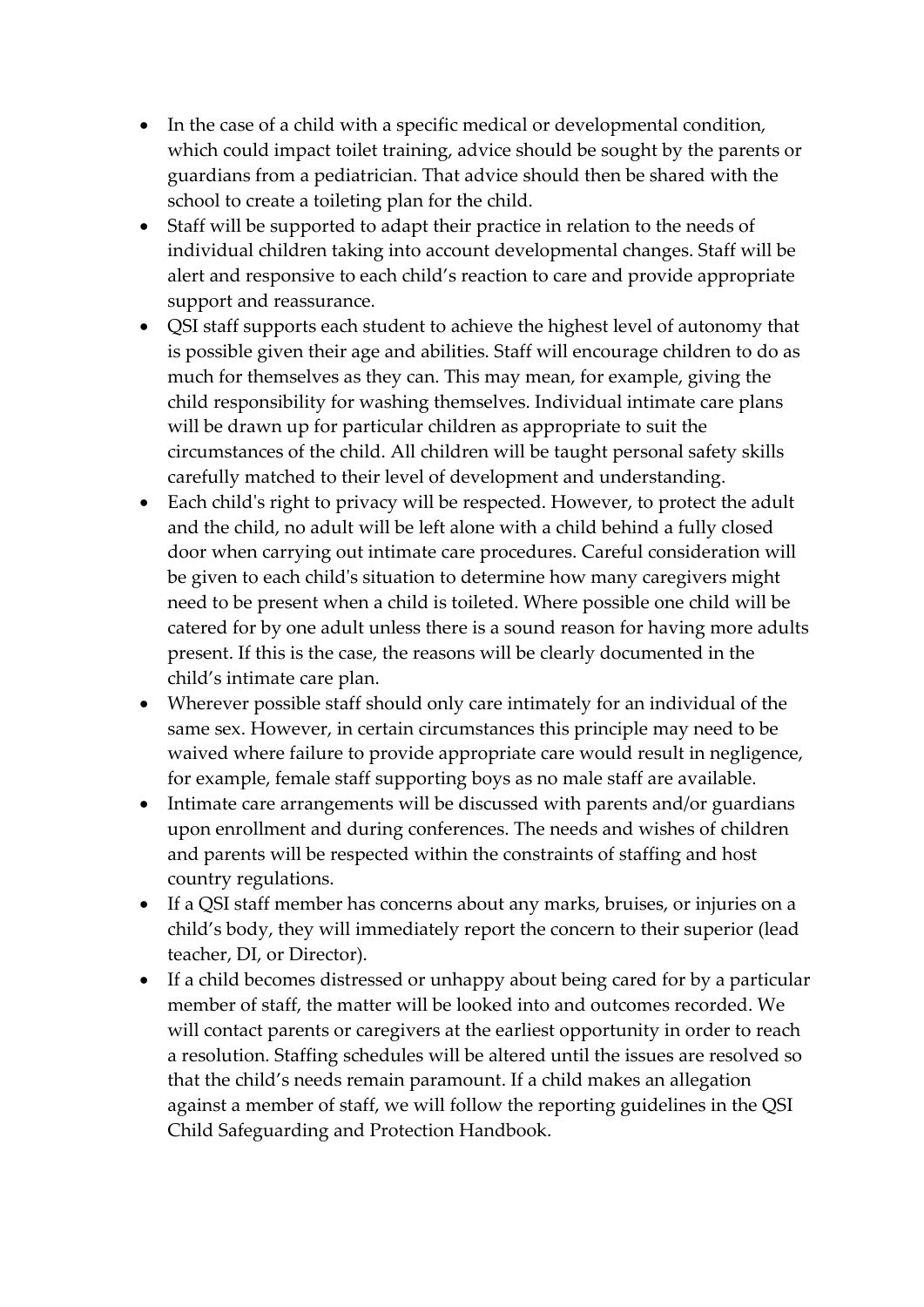• All QSI staff will be required to confirm that they have read the "Intimate Care and Supervision Policy" who provide intimate care for children and young people.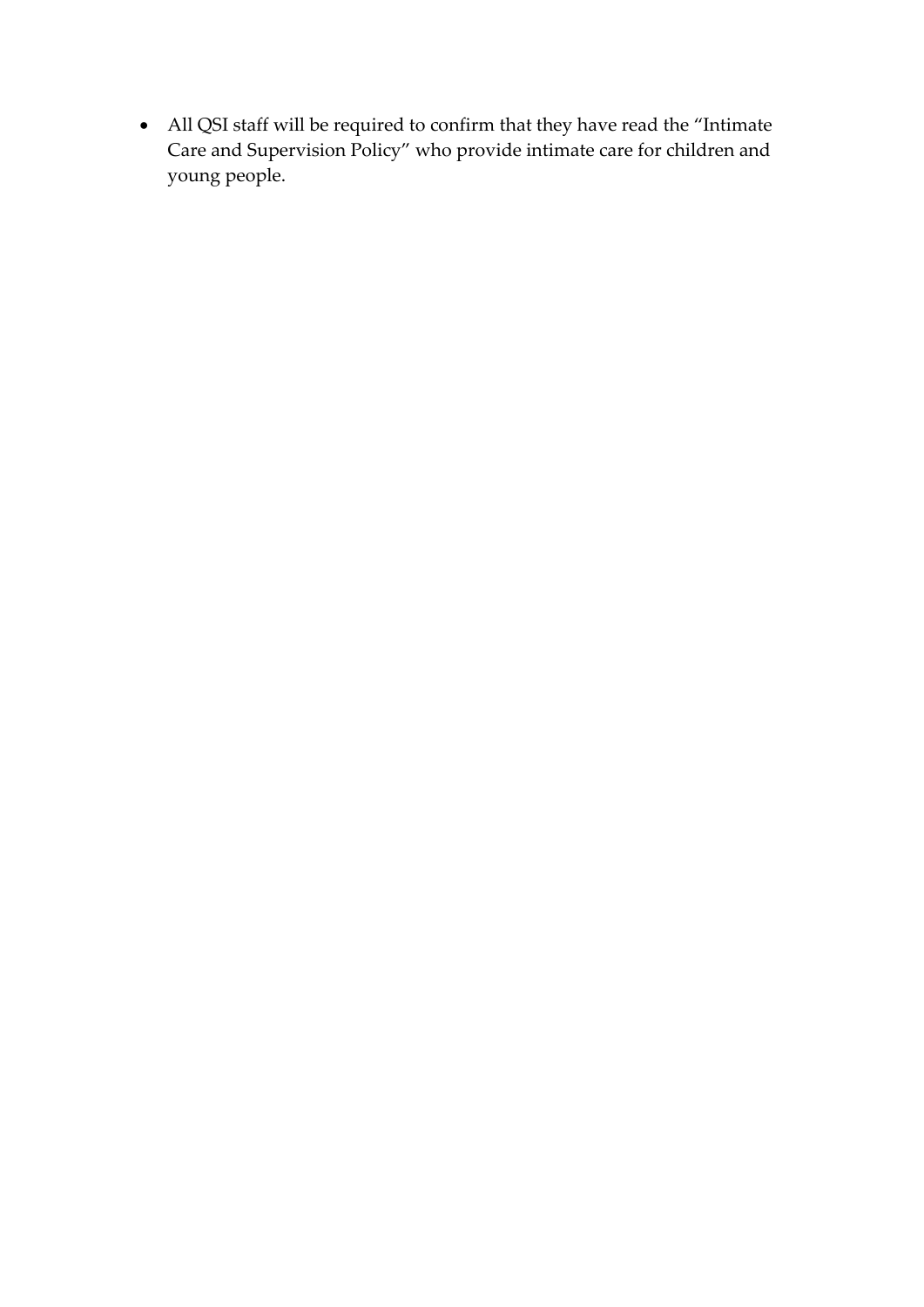### **Early Years (2-4-Year-Old Classes) Intimate Care**

It is important that toilet training in the early years is identified as intimate care. Early Years teachers and staff should:

- Create a written toileting schedule for the early years students that includes the daily schedule of toilet visits (after snack, before lunchtime, before naptime, etc.).
	- o Include the names of staff members who will assist the students with toileting.
	- o Do not force children to use the toilet if they do not feel the need, but rather encourage them to listen to their bodies.
- Review intimate care arrangements that have been agreed upon with a parent annually (Parent Letter).
- When intimate care is required, report the duty of intimate care to another member of staff and record on an agreed-upon chart (see Intimate Care Record Sheet for sample chart).

Parents, staff, and children should all understand that when the child has an accident, it is not a problem, and the child should not be made to feel that way.

Parents should be informed and agree to the following guidelines. To help your child gain toilet independence:

- Children in the 2-year-old class are expected to come to school in underwear only and provide as many changes of clothing as needed; diaper pants (aka "pull-ups") can be worn during the nap time. Children who wear diaper pants are expected to learn to change back into their underwear with little or no help.
	- o It is the goal that children in the 2-year-old class become independent in the toilet (with only occasional accidents) during the school year.
- Children in the 3-year-old class are expected to come to school in underwear only, including during the nap time, and provide changes of clothing as needed.
	- o It is the goal that 3-year-old children show toilet independence (few to no accidents) within the first month of attendance.
- Children in the 4-year-old class are expected to come to school in underwear only, including during the nap time, and provide changes of clothing as needed.
- Teachers and paraprofessionals will help children to clean themselves and change their clothes if a toilet accident occurs.
- Teachers and paraprofessionals will regularly take children to the toilet to encourage a toilet routine. In addition, children can go to the toilet as needed.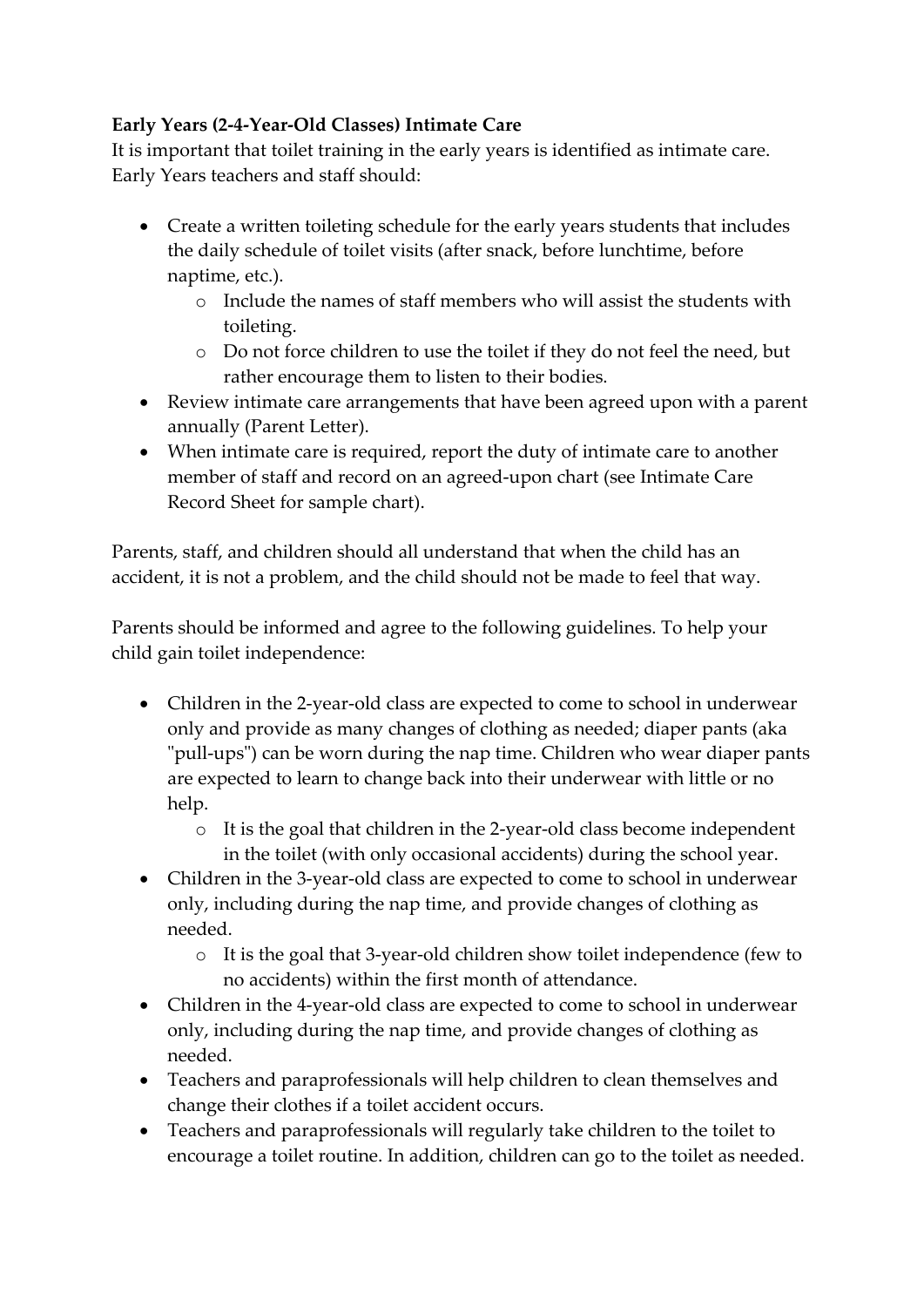- Parents agree to actively support toilet training at home, including during school holidays.
- Teachers will give parents regular feedback on their child's toilet training progress on the progress report and in the message book (for children who are not yet independent).
- If a child is having particular trouble in toilet training, the teacher and parent will agree on a support plan to follow, including a timeline.
- In the event that a child is not showing improvement in gaining toilet independence after a support plan is followed, a child may be asked to leave school for a period of time until progress is made at home, unless there is a documented medical issue that parents are working to address. If there is a medical issue, the school will work with the parents to develop an appropriate care plan.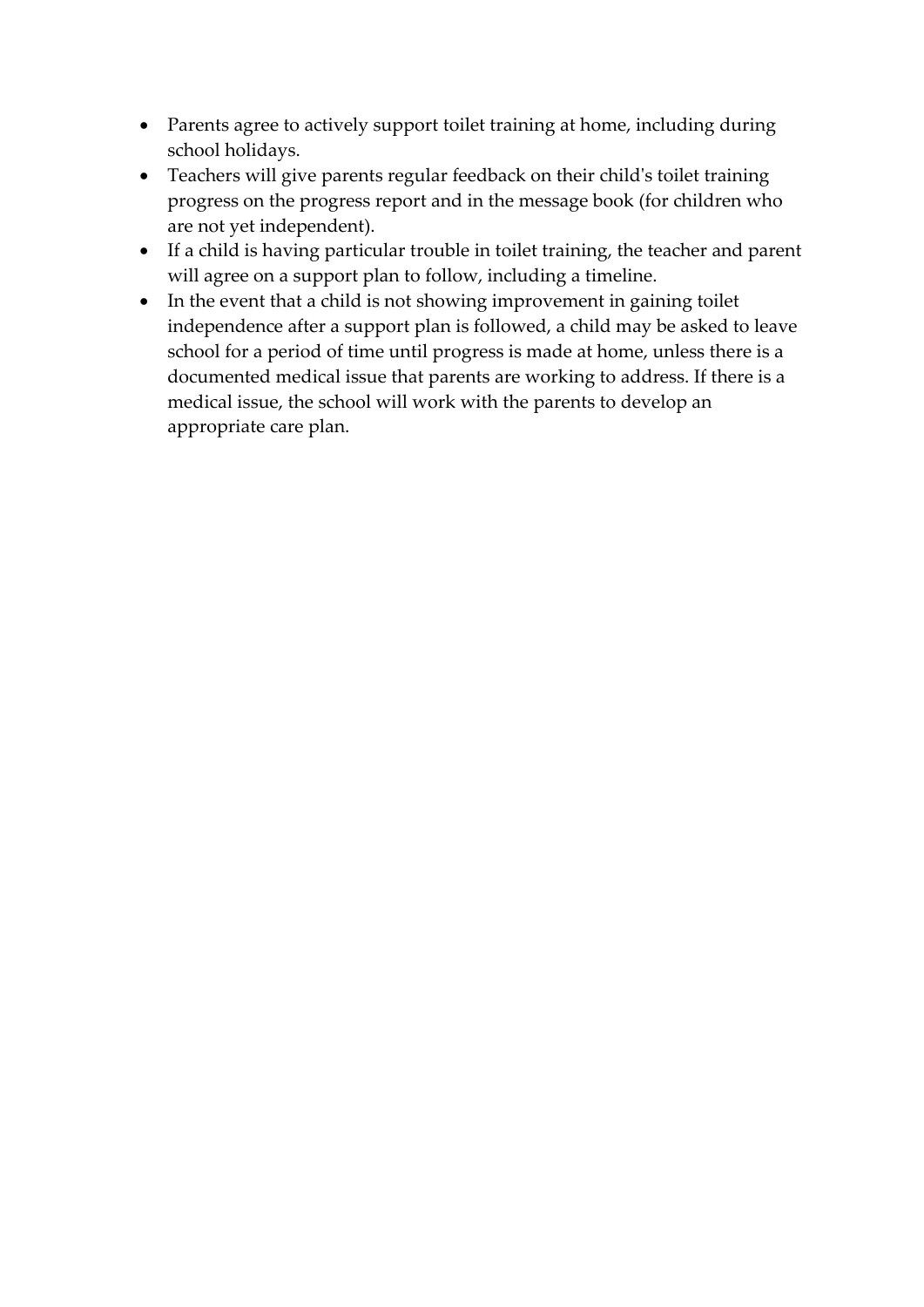### **Procedure for Helping a Child to Change Clothes**

- Ascertain the child has had an accident.
- Offer to help the child to change their clothes and make themselves clean.
- Seek out a second adult to provide support if necessary, or inform another adult that you are going to help the child to change.
- Ensure all changing equipment and resources are ready.
- Take the child to the designated changing area (usually the toilets) and establish that the child is happy and comfortable with being changed by talking to the child throughout and telling them what you are about to do before each step.
- Reassure the child and make changing an enjoyable time from beginning to end by chatting and/or singing.
- If possible, wear disposable gloves. Please note, the use of disposable gloves is not a substitute for good hand hygiene and hands must still be washed at the start and end of the procedure.
- Encourage the child to undress independently where possible. If adult help is needed, the adult is to remove only the clothes required to reach soiled underpants unless further soiling has occurred, and the child needs to be changed fully. Soiled clothing should be placed in a sanitary bag to be sent home with the child.
- If possible, instruct the child to clean themselves with disposable wipes and help as necessary, or if the child is not able to clean themselves do it for them.
- Help the child to get dressed or encourage the child to dress in clean clothes if they may do so independently. Place dirty clothes into a plastic bag to be given to parents or caregivers when the child is picked up at the end of the day. Staff members will not attempt to wash or rinse the clothes.
- Oversee the child's handwashing.
- Determine if changing area should be wiped with anti-bacterial spray and dried after use.
- Record completed intimate care procedures on the Intimate Care log and sign, detailing the procedure carried out and any additional notes, for example if child was upset or a rash was present. Inform the parent or caregiver of the need to carry out intimate care at the end of the school day.
- Class teachers should consider creating an individual healthcare plan for children who require regular changing. This should be written by parents/caregivers and staff and signed by both.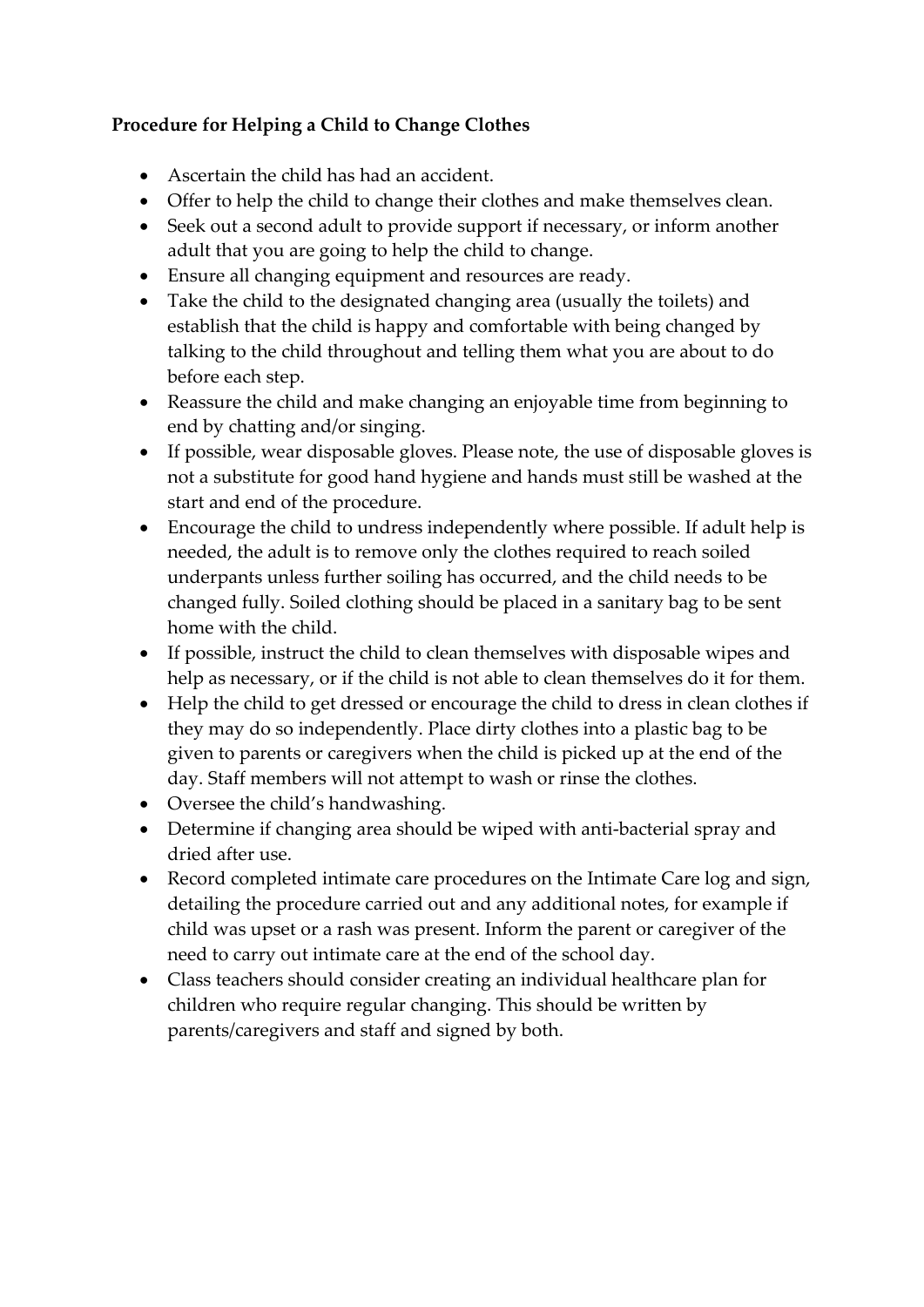#### **Intimate Care Parent Letter**

To Parents and Caregivers of children in the 2-year-old, 3-year-old, or 4-year-old classes:

Please find below an overview of our Intimate Care procedures for your

information. We would be grateful if you would complete the permission slip and

return it to your child's class teacher. In the event of consent not being given, we will

contact you to discuss the next steps with the school.

Yours sincerely,

 $\overline{\phantom{a}}$  , where  $\overline{\phantom{a}}$ 

(School Director or DI)

#### **Intimate Care Procedures**

*It is often necessary to change clothing in early years program, either through toileting accidents or spillage.* 

*Clothing is removed with the children's approval and they are encouraged to help. This is carried out in accordance with Child Safeguarding and Protection procedures.* 

*Personal hygiene and respect for the children is paramount. If a child is distressed or protests, the intimate care will cease and parents/caregivers will be contacted.* 

*The school nurse has a supply of socks, underwear, and clothes.*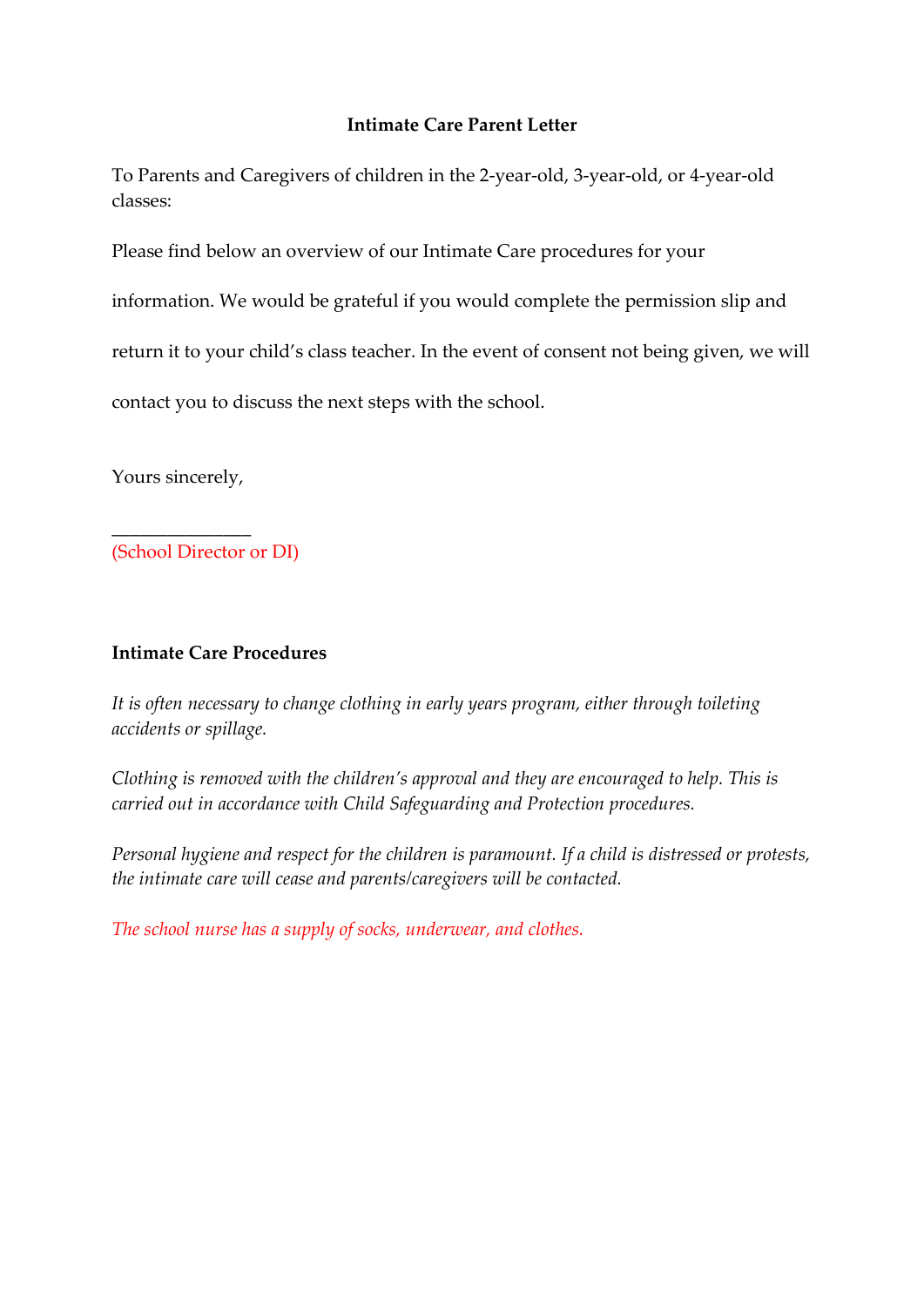#### **Intimate Care Permission Slip**

I have read the enclosed Intimate Care procedures and I give consent for my child

……………………………… to be changed by a member of staff.

**Signed**: ----------------------------- [Parent(s)/Caregiver(s)] **Date:** ----------------------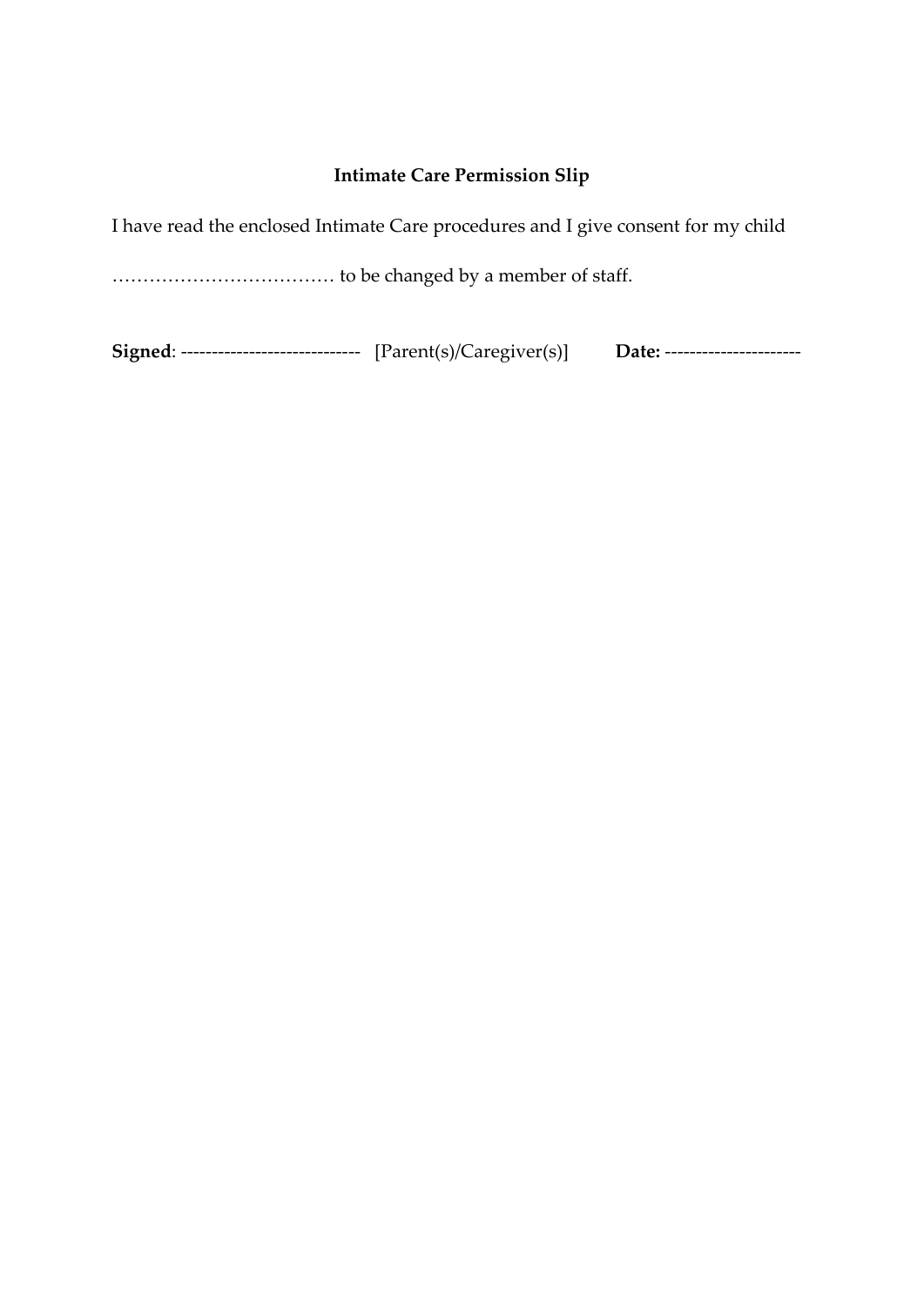#### **Intimate Care Record Sheet**

Class………………….. Class Teacher……………………..…..

Authorized Staff Members ………………………………….

|      |         | <b>Incident (Toileting</b>   | Name and Signature   |
|------|---------|------------------------------|----------------------|
| Date | Child's | Help/Change of Clothes/Etc.) | of Responsible Adult |
|      | Name    |                              |                      |
|      |         |                              |                      |
|      |         |                              |                      |
|      |         |                              |                      |
|      |         |                              |                      |
|      |         |                              |                      |
|      |         |                              |                      |
|      |         |                              |                      |
|      |         |                              |                      |
|      |         |                              |                      |
|      |         |                              |                      |
|      |         |                              |                      |
|      |         |                              |                      |
|      |         |                              |                      |
|      |         |                              |                      |
|      |         |                              |                      |
|      |         |                              |                      |
|      |         |                              |                      |
|      |         |                              |                      |
|      |         |                              |                      |
|      |         |                              |                      |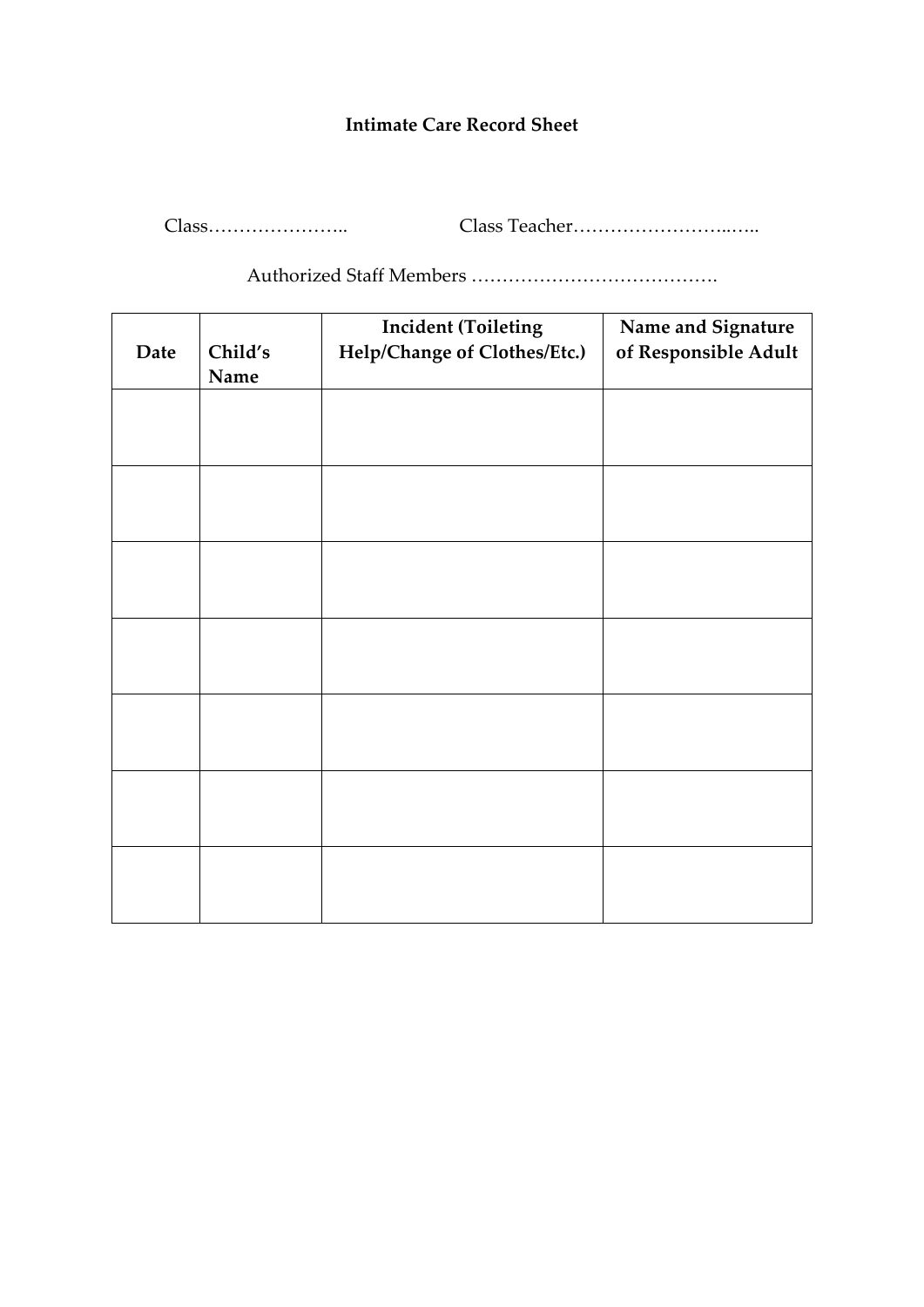## **Addendum 5 Electronic Device Confiscation Guidelines**

**Definition:** Child sexual abuse material (CSAM) is sometimes called child pornography, but that name is inaccurate as children cannot consent to participating in sexual activities. For the purposes of this policy, CSAM refers to any representation of a child engaged in sexual activity or representation of body parts of a child for primarily sexual purposes. Child sexual abuse material also includes self-generated sexual images of children.

**Guidelines:** If a concern is raised about messages or content on an electronic device used by a minor student that may contain CSAM or other evidence of child abuse that may be used as evidence in a legal case, any devices involved will be confiscated by the director or acting director. A confiscation is conducted in the presence of the student (if possible) and by a committee of three members, i.e. director, teacher, and representative of the IT department. The committee shall seal the confiscated device in aluminum foil and tape with the date and hour of confiscation and signatures of all members of the committee, which cannot be removed without being destroyed. Detailed minutes of confiscation shall be prepared. The confiscated device shall be kept in a locked cabinet which only the director can access, unless the device in question belongs to the director in which case the child protection team will appoint an acting director. The director, or acting director, will give the device to law enforcement officials as soon as possible. If local law enforcement officials are not prepared to receive the device, the school should immediately contact the QSI Child Protection Team for advice.

If a concern is raised about messages or content on an electronic device used by a school employee or adult student that may contain child pornography or other evidence of child abuse that may be used as evidence in a legal case, the director or acting director shall immediately contact law enforcement officials. Confiscation may only be done when necessary and urgent to do so without any delay, to save life or prevent irreparable damage which might occur to the school, student, parent or any other third person, and in accordance with the preceding paragraph.

**Important note:** No staff, administrators, students, parents, or any other members of the school community should look at any photos on a device if there is a suspicion that the device contains nude, semi-nude, or otherwise sexual photos. Looking at CSAM is a crime, no matter the circumstances. Instead, the device confiscation procedures described above should be followed in any case where images of CSAM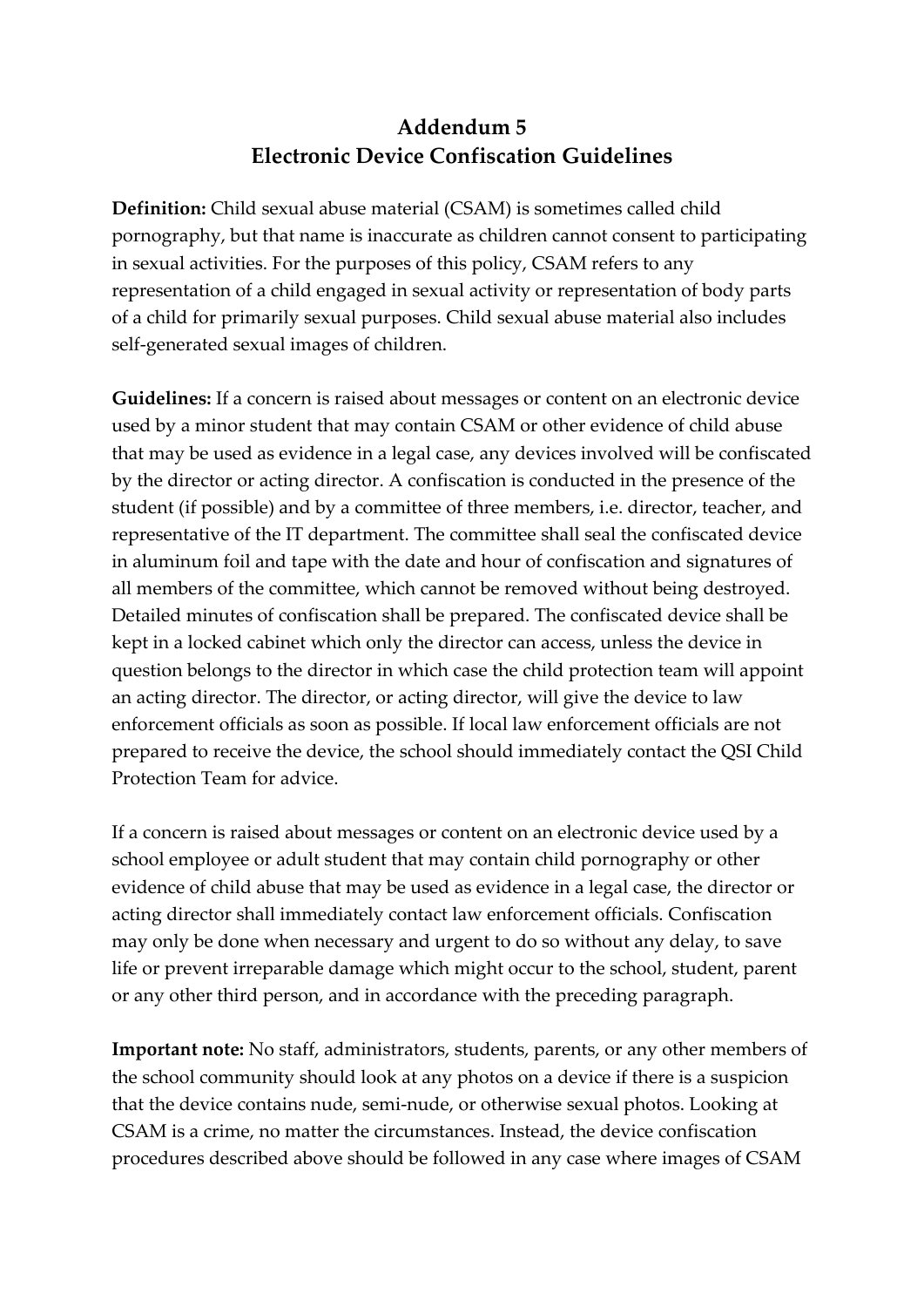are suspected to exist on a device. As always, if a child is in danger, and local law enforcement is unable to help, please contact the QSI Child Protection Team for guidance immediately.